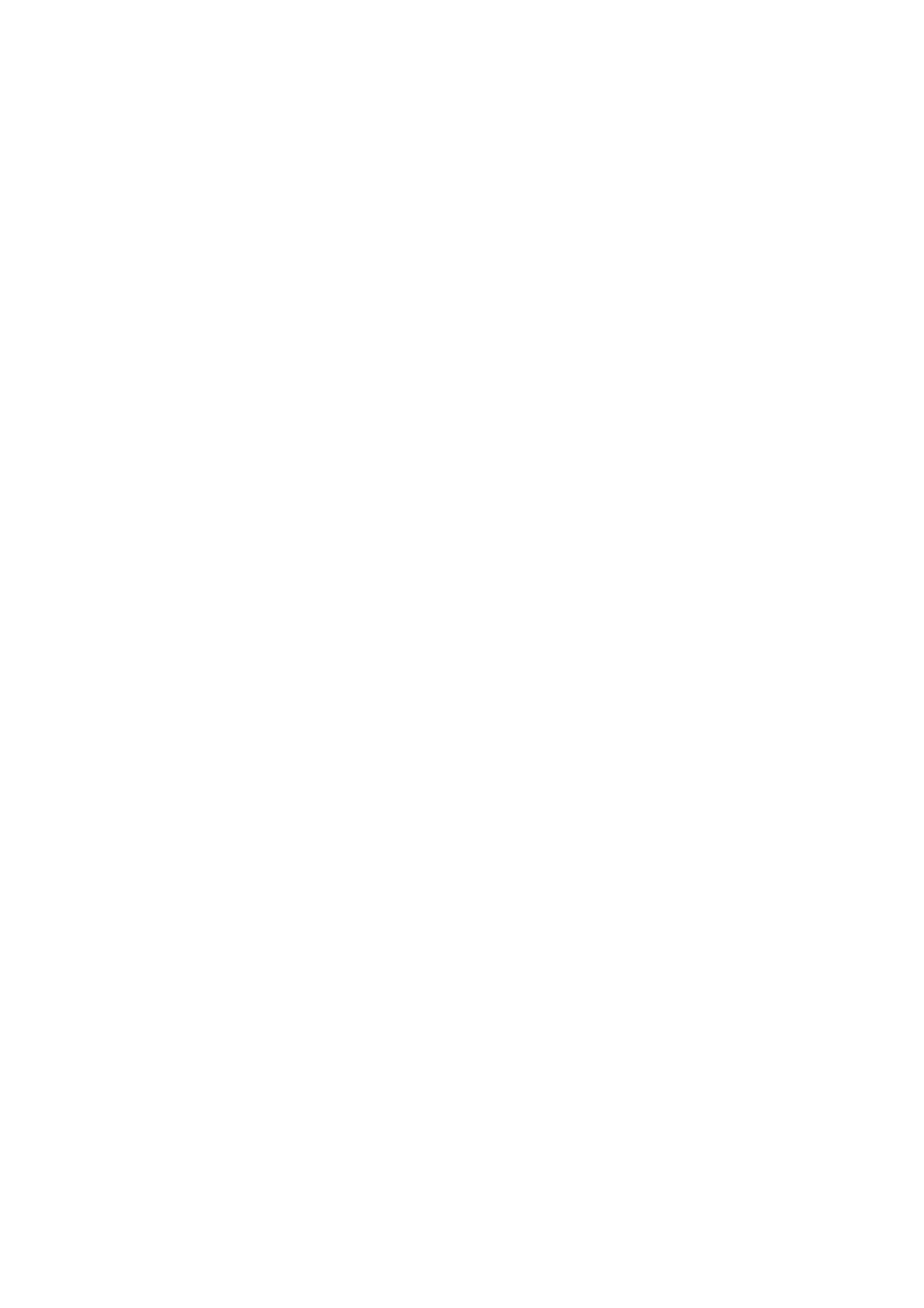# <span id="page-2-1"></span>*Disclaimer*

This report has been prepared by PwC at the request of the Fair Work Ombudsman (FWO) in our capacity as advisors in accordance with the Terms of Reference and the Terms and Conditions contained in the Consultant Agreement between FWO and PwC.

The information, statements, statistics and commentary (together the "Information") contained in this report have been prepared by PwC from publicly available material and from discussions held with stakeholders. The Consultants may in their absolute discretion, but without being under any obligation to do so, update, amend or supplement this document.

PwC have based this report on information received or obtained, on the basis that such information is accurate and, where it is represented by the client and other stakeholders as such, complete. The Information contained in this report has not been subject to an Audit. The information must not be relied on by third parties, copied, reproduced, distributed, or used, in whole or in part, for any purpose other than detailed in our Consultant Agreement without the written permission of the FWO and PwC[.1](#page-2-0) 

<span id="page-2-0"></span><sup>1</sup>*Liability is limited by a scheme approved under Professional Standards Legislation.*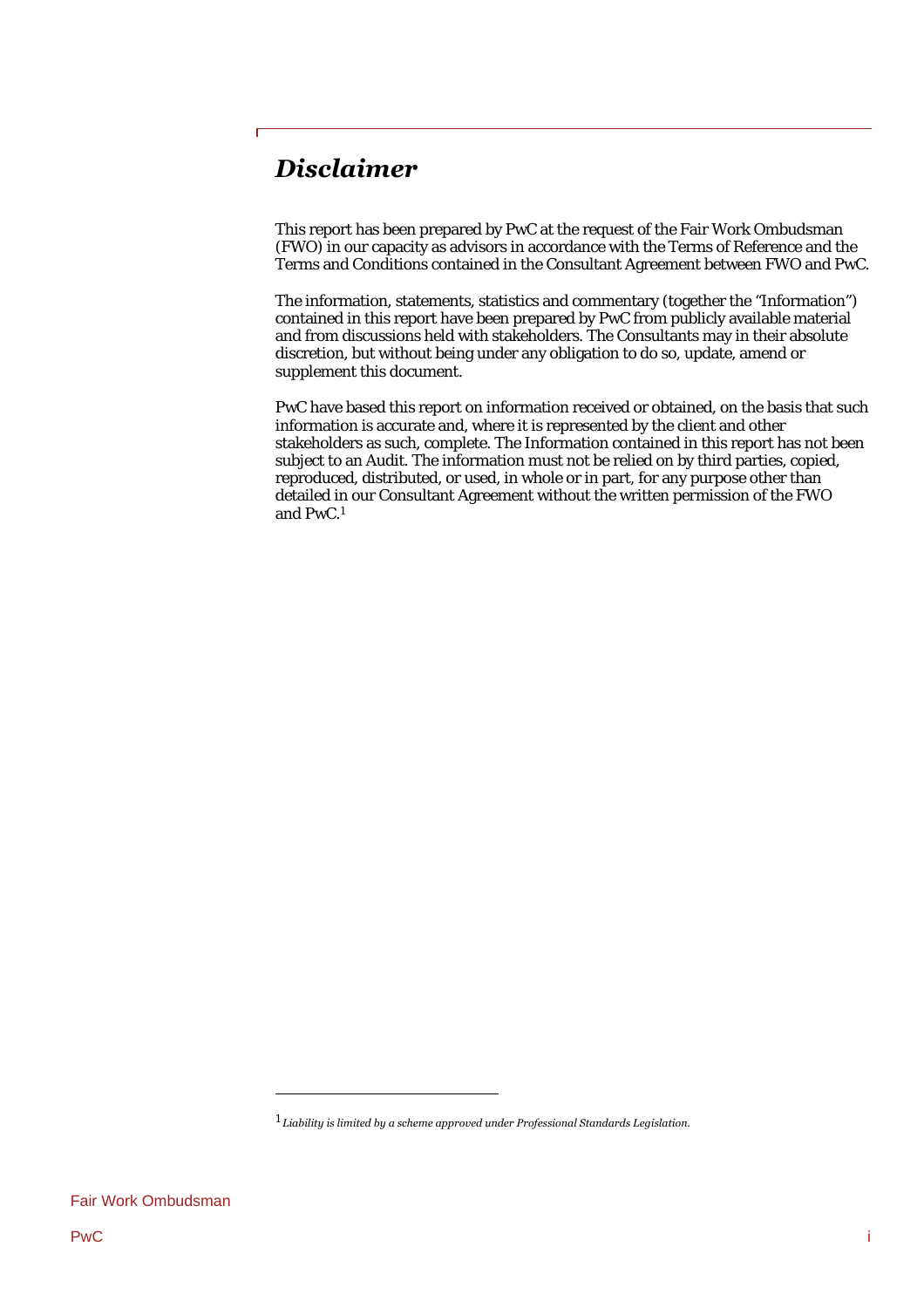# <span id="page-3-2"></span>**Executive summary**

This report presents the analysis and recommendations resulting from a project investigating phoenix activity undertaken by PwC for the Fair Work Ombudsman (FWO). The project involved three stages of analysis:

- Defining phoenix activity: a key challenge in understanding mitigating phoenix activity is accurately defining it.
- Quantifying phoenix activity: to ensure that the options for addressing phoenix activity are proportional to the scale of the problem, the impact of phoenix activity was quantified.
- Identifying possible actions to address phoenix activity: based on the identified scale of the phoenix activity and consultations with stakeholders, a range of actions have been suggested for addressing phoenix activity.

# *What is phoenix activity?*

Phoenix activity is "the evasion of tax and other liabilities, such as employee entitlements, through the deliberate, systematic and sometimes cyclic liquidation of related corporate trading entities".[2 I](#page-3-0)n some instances of phoenix activity only one entity within a group of companies will be liquidated, whereas in other cases the corporate group covering the whole business will be stripped of assets and liquidated. Due to the diversity of phoenix activity, it is difficult to precisely define.

Consultations with stakeholders identified a range of alternative and complementary approaches to defining phoenix activity. Based on a range of considerations, the following definition has been developed:

"Phoenix activity is the deliberate and systematic liquidation of a corporate trading entity which occurs with the fraudulent or illegal intention to:

- avoid tax and other liabilities, such as employee entitlements
- continue the operation and profit taking of the business through another trading entity."

# *What is the cost of phoenix activity?*

Phoenix activity has a range of impacts on the Australian economy.[3](#page-3-1) Employees lose entitlements when phoenix activity has occurred and will often not be paid superannuation; businesses won't have goods and services they have paid for provided or will have debts left outstanding; and government revenue is impacted by phoenix companies not paying tax debts.

A key challenge for this project was quantifying these impacts of phoenix activity. Particular focus was given to quantifying the impact on the industrial relations system and on employees. There is currently a significant lack of data collection on phoenix activity. On the basis of the available data and a series of assumptions that were tested

<span id="page-3-1"></span><span id="page-3-0"></span><sup>2</sup>Treasury 2009, *Action against Fraudulent Phoenix Activity: Proposals Paper*, p1. 3 Ibid.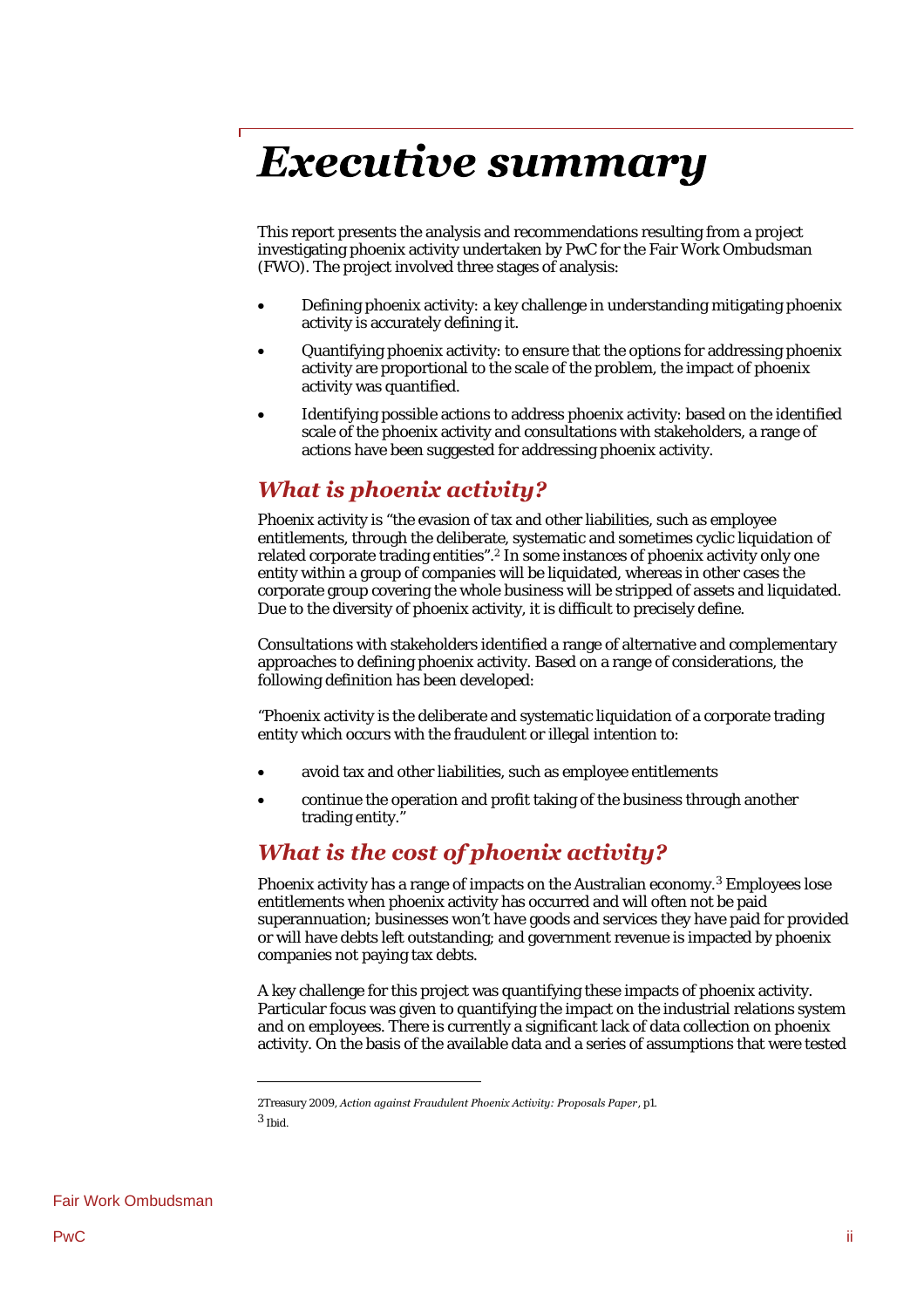with stakeholders, the total impact of phoenix activity has been estimated to be \$1.78 – \$3.19 billion per annum.

#### **Table 1: Results of modelling**

|                            | <b>Lower bound</b> | <b>Upper bound</b> |
|----------------------------|--------------------|--------------------|
| Cost to employees          | \$191,253,476      | \$655,202,019      |
| Cost to business           | \$992.314.974      | \$1,925,387,263    |
| Cost to government revenue | \$600,770,293      | \$610,553,018      |
| <b>Total impact</b>        | \$1,784,338,743    | \$3,191,142,300    |

A range of impacts of phoenix activity on employees (such as superannuation), businesses (such as unfair advantage) and government (such as monitoring and enforcement costs) and the environment (such as avoidance of regulatory obligations) have not been included in the modelling. These impacts are discussed qualitatively.

# *How could phoenix activity be addressed?*

A range of actions have been suggested to mitigate phoenix activity. These suggested actions were selected on the basis of:

- proportionality to the scale of the problem
- potential to mitigate phoenix activity
- feedback from stakeholders.

The suggested actions are primarily cross agency options (such as suggested actions 2-6). This reflects that the ATO, ASIC and FWO all work in the space of phoenix activity and any successful strategy to address phoenix activity will involve all the agencies. Suggested actions 7 and 8 are FWO specific options, which have been recommended due to the significant impact of 'phoenixing' on employees.

Three of the suggested actions (suggested actions 9, 10 and 11) involve legislative changes. This is because:

- there was limited support from stakeholders for legislative change beyond those currently being introduced
- there are a range of legislative changes already in train.

| Suggested action 1: | The following definition of phoenix activity should be adopted:                                                                                              |
|---------------------|--------------------------------------------------------------------------------------------------------------------------------------------------------------|
|                     | "Phoenix activity is the deliberate and systematic liquidation of<br>a corporate trading entity which occurs with the illegal or<br>fraudulent intention to: |
|                     | • avoid tax and other liabilities, such as employee<br>entitlements                                                                                          |
|                     | • continue the operation and profit taking of the business<br>through another trading entity."                                                               |
| Suggested action 2: | A cross-agency education campaign should be initiated to<br>educate the community about the indicators of phoenix<br>activity.                               |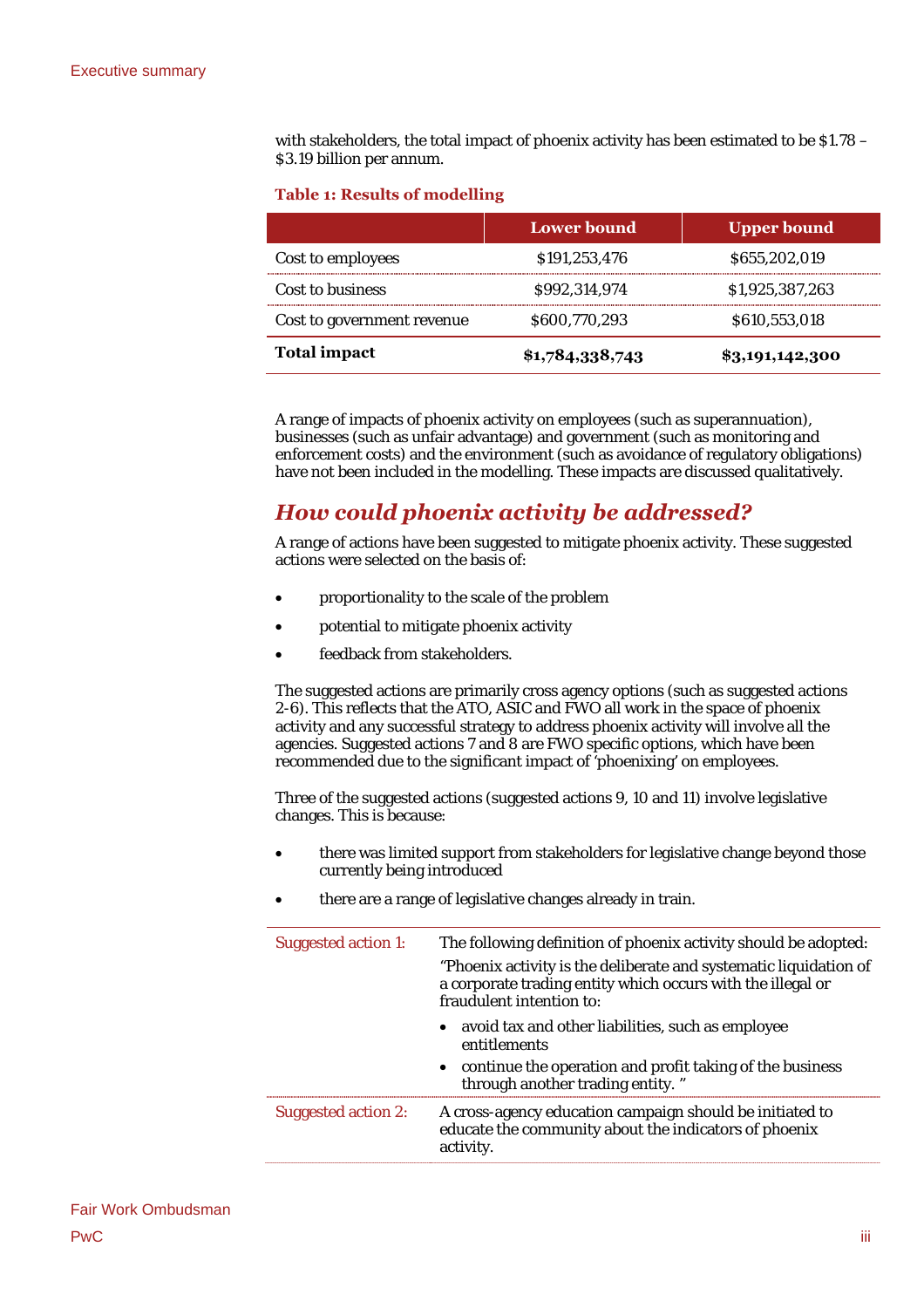#### Executive summary

| <b>Suggested action 3:</b>  | Agencies should consider publishing a register of repeat<br>offenders.                                                                                                                                                                                             |
|-----------------------------|--------------------------------------------------------------------------------------------------------------------------------------------------------------------------------------------------------------------------------------------------------------------|
| <b>Suggested action 4:</b>  | Memorandums of Understanding (MOUs) should be signed<br>between the FWO and ASIC and the FWO and ATO that<br>formalise the current cooperative working arrangements.                                                                                               |
| <b>Suggested action 5:</b>  | Cross agency initiatives to improve data collection on phoenix<br>activity should be examined.                                                                                                                                                                     |
| Suggested action 6:         | Agencies should consider conducting joint phoenix specialist<br>training.                                                                                                                                                                                          |
| <b>Suggested action 7:</b>  | The FWO should further investigate possible proceedings<br>under the Fair Work Act 2009 to recover unpaid entitlements<br>from directors of phoenix companies.                                                                                                     |
| <b>Suggested action 8:</b>  | The FWO should implement a database for monitoring<br>phoenix activity that would allow better data collection.                                                                                                                                                    |
| <b>Suggested action 9:</b>  | That there be consideration of granting the FWO the power to<br>make garnishee orders, or the ability for a person with<br>standing to apply to a court for a garnishee order.                                                                                     |
| <b>Suggested action 10:</b> | That there be consideration of amendments to the Fair Work<br>Act 2009 to include civil remedy provisions to prohibit an<br>employer entering into a transaction with the intention of<br>preventing its employees from recovering their employee<br>entitlements. |
| Suggested action 11:        | The FWO should investigate being granted standing under the<br>Corporations Act to sue on behalf of employees to recover<br>entitlements where the employer has sought to deliberately<br>prevent employees from recovering their entitlements.                    |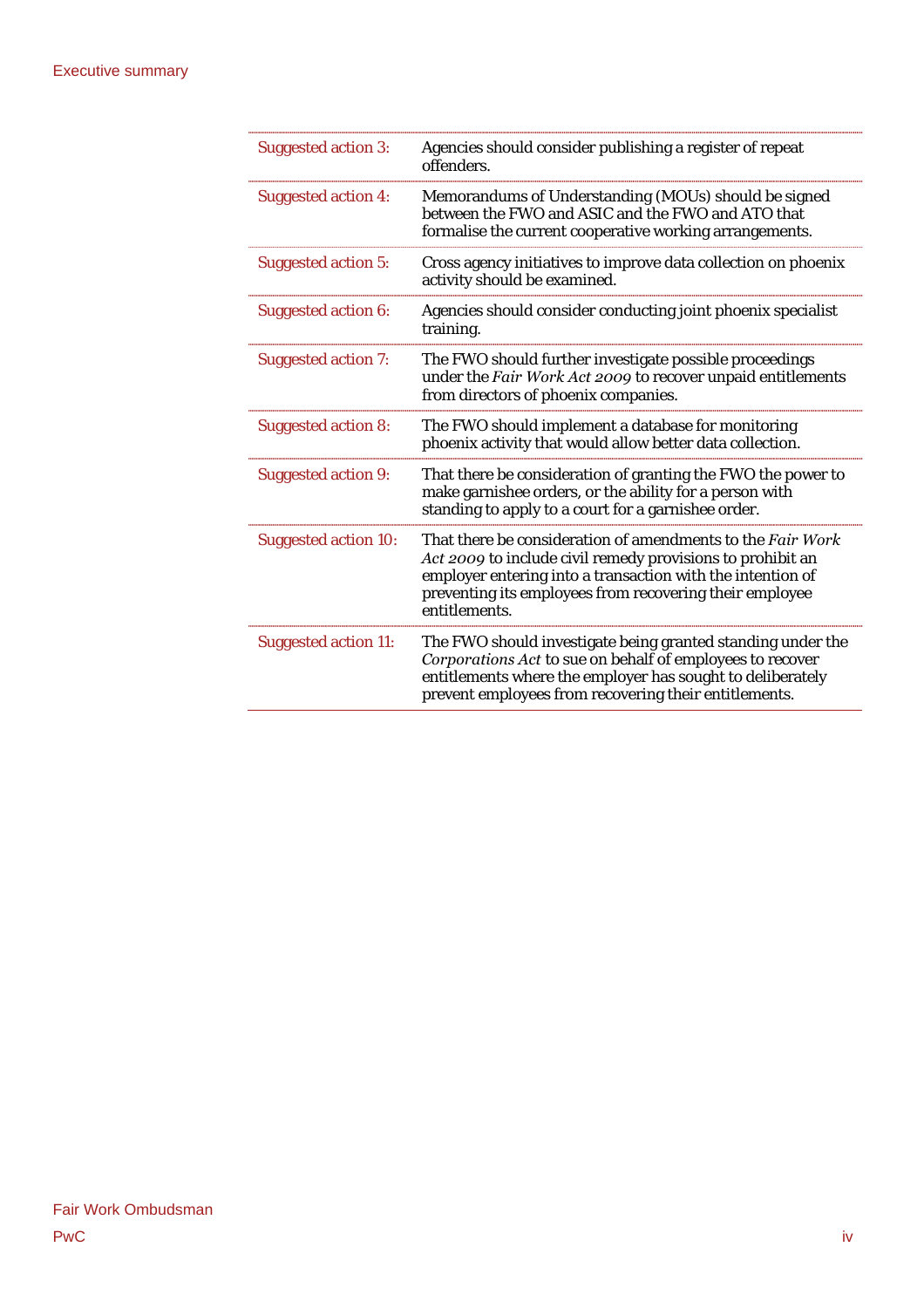# **Contents**

Г

|                  | Disclaimer |                          |                                                                | $\mathbf{i}$     |
|------------------|------------|--------------------------|----------------------------------------------------------------|------------------|
|                  |            | <b>Executive summary</b> |                                                                | ii               |
| $\mathbf{1}$     |            | Introduction             |                                                                | $\mathbf{1}$     |
|                  | 1.1        |                          | Defining phoenix activity                                      | $\mathbf{1}$     |
|                  | 1.2        |                          | Establishing the scale and cost of phoenix activity            | $\boldsymbol{2}$ |
|                  | 1.3        |                          | Suggested actions to address phoenix activity                  | 3                |
| $\boldsymbol{2}$ |            |                          | Overview of phoenix activity                                   | $\overline{4}$   |
|                  | 2.1        |                          | Previous work on phoenix activity                              | $\overline{4}$   |
|                  | 2.2        |                          | Recent developments in mitigating phoenix activity             | $\bf 5$          |
| 3                |            |                          | Defining phoenix activity                                      | $\tau$           |
|                  | 3.1        |                          | Existing definitions of phoenix activity                       | $\boldsymbol{7}$ |
|                  | 3.2        |                          | Key considerations in defining phoenix activity                | 8                |
|                  | 3.3        |                          | Possible approaches to defining phoenix activity               | 10               |
|                  | 3.4        |                          | Suggested definition of phoenix activity                       | 12               |
| 4                |            |                          | Establishing the scale and cost of phoenix activity in 2009/10 | 14               |
|                  | 4.1        | Results                  |                                                                | 15               |
|                  | 4.2        |                          | <b>Impact on employees</b>                                     | 16               |
|                  |            | 4.2.1                    | Risk based approach                                            | 16               |
|                  |            | 4.2.2                    | Sensitivity testing                                            | 21               |
|                  | 4.3        |                          | <b>Impact on businesses</b>                                    | 25               |
|                  | 4.4        |                          | Impact on government revenue                                   | 25               |
|                  | 4.5        | Other impacts            |                                                                | 26               |
| $\bf 5$          |            |                          | Suggested actions to address phoenix activity                  | 29               |
|                  | 5.1        |                          | Previous recommendations for addressing phoenix activities     | 29               |
|                  | 5.2        |                          | Options discussed with stakeholders                            | 34               |
|                  |            | 5.2.1                    | Cross agency options                                           | 34               |
|                  |            | 5.2.2                    | Fair Work Ombudsman options                                    | 36               |
|                  |            | 5.2.3                    | Legislative options                                            | 36               |
|                  | 5.3        |                          | Suggested actions for addressing phoenix activity              | 37               |
|                  |            | 5.3.1                    | Cross agency actions                                           | 37               |
|                  |            | 5.3.2                    | Fair Work Ombudsman options                                    | 45               |
|                  |            | 5.3.3                    | Legislative actions                                            | 49               |
|                  |            |                          | Appendix A Summary of stakeholder consultations                | 56               |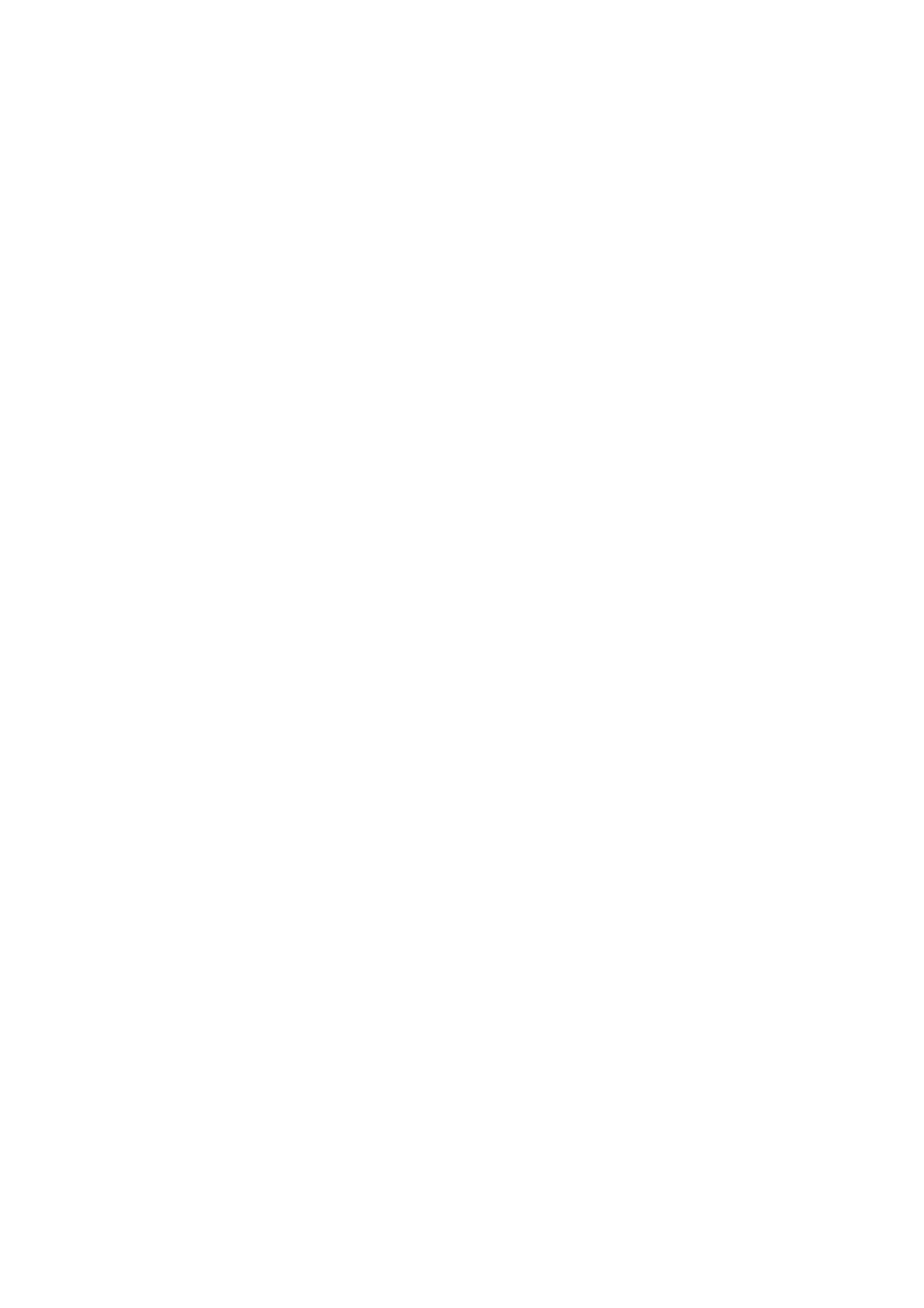#### <span id="page-8-0"></span>**Introduction**  $\mathbf{1}$

**PwC was engaged[4 b](#page-8-2)y the Fair Work Ombudsman (FWO) to deliver a report which demonstrates a thorough, evidence based understanding of the impact of phoenix activities on the national workplace relations system.** 

The project has focused on defining phoenix activity and establishing the scale and significance of the problem of phoenix activity. On the basis of the scale of the activity, a series of suggested actions are made for the allocation of resources to target phoenixing.

As part of this project, consultations with government and non-government stakeholders were undertaken. Appendix A contains a full list of the consultations undertaken and a summary of the findings from these consultations.

# <span id="page-8-1"></span>*1.1 Defining phoenix activity*

A key challenge for any analysis or discussion of phoenix activity is how to define the problem. There is currently no definition in Australian legislation. The approach in Australia has been to provide for disqualification of directors in certain circumstances (including incidences of phoenix activity) and set penalties for contravening the disqualification.[5 H](#page-8-3)owever, as described in section 2.2 there have been some recent developments in this area with the release of draft *Corporations Amendment (Similar Names Bill) 2012.* Other jurisdictions, such as New Zealand, have enshrined specific definitions of phoenix activity in legislation with accompanying penalties.

At a basic level, phoenix activity is "the evasion of tax and other liabilities, such as employee entitlements, through the deliberate, systematic and sometimes cyclic liquidation of related corporate trading entities".[6 F](#page-8-4)or the purposes of stakeholder consultation, this was used as a working definition.

The New Zealand Companies Act 1993 defines a phoenix company *"*in relation to a failed company, a company that, at any time before, or within 5 years after, the commencement of the liquidation of the failed company, is known by a name that is also:

- a) a pre-liquidation name of the failed company, or
- b) a similar name."

A pre-liquidation name refers to "any name (including any trading name) of a failed company in the 12 months before the commencement of that company's liquidation" and similar name "means a name that is so similar to a pre-liquidation name of a failed company as to suggest an association with that company".

<span id="page-8-2"></span><sup>4</sup> Official Order for Services, 20 May 2011.

<span id="page-8-3"></span><sup>5</sup> Parliamentary Joint Committee on Corporations and Financial Services 2004*, Corporate Insolvency Laws: a Stocktake*. Available at: http://www.aph.gov.au/senate/committee/corporations\_ctte/completed\_inquiries/2002 04/ail/report/ail.pdf

<span id="page-8-4"></span><sup>6</sup> Treasury 2009, *Action against Fraudulent Phoenix Activity: Proposals Paper*, p1.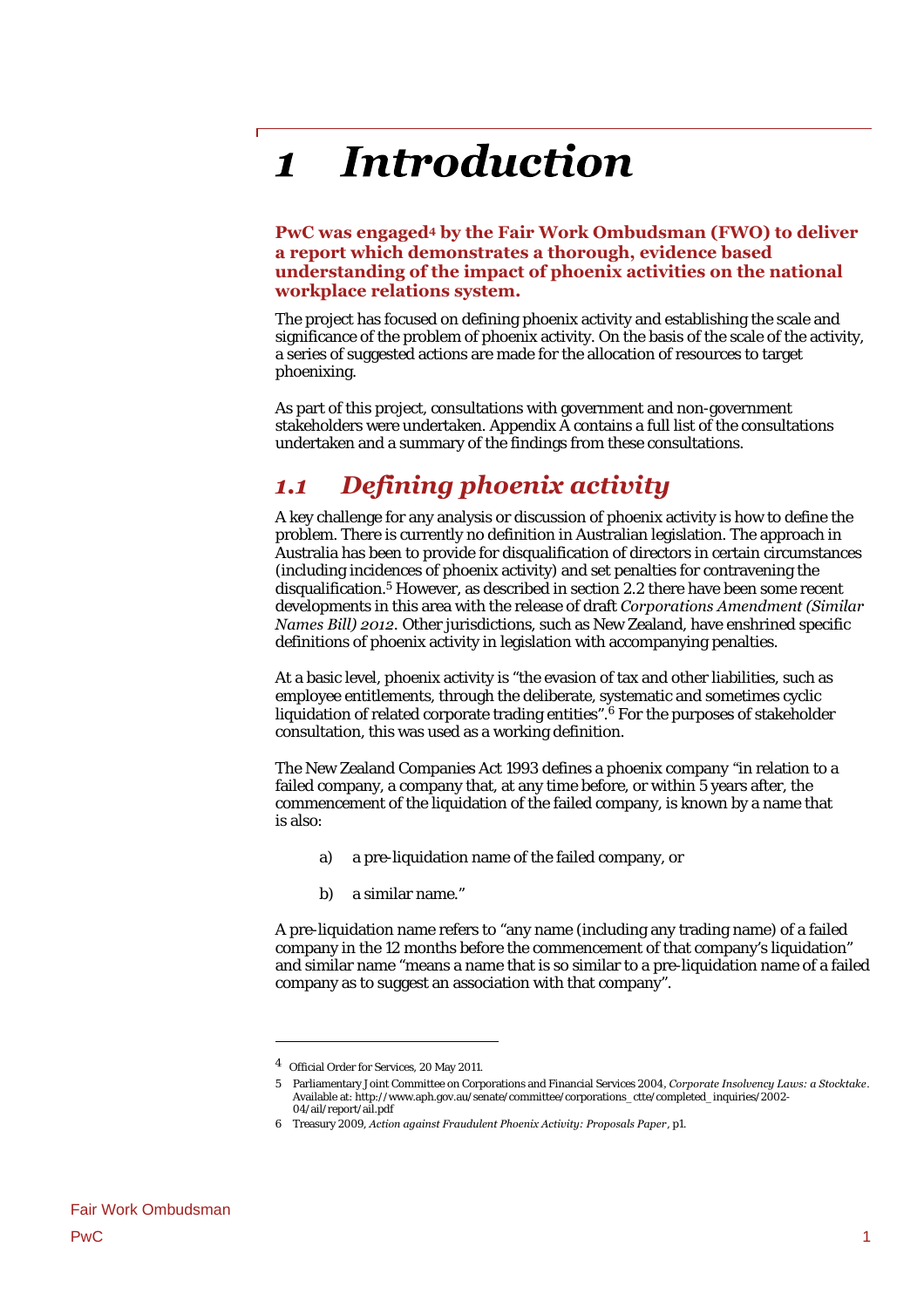For many years the debate surrounding phoenix activity has struggled with defining the activity. The difficulty in arriving at a definition of phoenix business activity is threefold and due to

- the existence of 'honest' or 'unintended' phoenix activity
- the different methods employed to engage in phoenix activity
- the range of activities which are often described as 'phoenix activity' which are not, strictly speaking, phoenixing.

There are a range of approaches to defining phoenix activity that were identified through analysis and stakeholder consultations. The recommended definition combines a range of the potential approaches:

- corporate form definition
- liability definition
- indicator definition
- name based definition
- criminal conduct definition.

## <span id="page-9-0"></span>*1.2 Establishing the scale and cost of phoenix activity*

In 1996, the Australian Securities Commission (ASC, now ASIC) quantified the annual loss to Australian businesses due to phoenix activity as \$6[7](#page-9-1)0 million to \$1.3 billion.<sup>7</sup> This is likely to have increased significantly as the ATO reports that phoenix activity has been on the rise amongst larger businesses.<sup>8</sup>

In order to ensure that the quantification was robust and defensible, a model was constructed that draws, as much as possible, on existing data. Where there was not reliable data, assumptions have been made based on feedback from stakeholders. Due to the uncertainty surrounding these assumptions, lower and upper bound estimates were used in the quantification. The assumptions were also subject to a range of sensitivity tests.

Based on this method, it is estimated that phoenix activity costs Australian employees \$191 to \$655 million per annum and the overall impact of phoenix activity is estimated as \$1.78 to \$3.19 billion per annum.

*In order to ensure that the options to address phoenix activity are targeted and proportional, the scope of the problem of phoenix activity must be understood.* 

<span id="page-9-1"></span><sup>7</sup> Australian Securities Commission 1996, Research Paper No 95/01- *Phoenix Companies and Insolvent Trading*, Canberra.

<span id="page-9-2"></span><sup>8</sup> Department of Finance, 2011. *Regulation Impact Statement for Taxation Changes to Address Fraudulent Phoenix Activity*, p 2.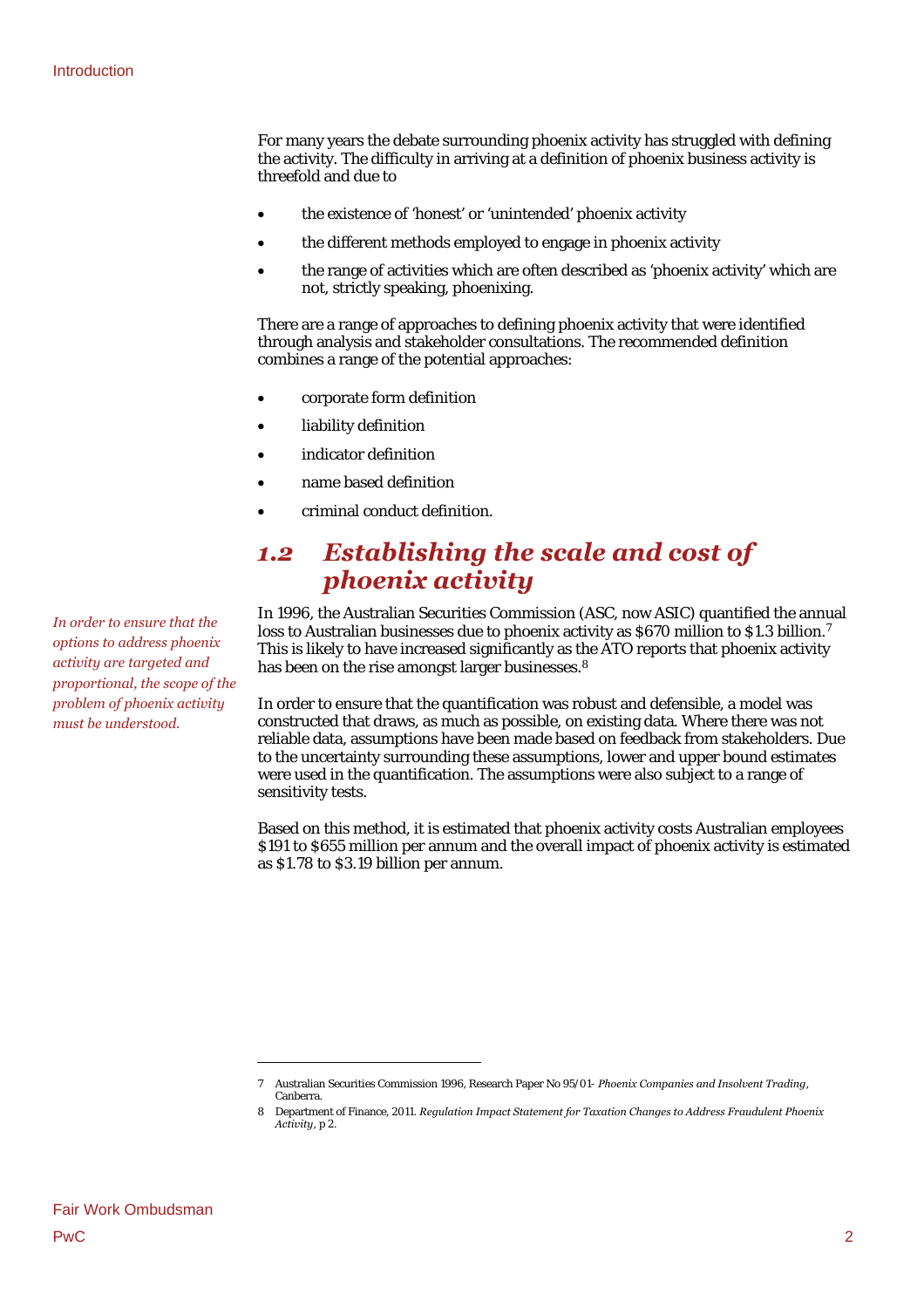# <span id="page-10-0"></span>*1.3 Suggested actions to address phoenix activity*

There have been a range of options identified by previous works on phoenix activity, such as the Cole Inquiry and Treasury's *Action Against Fraudulent Phoenix Activity: Proposals Paper.* 

In consultations with stakeholders a range of cross agency, FWO and legislative options for addressing phoenix activity were discussed. These options, as well as the feedback received, are summarised in section 5.2. Actions have been suggested based on:

- stakeholder feedback
- the scale of the problem
- the potential to be successful in mitigating phoenix activity.

The suggested actions are primarily cross agency. This is because the ATO, ASIC and FWO all work in the space of phoenix activity. Therefore, any successful strategy to address phoenix activity will involve all the agencies. A range of suggested actions for the FWO to address phoenix activity are also detailed due to the significant impact of phoenixing on employees.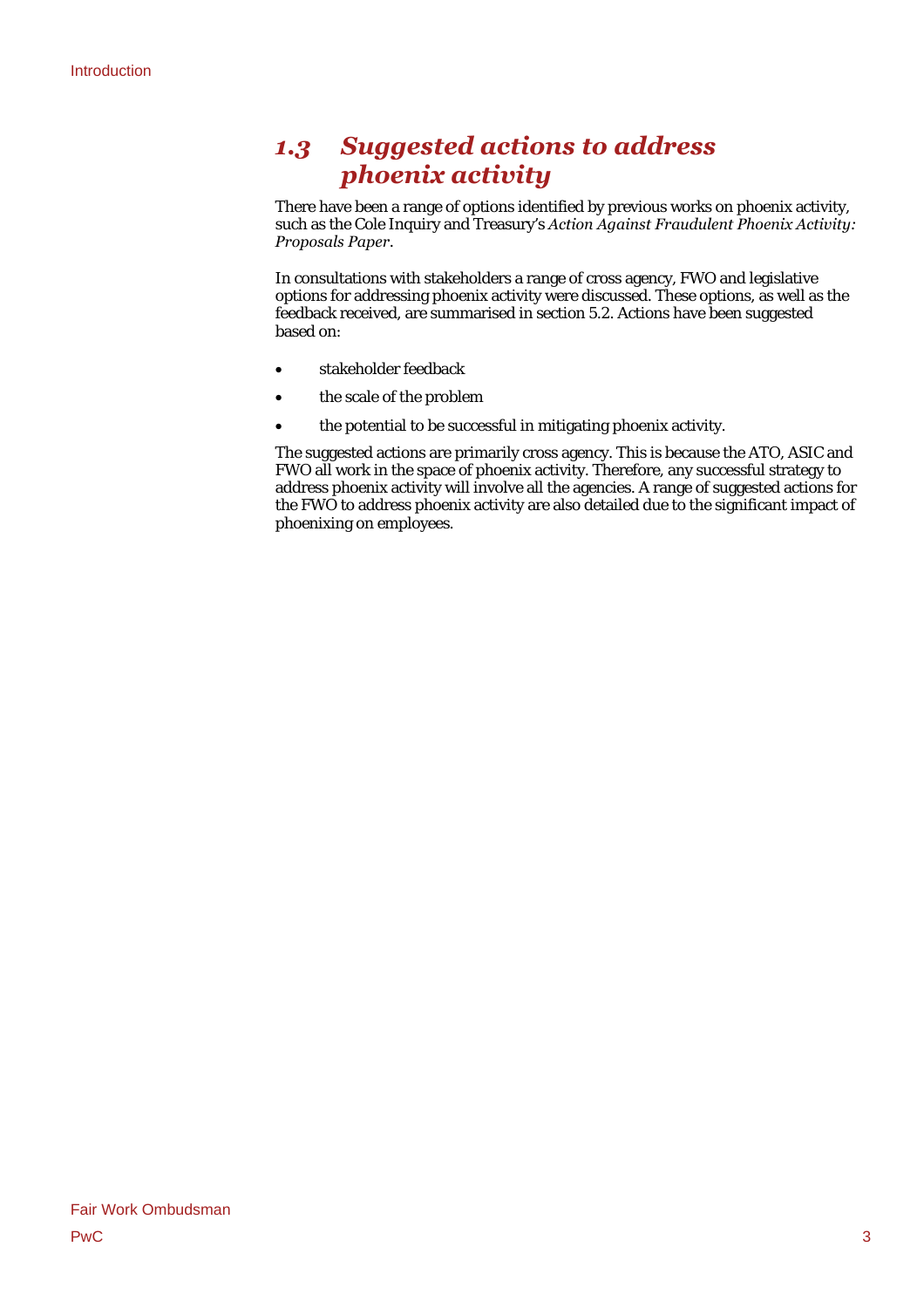# <span id="page-11-0"></span>Overview of phoenix  $\boldsymbol{2}$ activity

**Phoenix activity is not a recent phenomenon. Since the corporate form has existed, it has been manipulated and used to avoid liabilities. Phoenix activity, like the mythical creature from which it takes its name, involves the winding up of a company and the subsequent continuation of the business in a new 'risen' company[.9](#page-11-2)** 

# <span id="page-11-1"></span>*2.1 Previous work on phoenix activity*

To date there have been a range of studies and inquiries that directly addressed phoenix activity or devoted significant attention to the issue of phoenix activity, including:

- the Law Reform Committee of the Parliament of Victoria (1993) examination of phoenix companies
- the ASC (1996), *Phoenix Activities and Insolvent Trading*
- the Royal Commission into the Building and Construction Industry (2003)
- the Treasury (2009), *Action against Fraudulent Phoenix Activity: Proposals Paper*

The 1996 ASC study sought to understand the impact insolvent and phoenix trading activities have upon small to medium enterprises (SMEs) and establish a predictive model for insolvent trading and phoenix activities.[10 A](#page-11-3)s part of this study a telephone survey was conducted to quantify the impact of phoenix activity on businesses in Australia. It was estimated that phoenix activity costs Australian businesses \$0.67 to 1.3 billion per year.<sup>11</sup>

The Royal Commission into the Building and Construction Industry, commonly referred to as the Cole Inquiry, considered phoenix activity amongst a range of issues. The Inquiry concluded that there was 'significant incidence' of phoenix activity in the industry.[12 T](#page-11-5)he Commission made a series of recommendations to address phoenix activity including

- information sharing between the ASIC and the ATO with a view of diminishing phoenix company activity
- information sharing between Commonwealth and State and Territory revenue authorities to share information relevant to detecting payroll evasion
- amendments to the *Pay Roll Tax Act* 1971 to make all members of a group of companies jointly liable for payroll tax debts of other group members

<span id="page-11-2"></span><sup>9</sup> The Australia Treasury 2009, *Action against Fraudulent Phoenix Activity: Proposals Paper*, p 1.

<span id="page-11-3"></span><sup>10</sup> Barlow, Darren 1996, *Phoenix Activities and Insolvent Trading, prepared for the Australian Securities Commission*, p 10.

<span id="page-11-4"></span><sup>11</sup> Ibid.

<span id="page-11-5"></span><sup>12</sup> *Royal Commission into the Building and Constructions Industry*, p 108.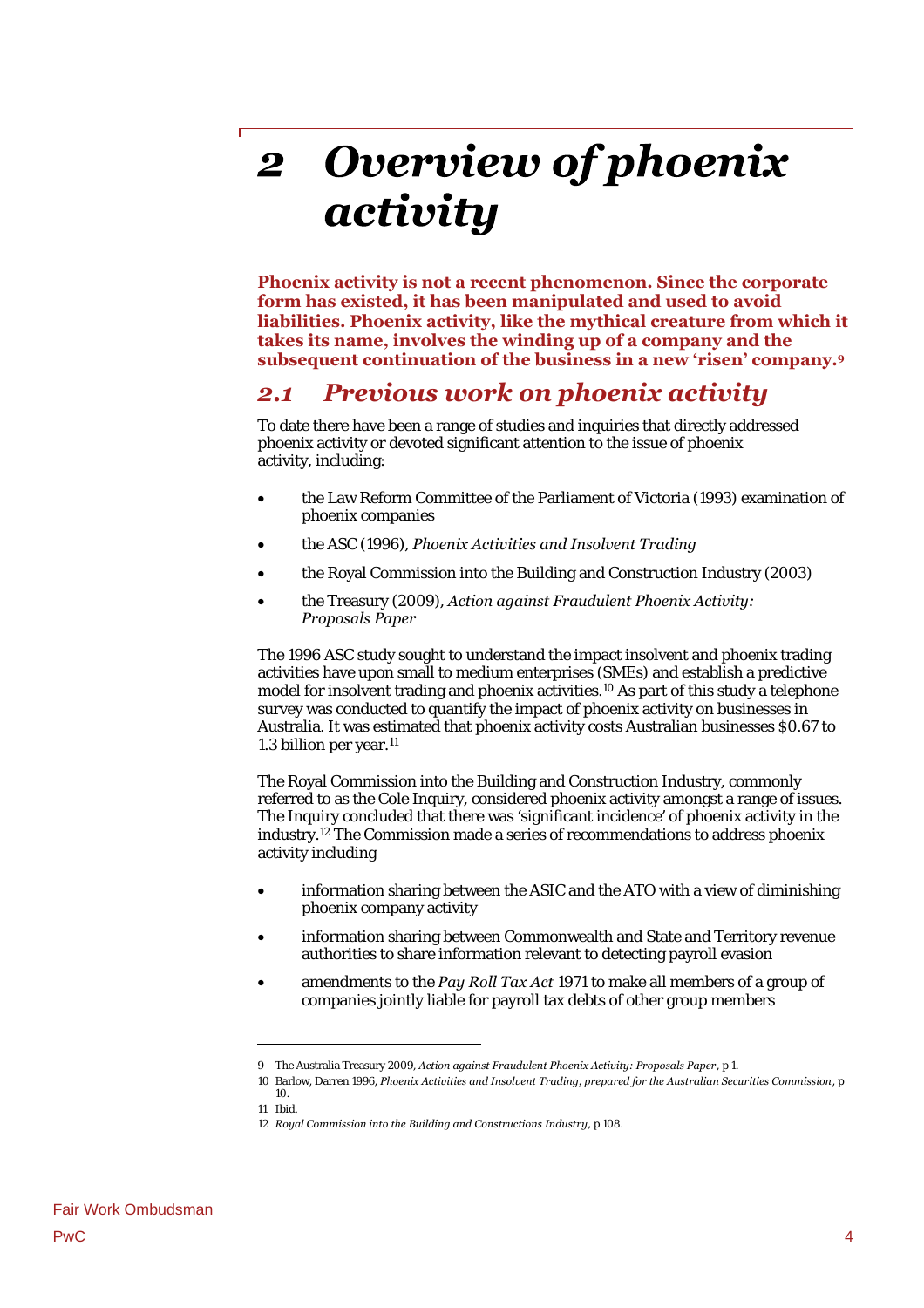that the Commonwealth establish guidelines of the responsibilities of the ASIC and the ATO in relation to phoenix activity and the agencies be given appropriate resources to address phoenix activity[.13](#page-12-1)

In 2009 the Australian Treasury prepared a proposal paper, *Action against Fraudulent Phoenix Activity*. The paper summarised the challenges that phoenix activity presents in the collection of tax revenue and other employee entitlements and presented a range of case studies. A series of proposals for reforming taxation and corporations law were also proposed in the paper including, but not limited to:

- amending the director penalty regime
- expanding the director penalty regime
- amending the promoter penalty regime
- expanding anti-avoidance provisions
- denying PAYG (W) credits
- implementing bond provisions
- expanding the scope for disqualifying directors.<sup>14</sup>

# <span id="page-12-0"></span>*2.2 Recent developments in mitigating phoenix activity*

Since these previous works, there have been significant developments in mitigating phoenix activity.

Following Treasury's 2009 proposal paper the government committed to a range of measures to mitigate the incidence of phoenix activity. In July of 2011 draft legislation was released which amended tax law in order to:

- expand the director penalty regime to superannuation guarantee amounts
- enable the ATO to commence recovery of a director penalty without providing a 21 day grace period where the company's unreported PAYGW and/or superannuation guarantee debt is over three months old restricting access to Pay As You Go (PAYG) withholding credits for company directors and their associates where the company has failed to pay withheld amounts to the Commissioner.[15](#page-12-3)

Further legislation was introduced into Parliament on 13 October 2011. The *Corporations Amendment (Phoenixing and Other Measures) Act 2012* received Royal Assent on 26 May 2012. This Act amends the Corporations Act to provide ASIC the administrative power to wind up companies that have been abandoned (i.e. those no longer trading but have not liquidated). This is intended to assist employees with outstanding employment entitlements to access GEERS.

<span id="page-12-1"></span><sup>13</sup> Ibid, p 109-11.

<span id="page-12-2"></span><sup>14</sup> The Australia Treasury 2009, *Action against Fraudulent Phoenix Activity: Proposals Paper*, p13-21.

<span id="page-12-3"></span><sup>15</sup> The Treasury, 2011. *Exposure Draft- Tax Law Amendments to Strengthen Company Director Obligations and Deter Fraudulent Phoenix Activity*. Available at: http://www.treasury.gov.au/contentitem.asp?NavId=037&ContentID=2073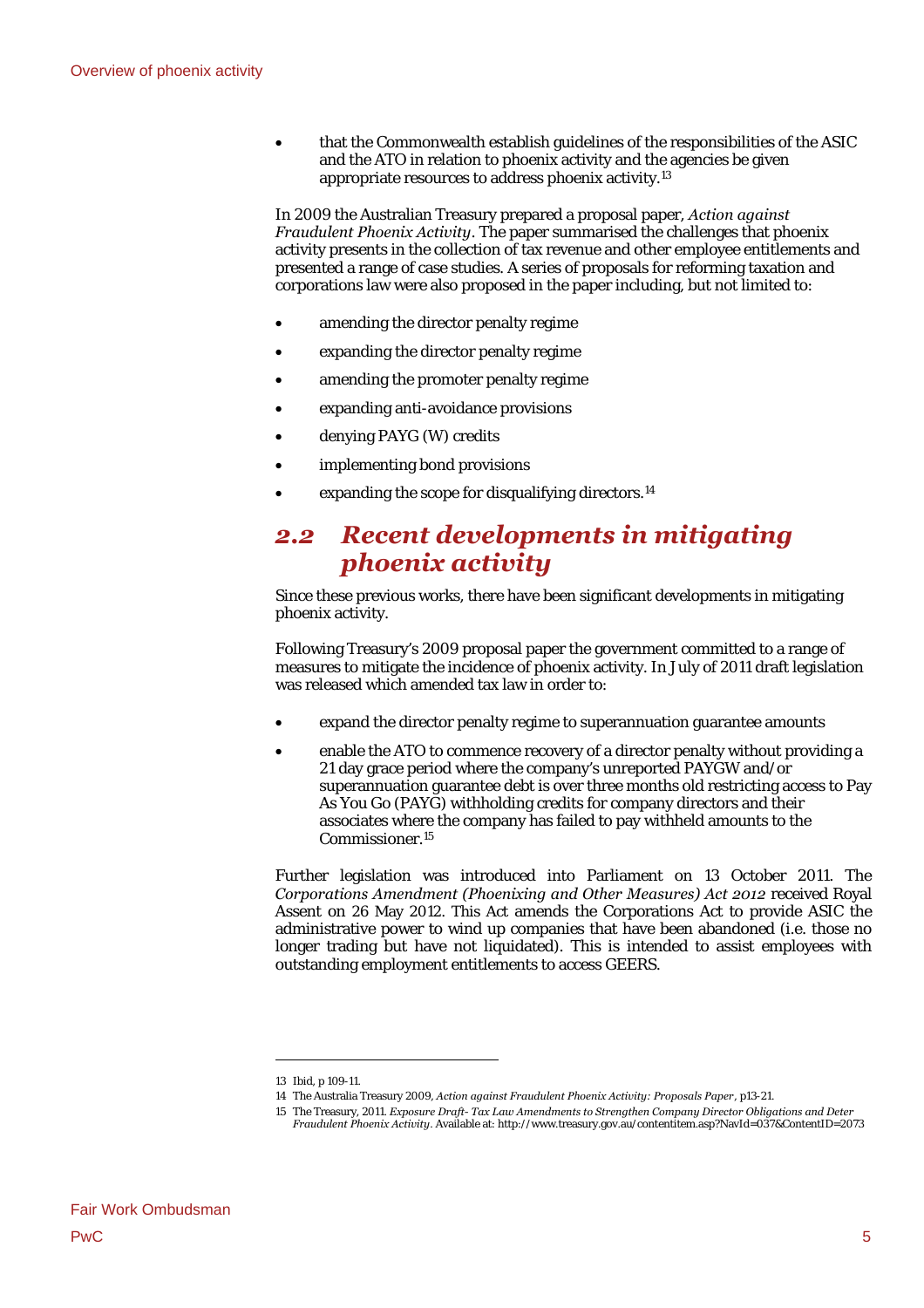The *Corporations Amendment (Similar Names) Bill 2012* intends to amend the Corporations Act to provide that a director of a failed company can be jointly and individually liable for the debts of a company that has a similar name to a preliquidation name of the failed company. An Exposure Draft of this Bill was released and submissions closed on 29 February 2012. The Bill has not yet been introduced to Parliament.

Outside of legislative change, there have also been a range of cross agency and interagency efforts to mitigate phoenix activity. These include ongoing information exchange between a number of agencies via MOUs, the commencement of a working forum between various agencies including the ATO, ASIC and the FWO in respect of phoenix activity and ongoing dialogue about the issue of phoenix activity. The FWO is exploring the ability to enter into an MOU with ASIC which will assist in information exchange between those agencies. However, the interagency forum is still in preliminary stages and the FWO is yet to finalise MOUs with either ATO or ASIC.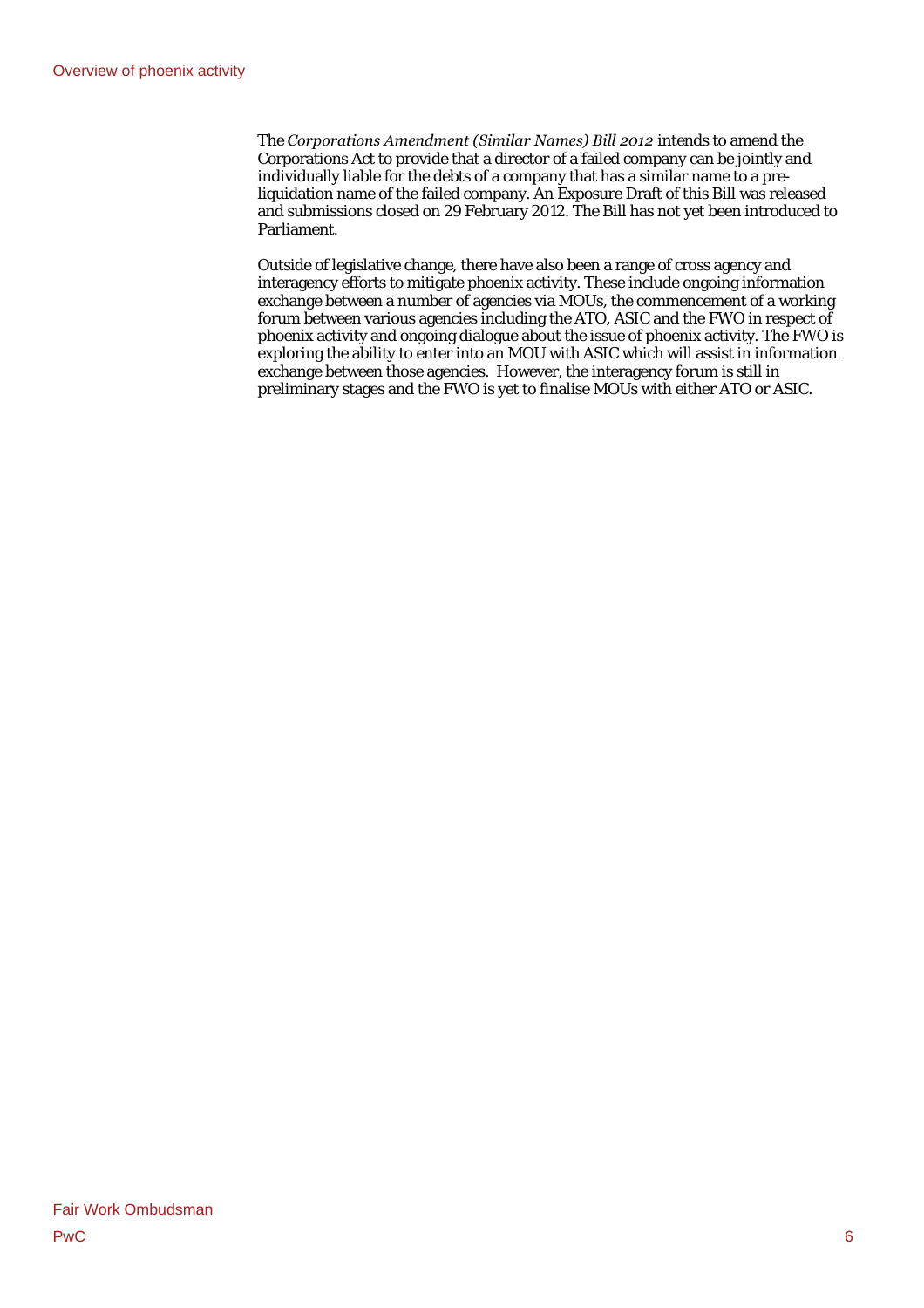# <span id="page-14-0"></span>Defining phoenix  $\overline{\mathbf{3}}$ activity

#### **The Parliamentary Joint Committee on Corporations and Financial Services noted that it is very difficult, if not nearly impossible, to precisely define fraudulent phoenix activity.[16](#page-14-2)**

As already described, phoenix activity involves "the evasion of tax and other liabilities, such as employee entitlements, through the deliberate, systematic and sometimes cyclic liquidation of related corporate trading entities".[17 H](#page-14-3)owever, a range of other activities that can be considered deceptive are often referred to as phoenix activity. Additionally, companies can liquidate and later honestly be revived.

It is the recommendation of this report that the following definition of phoenix activity be used:

*Phoenix activity is the deliberate and systematic liquidation of a corporate trading entity which occurs with the illegal or fraudulent intention to:* 

- *avoid tax and other liabilities, such as employee entitlements*
- *continue the operation and profit taking of the business through another trading entity.*

*Liabilities may also include contractual or statutory obligations and civil or criminal proceedings*.

# <span id="page-14-1"></span>*3.1 Existing definitions of phoenix activity*

The Australian Securities and Investment Commission (ASIC) identified three key characteristics of phoenix activity:

- a company fails and is unable to pay its debts, and/or
- acts in a manner which intentionally denies unsecured creditors equal access to the available assets in order to meet and pay debts
- within 12 months of closing, another business commences which may use some or all of the assets of the former business and is controlled by parties related to either the management or directors of the previous company.

The Treasury proposal paper defined phoenix activity as "the evasion of tax and other liabilities, such as employee entitlements, through the deliberate, systematic and sometimes cyclic liquidation of related corporate trading entities"[.18](#page-14-4) This was used as the working definition for this project, and broadly stakeholders felt it was appropriate.

18 *Ibid.* 

*The Treasury proposal paper defined phoenix activity as "the evasion of tax and other liabilities, such as employee entitlements, through the deliberate, systematic and sometimes cyclic liquidation of related corporate trading entities"… this was used as the working definition for this project.* 

<span id="page-14-2"></span><sup>16</sup> Parliamentary Joint Committee on Corporations and Financial Services 2004, *Corporate Insolvency Laws*: A Stock take, p131.

<span id="page-14-4"></span><span id="page-14-3"></span><sup>17</sup> Treasury 2009, *Action against Fraudulent Phoenix Activity: Proposals Paper*, p1.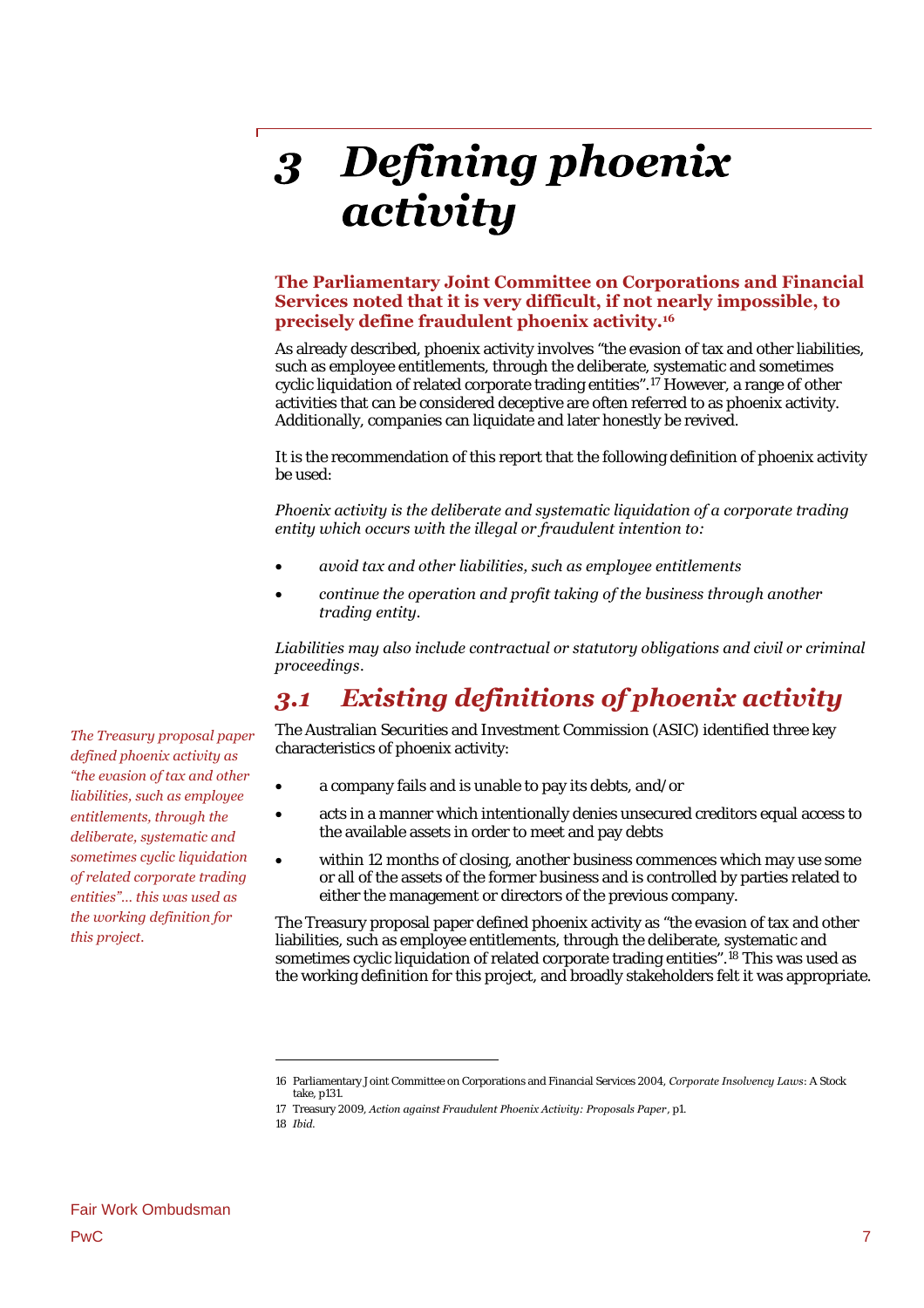The New Zealand *Companies Act 1993* defines a phoenix company "in relation to a failed company, a company that, at any time before, or within five years after, the commencement of the liquidation of the failed company, is known by a name that is also:

- a) a pre-liquidation name of the failed company, or
- b) a similar name."

A pre-liquidation name refers to "any name (including any trading name) of a failed company in the 12 months before the commencement of that company's liquidation" and similar names "means a name that is so similar to a pre-liquidation name of a failed company as to suggest an association with that company".

# <span id="page-15-0"></span>*3.2 Key considerations in defining phoenix activity*

In determining an appropriate definition of phoenix activity, there are a range of considerations that must be accounted for. The key considerations are:

- that there are a number of common indicators of phoenix activity that some stakeholders felt should be included in any definition of phoenix activity
- any definition must seek to differentiate between fraudulent phoenix activity and the honest resurrection of a company
- the nature of phoenix activity is constantly evolving and a definition of phoenix activity must remain relevant, despite changes
- there are a range of activities that are often referred to as phoenix activity, but do not fit many of the existing definitions of phoenix activity.

# *Indicators of phoenix activity*

Stakeholders noted that there are a range of 'signals' or 'indicators' that phoenix activity may be about to occur. These generally occur before the company has been liquidated and thus, can be considered leading indicators of phoenix activity. These indicators include:

- the company fails to lodge tax returns and/or Business Activity Statements
- the business records and/or taxation records significantly understate or overstate the operations of the business, including debts owed
- withheld payments such as PAYGW, superannuation and child support payments are kept by the business
- workers are pressured to take leave
- workers have their employment status changed from permanent to casual
- workers are underpaid
- equipment, machinery and uniforms are not replaced as needed.

Stakeholders also noted that there are a range of common signs that a business has already engaged in phoenix activity. These lagging indicators of phoenix activity can include:

 the directors of the new entity are family members of the director of the former company or are close associates, such as managers, of the former business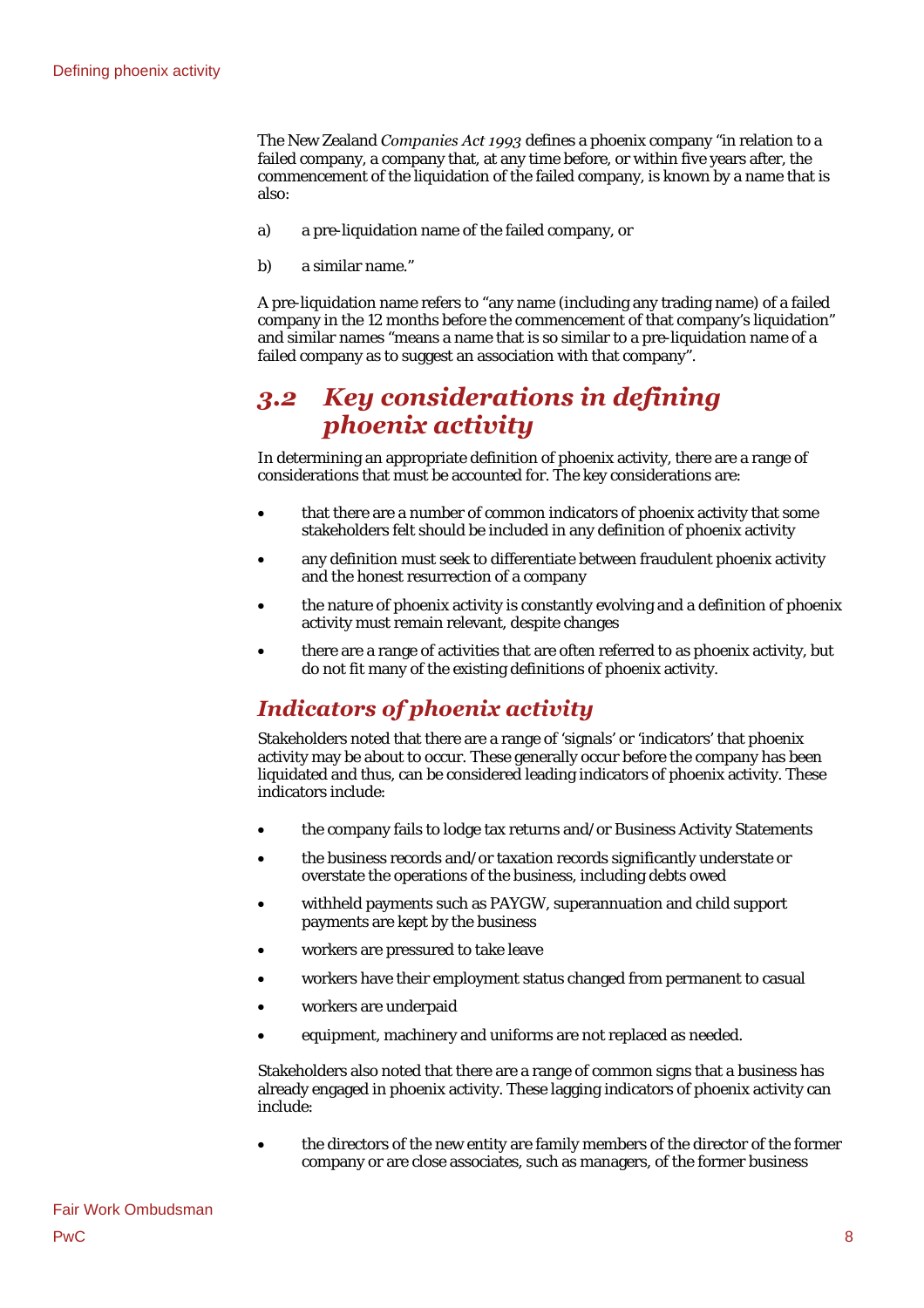- a similar trading name is used by the new entity
- the same business premises and telephone number (particularly mobile number) are used by the new entity.

Many stakeholders argued that it would be useful, particularly for people with limited knowledge of phoenix activity, for any definition to include reference to these indicators.

#### *Distinguishing between phoenix activity and honest behaviour*

There are circumstances where a business has been managed responsibly and fails, and after a period of time, its directors are able to continue operating the business under another corporate entity. This is not, in and of itself, an illegitimate use of the corporate form[.19](#page-16-0) For example, a business may go into administration and in the case of many high risk businesses "assets, equipment, and even the business itself are largely unsaleable and consequently a liquidator will often end up disposing of the assets of the failed company to directors of the company who hope to resurrect the business with reserved personal finances". [20](#page-16-1)

The key distinction between fraudulent phoenix activity and the honest resurrection of a company is the intent with which the liquidation is undertaken.[21 F](#page-16-2)raudulent phoenix activity involves the liquidation of a company in order to avoid debts with the full intention of continuing the business after the liquidation. Fraudulent phoenix activity also usually involves the intentional structuring of a company in a way that allows directors to avoid meeting their obligations to pay taxes, employee entitlements and debts owed to other businesses.<sup>22</sup>

Stakeholders all highlighted that any definition must stress the deliberateness or intent with which a fraudulent phoenix business liquidates in order to avoid debts. It was also emphasised that in cases of honest behaviour, the revival of businesses should not be discouraged.

Some stakeholders (such as the ATO) used the term 'fraudulent phoenix activity' to distinguish between the manipulation of the corporate form to avoid debts and the honest 'resurrection' of a company that had been liquidated (which was sometimes referred to as 'honest' phoenix activity). Other stakeholders used the term phoenix activity to describe the liquidating of a company to avoid debts and used other terms for the honest resurrection of a company.

#### *Phoenix activity and phoenix-like activities*

Many activities are referred to as "phoenixing" which do display phoenix-like characteristics, in that debts are avoided; however they do not directly fit the definition of phoenixing. These behaviours are sometimes referred to as false designation, sham contracting and misrepresentation.

<span id="page-16-0"></span><sup>19</sup> Department of Finance, 2011. *Regulation Impact Statement for Taxation Changes to Address Fraudulent Phoenix Activity*, p1.

<span id="page-16-2"></span><span id="page-16-1"></span><sup>20</sup> Royal Commission into the Building and Constructions Industry

<sup>21</sup> Treasury 2009, *Action against Fraudulent Phoenix Activity: Proposals Paper*, p1.

<span id="page-16-3"></span><sup>22</sup> *Ibid*, p1.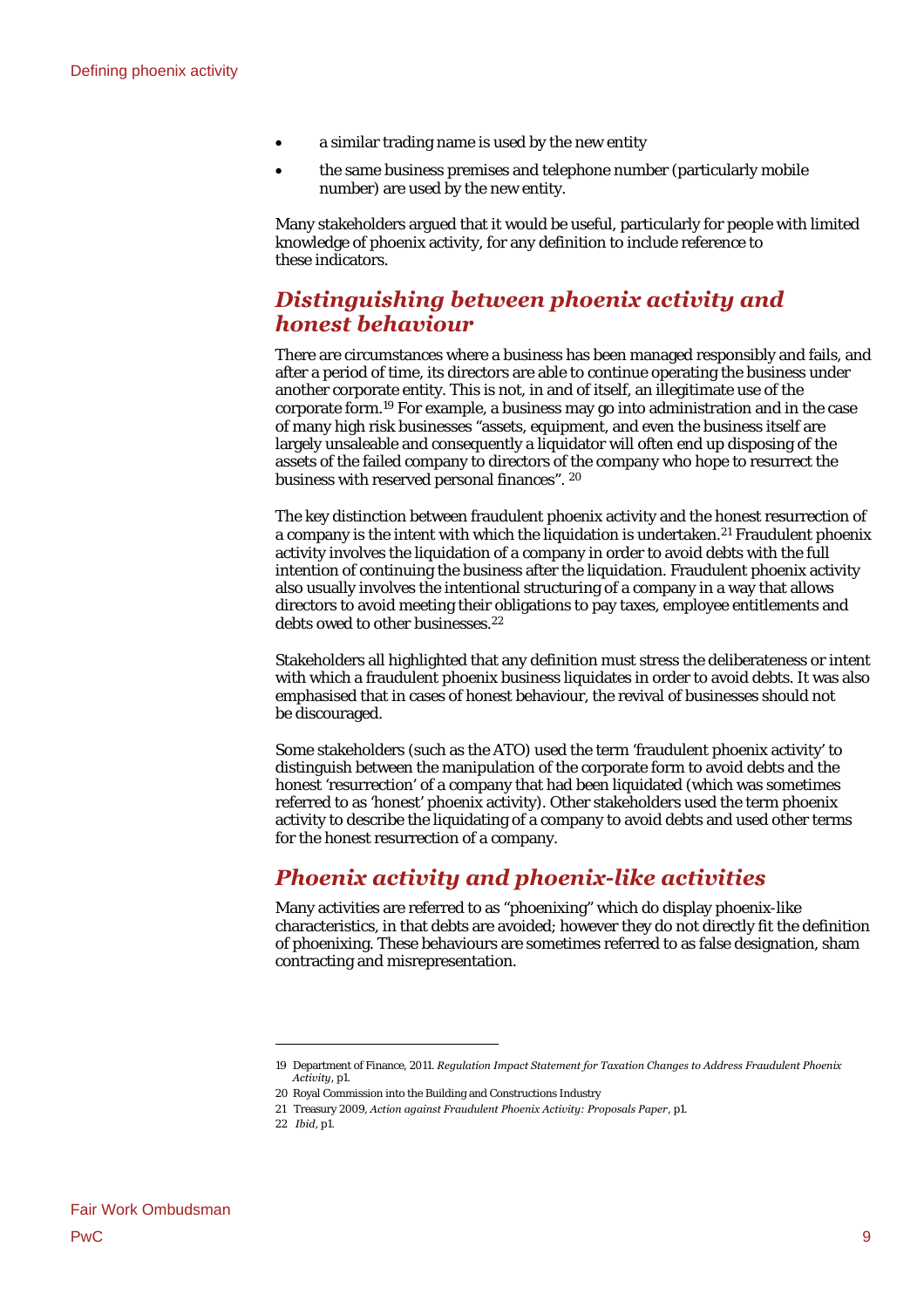An issue that is interlinked to, but distinct from, phoenix activity is sham contracting. Sham contracting is where a person is employed as a contractor so that paying legal minimum wages, tax and entitlements can be avoided.<sup>23</sup> Feedback from stakeholders suggest that sham contractors will often not pay taxes and when they are audited by the ATO have outstanding tax debts of up to \$15,000. The sham contractor will then engage in phoenix activity to avoid this tax debt. It is also recognised that sham contractors will not usually have any employees.

# *The evolving nature of phoenix activity*

The literature on phoenix activity and the stakeholders consulted in this project emphasised that phoenix activity has evolved significantly over the past decade.

Multiple stakeholders emphasised that phoenix activity is not confined to the building and construction industry or the lower end of the SME sector as it perhaps once was. Stakeholders noted the rise of phoenix activity in the cleaning and private security industries, with one stakeholder describing phoenixing in the private security industry as being at endemic proportions.

Multiple stakeholders observed that it is often suspected that financial advisers, lawyers and insolvency practitioners are involved in some incidents of phoenix activity. This issue was raised in the Parliamentary Joint Committee on Corporations and Financial Services *Stocktake of Corporate Insolvency Laws*.

Phoenix activity has also evolved in terms of the forms it can take. In the early 1990s the most common forms of phoenix activity were where a company would incur debt in the form of employee entitlements, to creditors and for outstanding tax. Consequently, the business would go into liquidation or administration. The directors of the company would then form a new entity, often using some or all of the assets of the former company and often the same business name. This is commonly referred to as 'asset stripping'.

Recently, a more common arrangement is for a group of companies to be formed, where each primary business function is operated through a separate entity.<sup>24</sup> One of the entities will supply labour to the entire group and will have relatively few or no assets. The labour entity withholds taxes and incurs debts and is declared insolvent without affecting the assets held elsewhere in the group. A new labour supply entity will be created and workers are transferred to this entity with little or no interruption to the day-to-day operations of the business.

# <span id="page-17-0"></span>*3.3 Possible approaches to defining phoenix activity*

There are a number of approaches to defining phoenix activity that could be used. These approaches are summarised below. It should be noted that these approaches are not necessarily mutually exclusive and combinations of these approaches could be used.

<span id="page-17-1"></span><sup>23</sup> Fair Work Ombudsman 2011, *Sham Contracting Case Studies*. Available at: http://www.fairwork.gov.au/employment/independent-contractors/sham-contracts/sham-contracting-casestudies/pages/default.aspx

<span id="page-17-2"></span><sup>24</sup> ATO, 2009. *Targeting Tax Crime: A Whole of Government Approach,* p15.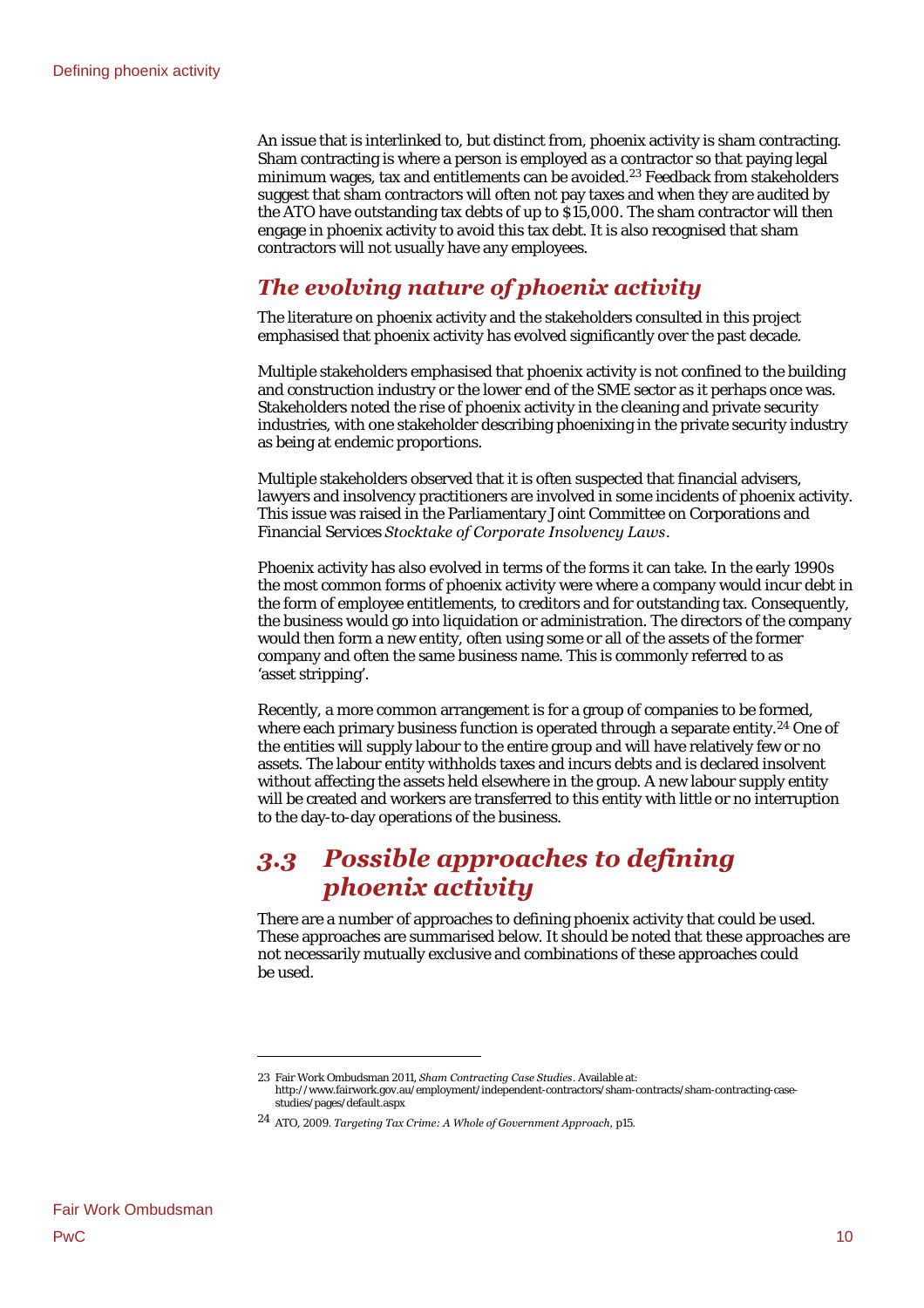#### *Corporate form based definition*

As phoenix activity entails the manipulation of the corporate form, it can be defined in these terms. A definition could specify the common manipulations of the corporate form that companies use to engage in phoenix activity. For example, ASIC identifies three common characteristics of phoenix activity including "within 12 months of closing, another business commences which may use some or all of the assets of the former business and is controlled by parties related to either the management or directors of the previous company". Such a definition could include reference to the asset stripping of the former business and the transfer of the assets to the new business as well as the other common forms of phoenix activity such as the liquidation of the labour hire entity.

There are some limitations to such a definition. A number of years ago, asset stripping was very common in phoenix activity. However anecdotal evidence suggests it is now less so, though it is recognised that stakeholders such as ASIC still consider asset stripping as a key element of phoenix activity. The FWO have indicated that they do not consider asset stripping as necessarily determinative.

It is now common for the liquidated company to be the 'services' entity within a group of entities that form the company and for it to have few, if any, assets. The dynamic nature of phoenix activity would mean that a corporate form based definition would have to withstand the changes in phoenix activity or be updated to evolve with phoenix activity.

### *Liability based definition*

The definition used by Treasury, and used as a working definition for this project, focuses on the intent with which phoenix activity is undertaken. A strength of such a definition is that it distinguishes between honest behaviour and phoenix activity.

Additionally, in not specifying how the corporate form is manipulated it would not need to be updated to keep pace with the evolution of phoenix activity. However, it is perhaps not useful in providing clarity for those with little familiarity with phoenix activity or corporate law.

#### *Indicator based definition*

Many stakeholders emphasised the importance of educating the community about the signs or indicators of phoenix activity. A definition could be framed around the common indicators listed in section 3.2. This is a similar to the ASIC definition which identifies three key characteristics of phoenix activity. However, like the corporate form based definition, an indicator definition may become outdated as phoenix activity evolves.

#### *Name based definition*

The approach taken in New Zealand has been to define phoenix activity in terms of the re-use of the name, or a name similar, to the former company. Such a definition is simple, making it easily understandable and interpretable for the community.

However, many stakeholders noted that a name based definition (such as that enshrined in legislation in New Zealand) is quiet 'superficial' in that it defines phoenix activity in terms of one of the common indictors, and does not address many of the other indictors. It was also highlighted that such an approach could create a moral hazard whereby companies still engage in phoenix activity, however change their name significantly in order to avoid fitting the legislative definition of phoenix activity. Additionally in some industries, for example the building and construction industry,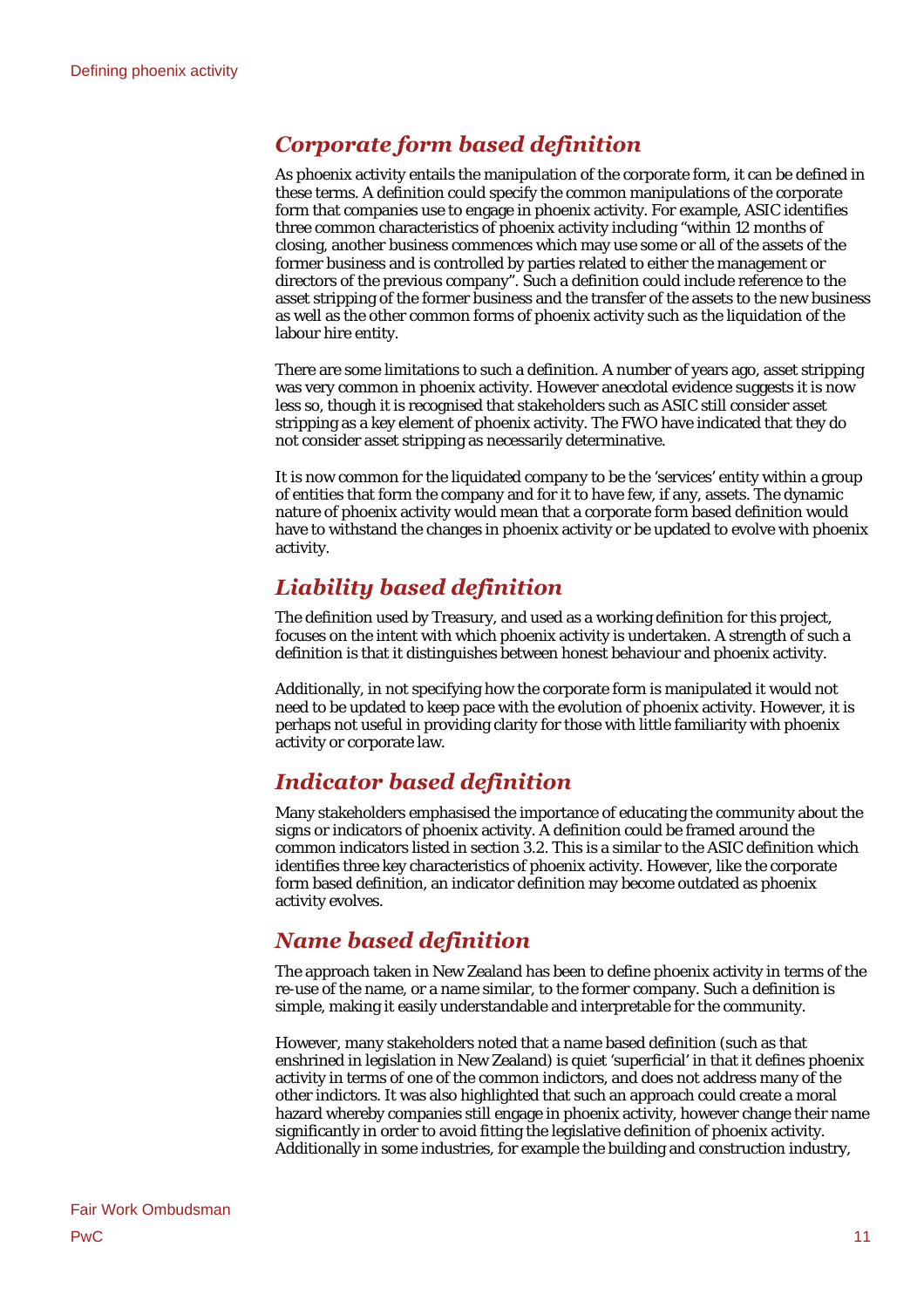the trading name is not of significant importance and therefore, is not always reused in cases of fraudulent phoenix activity.

### *Criminal conduct definition*

Master Builders argued that the definition of phoenix activity should focus on the existing sections of corporations law and criminal law that fraudulent phoenix activity breaches. It was proposed that any definition of phoenix activity should focus on the criminality of the activity. A key flaw in such an approach to defining phoenix activity is that there are a range of civil remedies to deal with phoenix activity under the Corporations Act and therefore, phoenix activity is not just characterised by criminal conduct.

# *Using multiple definitions*

In order to clarify the use of the term phoenix activity, it was suggested that multiple terms with accompanying definitions could be used. For example, one term could be used to describe fraudulent phoenix activity, another term for honest phoenix activity and a range of definitions for phoenix-like behaviour.

In their submission to the Cole Royal Commission and their 1996 research paper on phoenix activity, ASIC differentiated between honest behaviour and fraudulent phoenix behaviour by analysing phoenix behaviour in terms of 'innocent phoenix operators', 'occupational hazard' and 'careerist offenders'.

Innocent phoenix operators, as already described, are businesses that get into a position of doubtful solvency or insolvency due to poor business practices. The business is later able to be revived and this typically involves no contravention of the law.

Occupational hazard refers to the potentially heightened risk in some industries, such as the building and construction industry, of phoenix activity. Once a company has collapsed, the operators of the business may have little option but to return to the same industry in the form of a new business. In the case of construction, the business may have few assets, such as tools and a vehicle. The assets may be made available to creditors and therefore, no contravention of the law has occurred.

ASIC described what they termed 'careerist offenders' as those that purposefully structure their operations in order to engage in fraudulent phoenix activity and avoid detection.

# <span id="page-19-0"></span>*3.4 Suggested definition of phoenix activity*

There are many alternative and complementary approaches that can be taken to define phoenix activity, each with its own strengths and weaknesses. Based on feedback from government and non-government stakeholders and PwC's own assessment, the two approaches that are considered optimal are the liability based definition and the indicator based definition. Based on these optimal approaches, the following definition of phoenix activity is recommended. It is also suggested that a series of indicators of phoenix activity accompany the definition so that it is meaningful and useful for those with a limited knowledge of phoenix activity.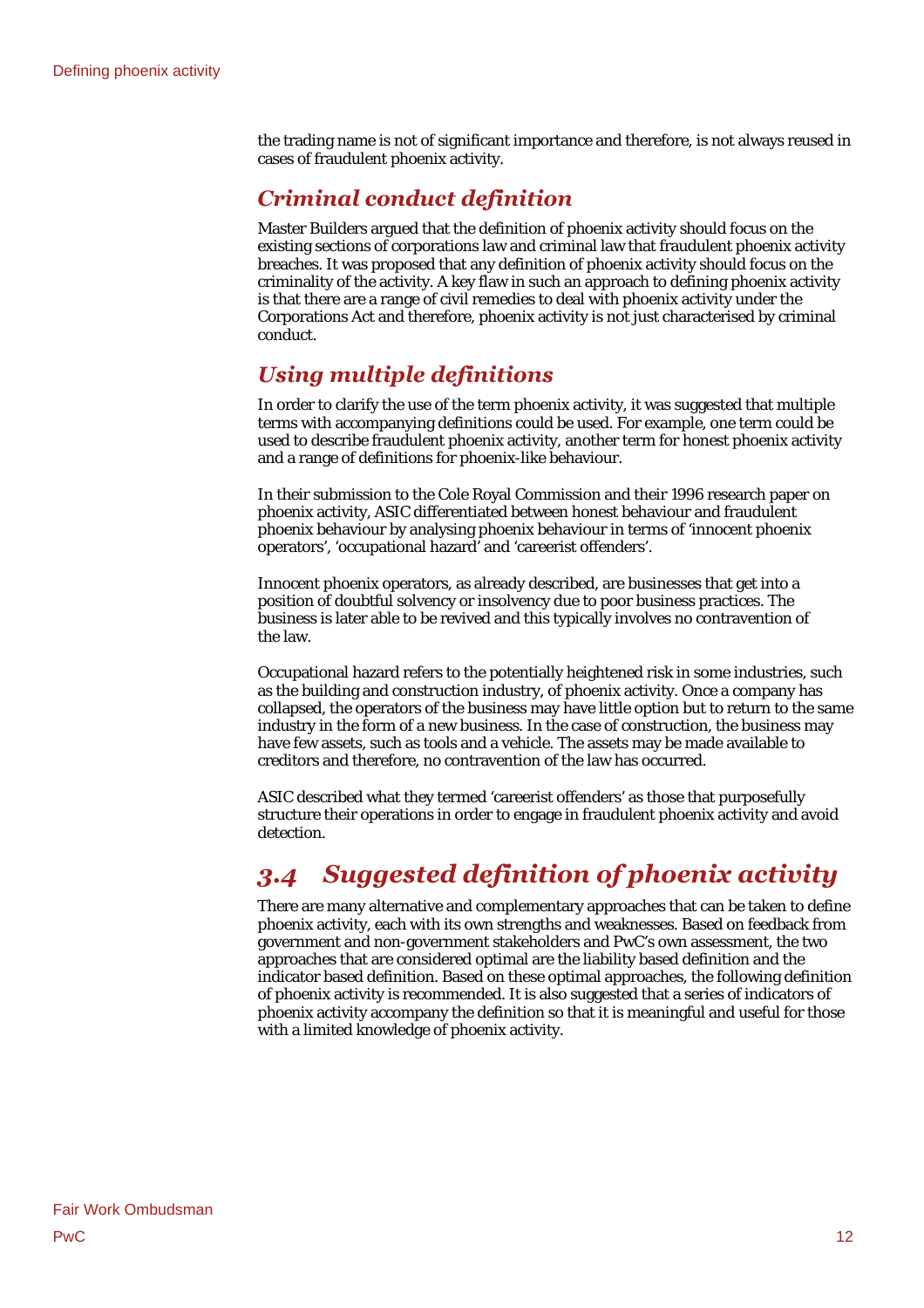# *Suggested action 1:*

Phoenix activity be defined as the deliberate and systematic liquidation of a corporate trading entity which occurs with the fraudulent or illegal intention to:

- avoid tax and other liabilities, such as employee entitlements, and
- continue the operation and profit taking of the business through another trading entity.

Phoenix activity can also involve, though does not always involve:

- the continuation of the operation of the business under the same name
- the directorship of the new company being held by a close associate of the director of the former company
- employees of the former company continuing to be employed by the new company, and/or
- the liquidation of one company within a group of companies.
- the avoidance of liabilities can include contractual or statutory obligations and civil or criminal proceedings.

The definition outlined above has a number of strengths:

- the definition highlights the intent with which phoenix activity is undertaken and therefore, differentiates between the honest resurrecting of a company and dishonest phoenix activity
- the definition does not specify the methods by which the manipulation of the corporate form is achieved and therefore, will not become quickly out of date as phoenix activity evolves.

Many stakeholders noted that any definition should be easily understood by the community and assist them in identifying phoenix activity. For this reason, the definition is accompanied by a small number of indicators of phoenix activity. There are a significant number of indicators, both leading and lagging, that could have been included. It is considered that the indicators selected are those that will assist the community in identifying phoenix activity and that are most common to the incidence of phoenix activity.

It is recognised that there may be a limited number of instances of businesses that are not incorporated but are engaging in phoenix activity. However, the FWO have indicated that the majority of instances the FWO encounters do not involve businesses that are not incorporated and do not involve personal bankruptcy.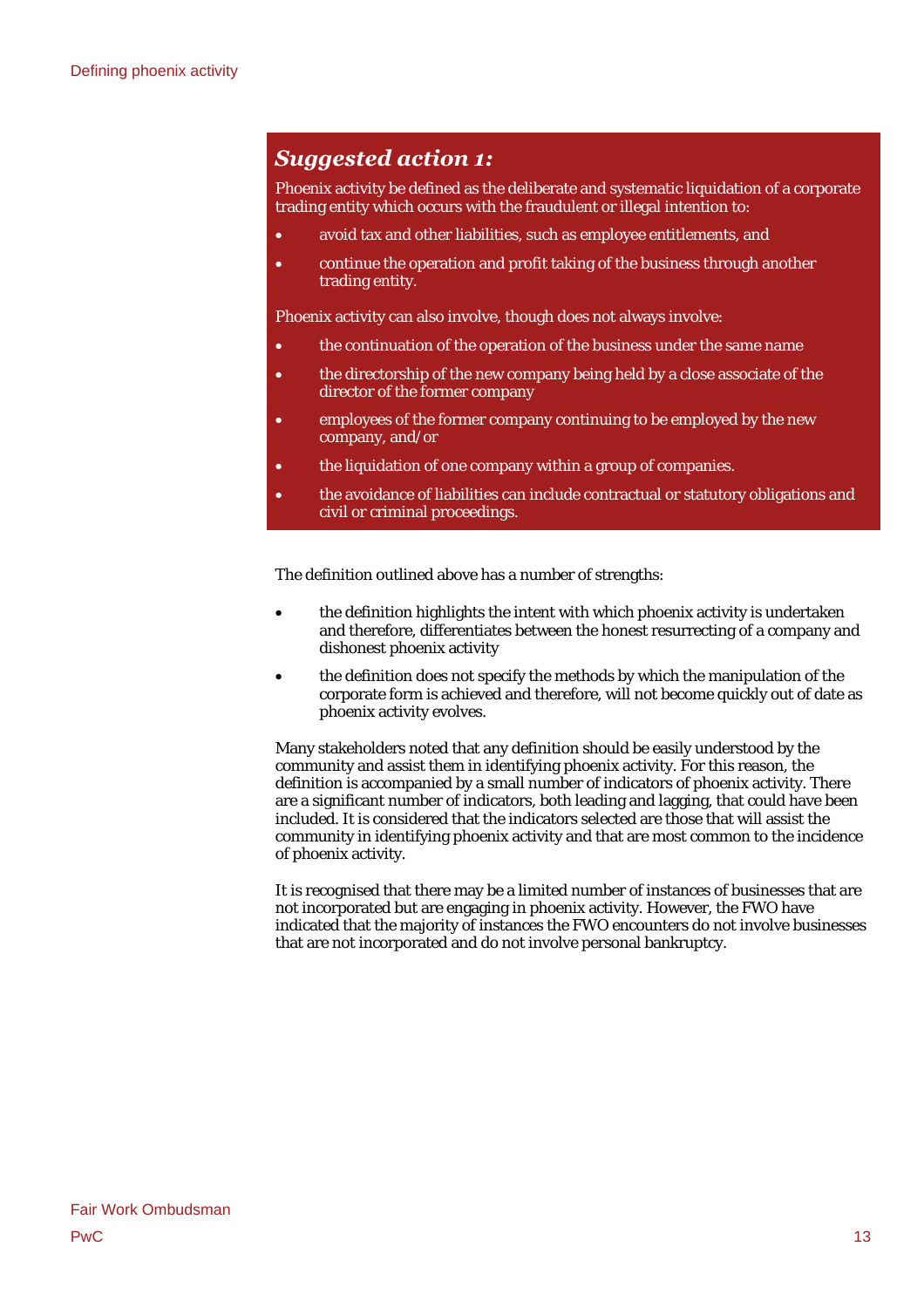# <span id="page-21-0"></span>**Establishing the scale**  $\overline{\mathcal{A}}$ and cost of phoenix activity in 2009/10

In order to ensure that the suggested actions are proportional to the problem, a key focus of this project has been quantifying the impact of phoenix activity on employees. There is a significant lack of data on the incidence of phoenix activity and its impact. This is largely the result of the difficulty in identifying cases of phoenix activity and the lack of data collection conducted.

The ASC 1996 research project estimated that approximately 9,000 individual businesses may be affected by phoenix activities per annum.[25 H](#page-21-1)owever, it did not seek to quantify the number of businesses engaging in phoenix activity.

There have not been any previous attempts to quantify the impact of phoenix activity on employees or the economy as a whole. The 1996 ASC estimate, which is often cited, sought only to quantify the impact of phoenix activity on businesses and not the other impacts of phoenix activity.

To quantify the impact of phoenix activity on employees a 'risk-based' model was constructed. Based on stakeholder feedback and literature review, a number of industries were identified as being at risk of phoenix activity. Each industry was then ascribed a 'risk rating' (low risk, medium risk or high risk). This was used to extrapolate the number of employees affected by phoenix activity per annum.

Due to the uncertainty surrounding the data, a range of sensitivity tests were conducted such as increasing and decreasing the loss per employee and using different estimates of the number of phoenix companies. An estimate of the impact on employees was also modelled using publicly available Dunn & Bradstreet (D&B) data to sense-check the risk based approach.

The estimate of the impact of phoenix activity is for the 2009/10 financial year. This is because data was not available for many items for the 2010/11 financial year.

There are a range of impacts of phoenix activity that may be significant but that could not be quantified with existing data. These impacts are qualitatively described in section 4.5.

<span id="page-21-1"></span><sup>25</sup> Australian Securities Commission 1996, Research Paper No 95/01- Phoenix Companies and Insolvent Trading, Canberra, p86.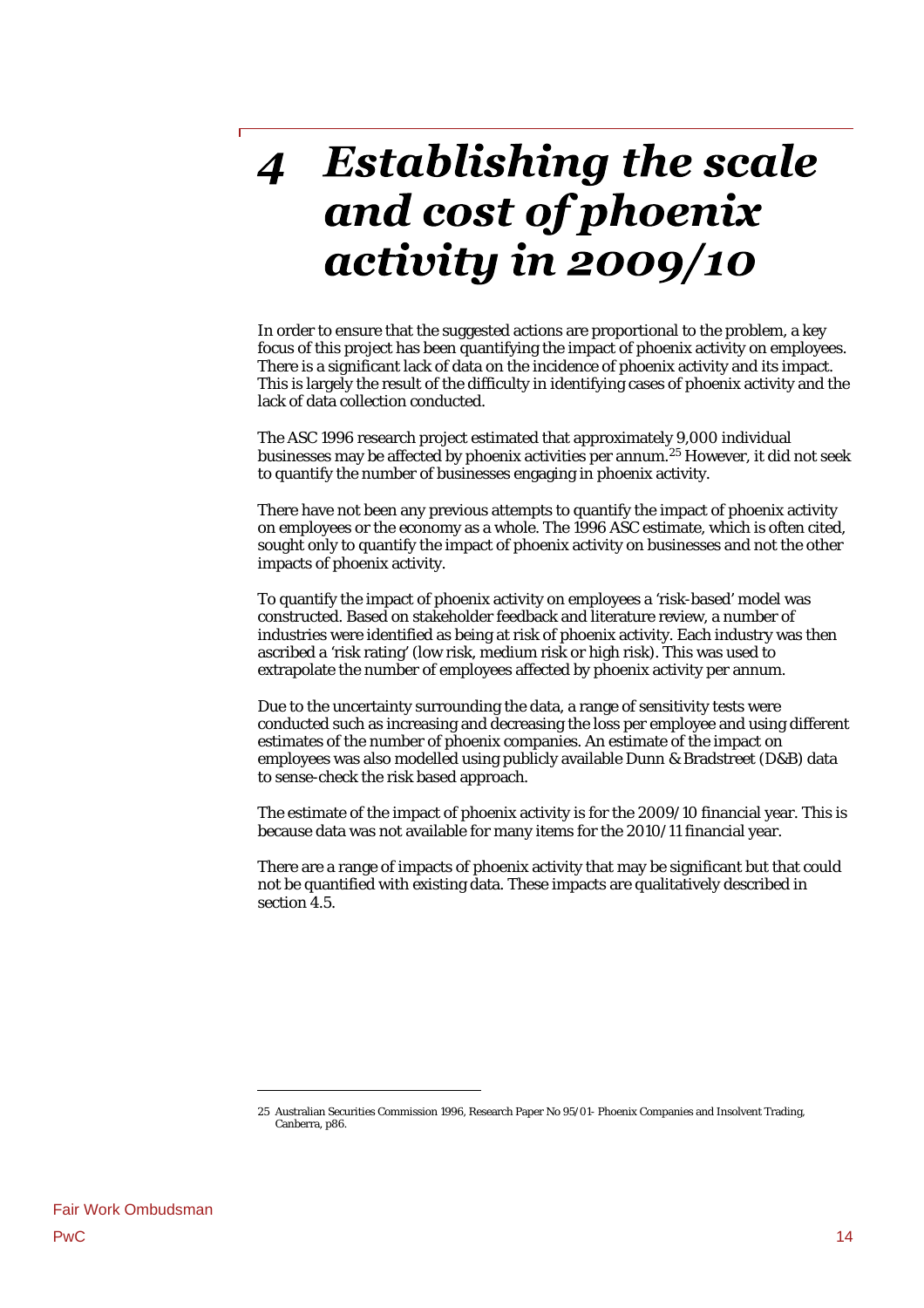# <span id="page-22-0"></span>*4.1 Results*

#### **Table 2: Results of modelling**

|                            | Lower bound     | <b>Upper bound</b> |
|----------------------------|-----------------|--------------------|
| Cost to employees          | \$191,253,476   | \$655,202,019      |
| Cost to business           | \$992.314.974   | \$1,925,387,263    |
| Cost to government revenue | \$600,770,293   | \$610,553,018      |
| <b>Total impact</b>        | \$1,784,338,743 | \$3,191,142,300    |

It is estimated that phoenix activity costs employees \$191 to \$655 million per year and that the cost to employees makes up 10% to 20% of the total cost of phoenix activity.

#### *Assumptions*

The following section details the modelling which was used to quantify phoenix activity.

A range of assumptions were used in the model for quantifying phoenix activity. These assumptions are based on the most robust available sources and are listed below.

#### **Table 3: Assumptions**

| <b>Assumption</b>                                              | <b>Parameter</b> | <b>Source</b>                                                                                                                                       |
|----------------------------------------------------------------|------------------|-----------------------------------------------------------------------------------------------------------------------------------------------------|
| Average loss per employee from<br>phoenix activity             | \$9,897.76       | Average payment made to<br>claimants under the General<br><b>Employee Entitlements and</b><br><b>Redundancy Scheme (GEERS)</b><br>in $2009/10^{26}$ |
| Loss to employees from phoenix<br>activity per phoenix company | \$82,916.40      | Average payment made to<br>claimants per business under<br>GEERS in 2009/10 <sup>27</sup>                                                           |
| Number of companies liquidated<br>in $2009/10$                 | 10.200           | Dunn & Bradstreet data <sup>28</sup>                                                                                                                |

It is noted that GEERS does not pay all outstanding employee entitlements when an employer enters liquidation or bankruptcy. Assistance for unremitted employer superannuation is not available and there is a significant lack of data on noncompliance with superannuation payments and the impact of phoenix activity on

<span id="page-22-1"></span><sup>26</sup> Provided in consultations with GEERS

<span id="page-22-2"></span><sup>27</sup> Ibid.

<span id="page-22-3"></span><sup>28</sup> Sydney Morning Herald 2010, *A Rise from the Ashes of Others*, December 11, 2010. Available at: http://www.smh.com.au/business/a-free-rise-from-the-ashes-of-others-20101210-18std.html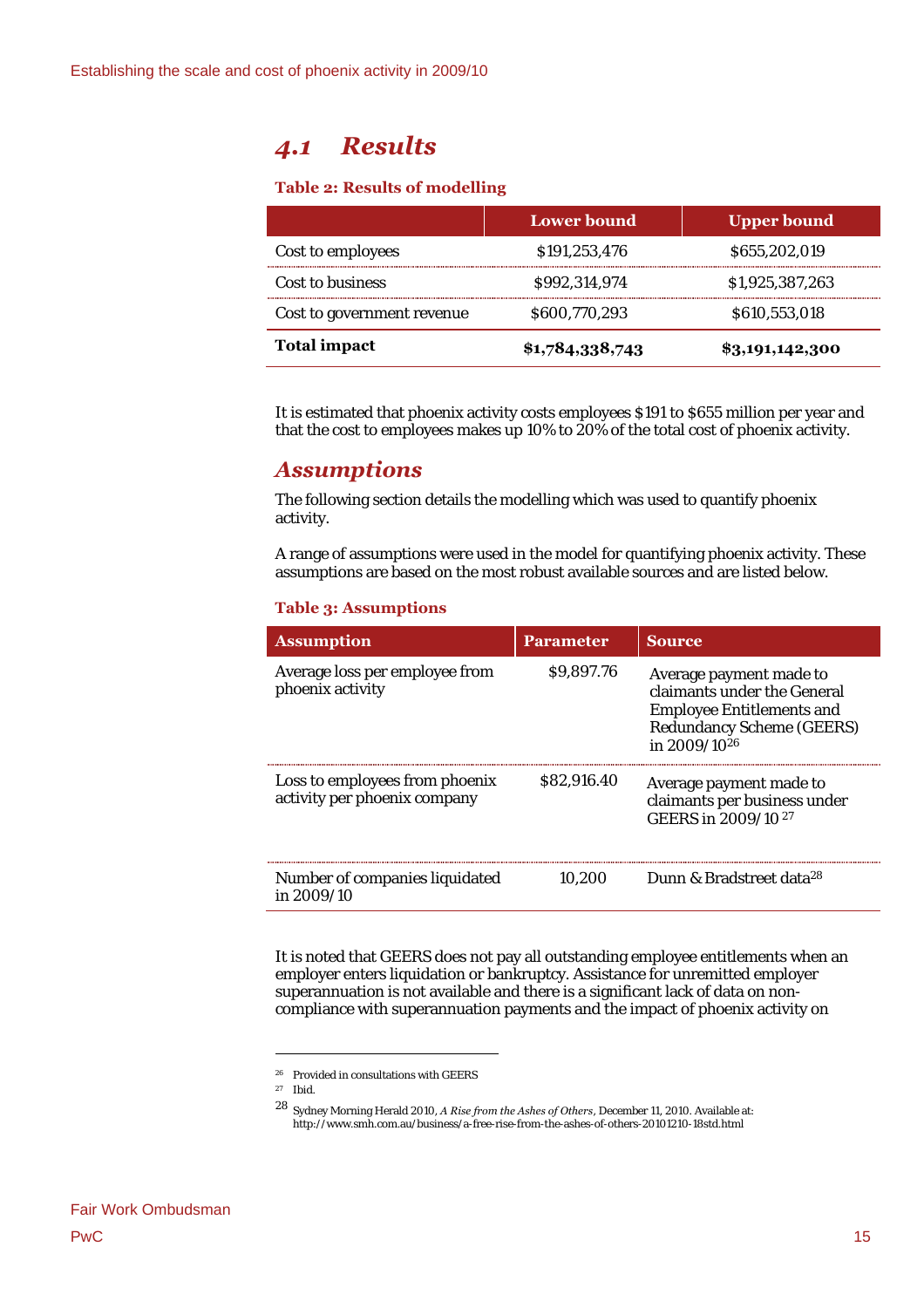superannuation. A sensitivity test has been included in section 4.2 to run the model with superannuation included.

Additionally, sick or personal leave is not payable under GEERS and employees would lose any personal leave accrued where phoenix activity occurs.

A number of entitlements are also capped under GEERS:

- unpaid wages are capped at three months
- payment in lieu of notice is capped at five weeks
- redundancy pay is capped:
	- prior to 1 January 2011 at 16 weeks (which is relevant for the period of data referred to in this report).
	- after 1 January 2011 at four weeks per year of service.
- annual salary where a claimant earns more than the GEERS maximum annual wage (\$118,100 for 2011-12), their GEERS payment will be calculated as if they earned that amount.

These caps and the unavailability of assistance for some entitlements means that the GEERS data will understate the true impact of phoenix activity on employees.

The period for which the GEERS data has been taken, 2009/10, was prior to recent changes to GEERS. Under these changes the protection for redundancy increased where liquidation and bankruptcy occurred after 1 January 2011 and assistance for redundancy is now capped at a maximum of four weeks per year of service.

# <span id="page-23-0"></span>*4.2 Impact on employees*

A key focus of this project has been quantifying the impact of phoenix activity on employees. A risk based model was constructed and a range of sensitivity tests applied.

#### <span id="page-23-1"></span>*Risk based approach*

It was clear in consultations with stakeholders that phoenix activity is concentrated in a relatively small number of industries. The following industries were identified as 'at risk' of phoenix activity. It is not suggested that the industries listed are the only industries in which phoenix activity occurs. However, by ascribing a risk rating to only those industries considered 'at risk' a conservative estimate will be arrived at.

#### **Table 4: Risk profile of industries**

| At risk industry                              | <b>Risk profile</b> |
|-----------------------------------------------|---------------------|
| Building and construction <sup>1</sup>        | Medium risk         |
| Private security                              | High risk           |
| Cleaning                                      | High risk           |
| Road transport                                | Medium risk         |
| Retail telecommunications                     | Low risk            |
| Textiles, clothing and footwear manufacturing | Medium risk         |
| Metal manufacturing                           | Low risk            |
| Restaurants and cafes                         | Low risk            |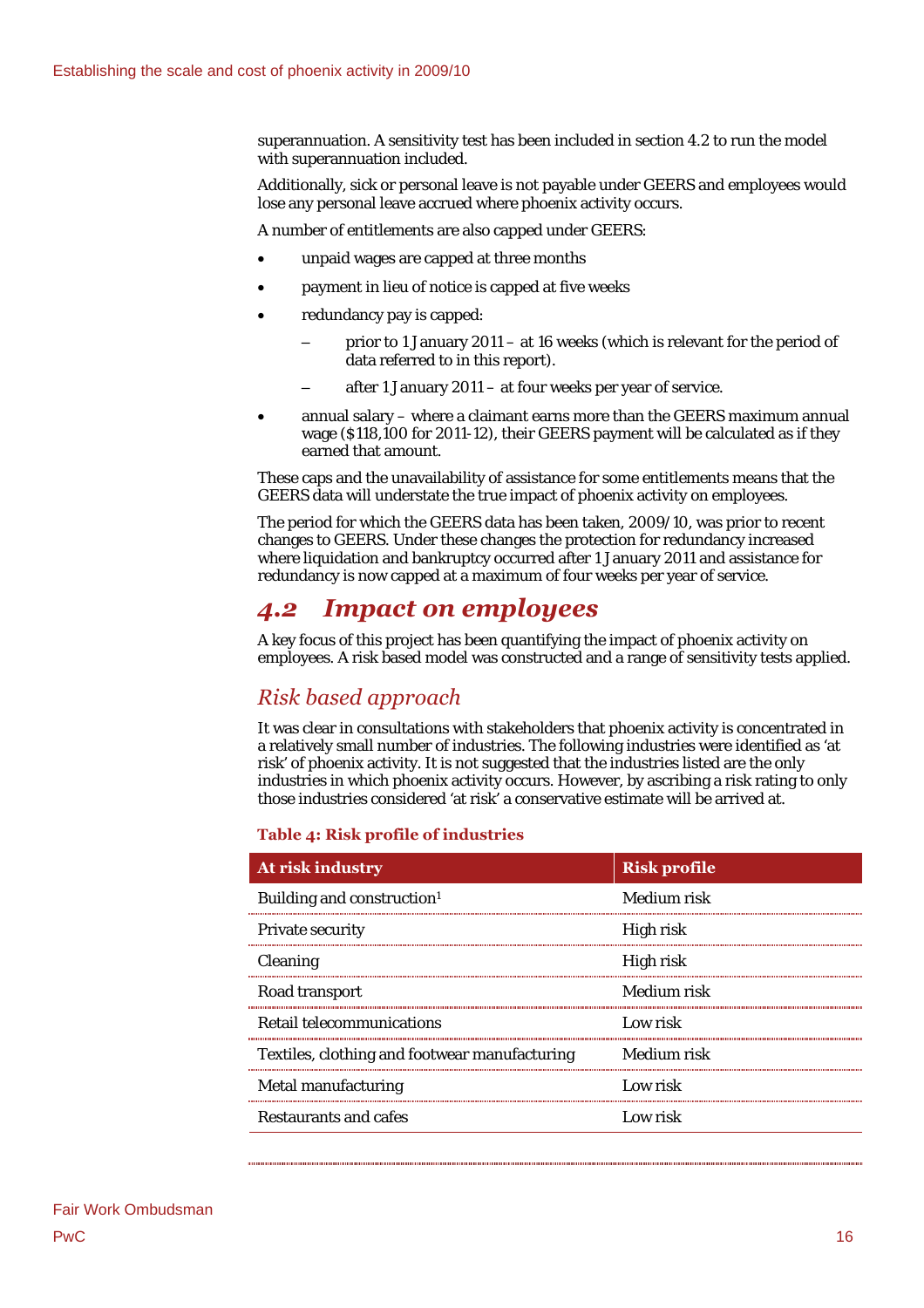#### **At risk industry Risk profile**

#### Note 1: Building and construction

Feedback from stakeholders indicated that phoenix activity remains a significant problem in the building and construction industry. Sections of the building and construction industry, such as bricklaying, appear to have significant incidence of phoenix activity and such sections would be classified as 'high risk'. However, the data for the industry captures these high risk sections of the industry, as well as lower risk sections. For this reason building and construction has been classified as 'medium' risk, though there are sections of the industry that are considered 'high risk'.

Additionally, increasing the risk profile of building and construction results in a significant increase in the impact on employees due to the significant employment in the industry. This also contributed to the decision to profile building and construction as medium risk. A sensitivity test has been conducted of increasing the risk rating of building and construction to high risk.

#### Note 2: Labour hire industry

Stakeholders highlighted that phoenix activity is a significant issue in the labour hire industry (where companies provide labour to other companies on a contract basis). The inclusion of labour hire as an 'at risk' industry was considered. However, it was decided that the industry could not be robustly included because:

- there is no reliable data on the number of operators or employees in the industry
- there is a risk of double counting.

Labour hire companies commonly provide workers in the cleaning and private security industry. Including labour hire as a separate industry may lead to double counting as employees counted in the cleaning and private security industry may also be counted in the labour hire industry.

#### Note 3: Property development industry

According to stakeholders there is a notable risk of phoenix activity in the property development industry that would justify its inclusion as an 'at risk' industry. Including property development was considered, however, there is not data available on employment in the property development industry. There was also insufficient information available to make reasonable assumptions around the number of employees working in property development. If the property development industry were to be included it would be ascribed a medium or high risk rating.

A risk parameter was applied to each risk rating. These parameters are an estimate of the proportion of employees in the industry who are affected by phoenix activity per annum. These risk parameters (see Table 5) were estimated based on feedback and consultation with stakeholders.

There are a significant number of business entries and exits in these industries and as a consequence there are significant fluctuations in the data of the number of businesses. Therefore, it was decided to ascribe a risk to the number of employees for which the data is more stable rather than ascribing a risk to the number of businesses.

The risk parameters seek to capture only people employed by a phoenix company and do not seek to include employees of companies affected by phoenix activity. Due to the uncertainty, a lower bound and upper bound estimate of the risk parameter was ascribed to each risk rating.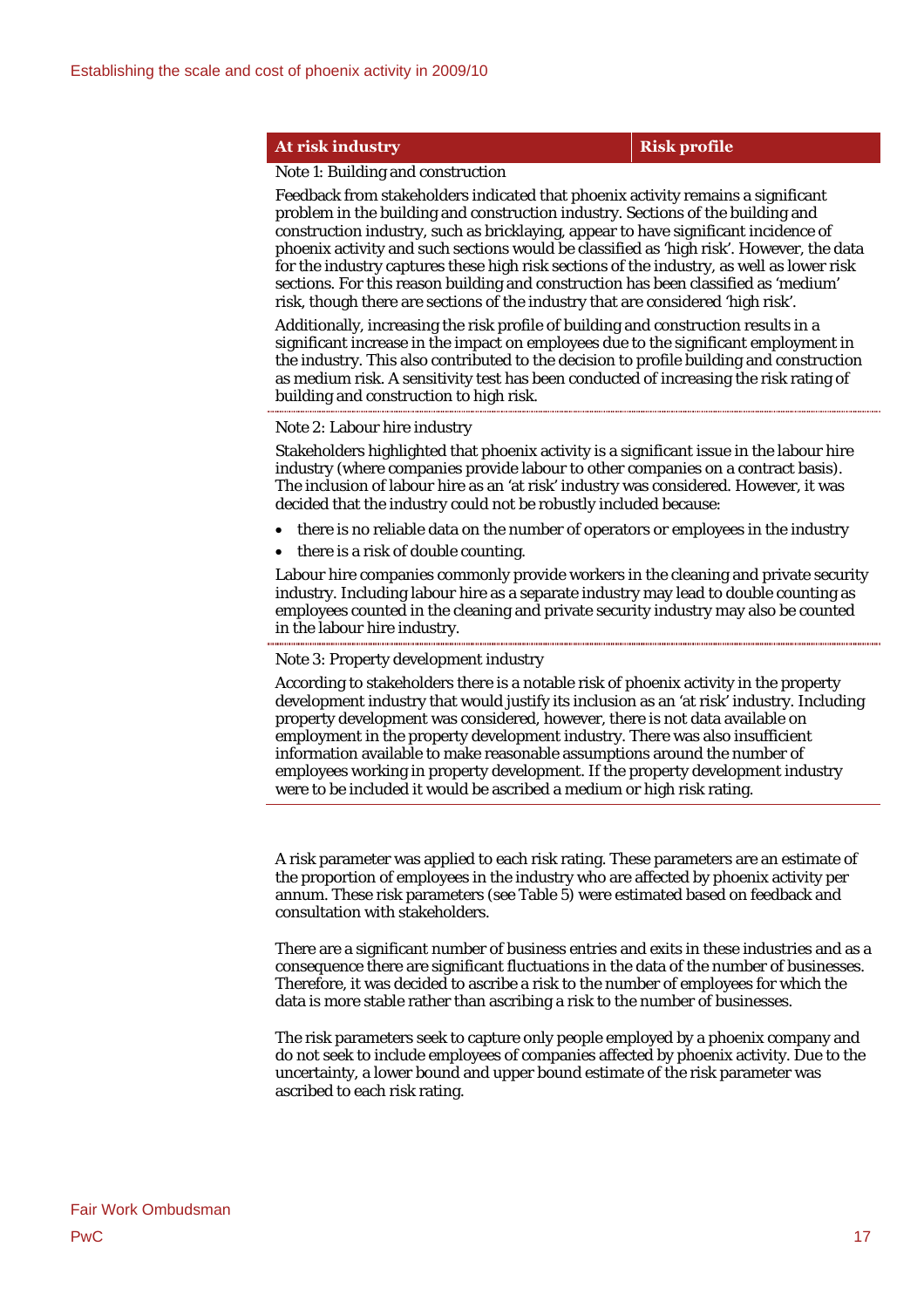#### **Table 5: Risk parameters**

| <b>Risk parameters</b>                       |             | <b>Lower bound</b> | Upper bound |
|----------------------------------------------|-------------|--------------------|-------------|
| Proportion of                                | Low risk    | 0.5%               | 2.5%        |
| employees in industry<br>effected by phoenix | Medium risk | 1.5%               | 5%          |
| activity per annum                           | High risk   | 3%                 | 10%         |

Based on these risk profiles and parameters a lower bound and upper bound estimate of the impact on employees was calculated.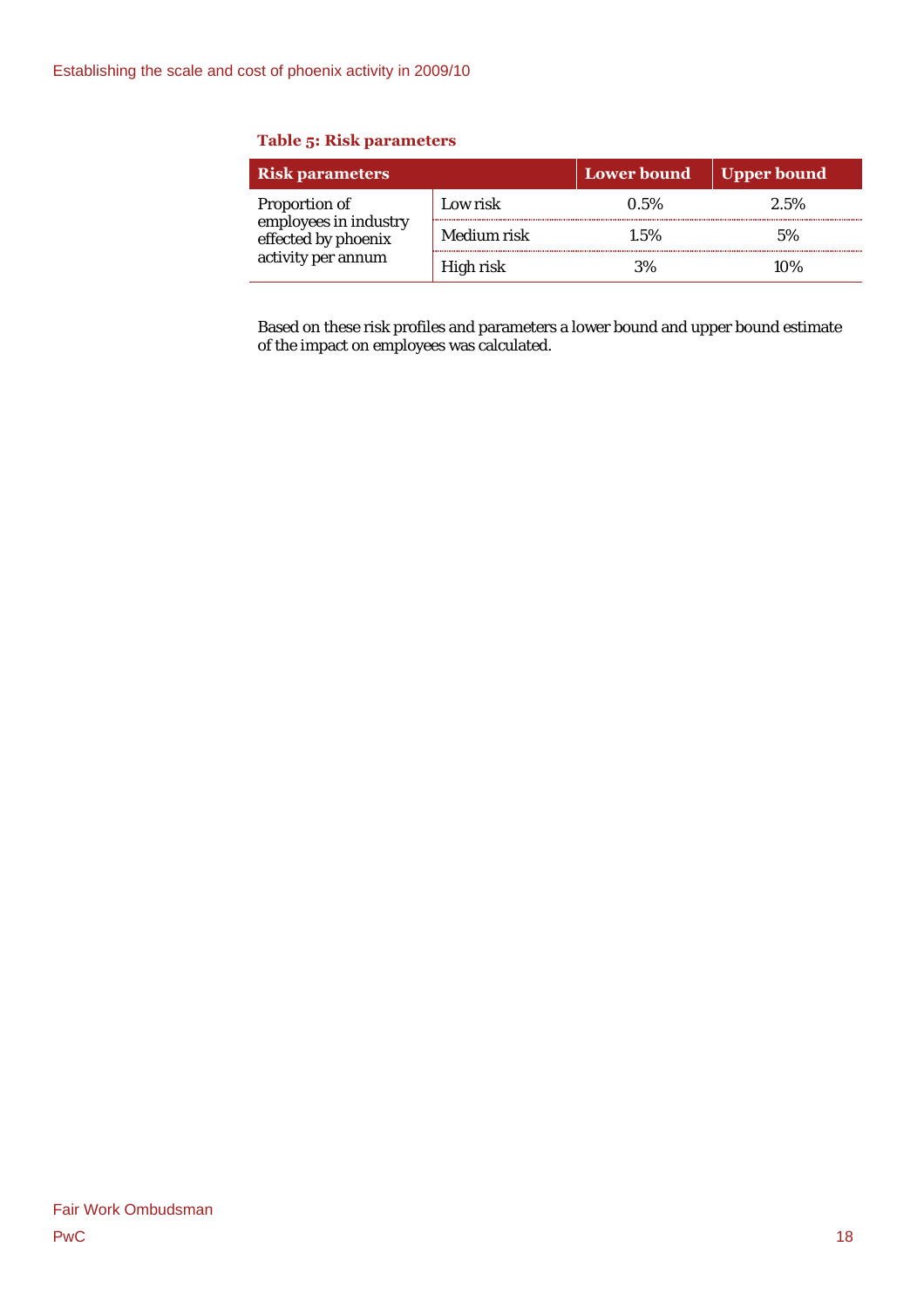#### Establishing the scale and cost of phoenix activity in 2009/10

#### *Lower bound*

#### **Table 6: Lower bound estimate of cost to employees**

|                                                          | <b>Employment in</b>  | Cost per employee of |                     | % of employees<br>impacted by phoenix |                            |
|----------------------------------------------------------|-----------------------|----------------------|---------------------|---------------------------------------|----------------------------|
| <b>Industries</b>                                        | <b>Industry</b>       | phoenix activity     | <b>Risk profile</b> | activity                              | <b>Impact on employees</b> |
| Building and construction                                | 706,400 <sup>29</sup> | \$9,897.76           | Medium risk         | 1.5%                                  | \$104,876,665              |
| Private security                                         | 14,50030              | \$9,897.76           | High risk           | 3%                                    | \$4,305,526                |
| Cleaning                                                 | 95,00131              | \$9,897.76           | High risk           | 3%                                    | \$28,208,913               |
| Road transport                                           | 243,90032             | \$9,897.76           | Medium risk         | 1.5%                                  | \$36,210,955               |
| Retail telecommunications                                | 9,33833               | \$9,897.76           | Low risk            | 0.5%                                  | \$462,126                  |
| Textile, leather, clothing and footwear<br>manufacturing | 47,39934              | \$9,897.76           | Medium risk         | 1.5%                                  | \$7,037,159                |
| Metal and metal product manufacturing                    | 59,59435              | \$9,897.76           | Low risk            | $0.5\%$                               | \$2,949,236                |
| <b>Restaurants and cafes</b>                             | 145,54636             | \$9,897.76           | Low risk            | $0.5\%$                               | \$7,202,897                |
|                                                          |                       |                      |                     | <b>Total</b>                          | \$191,253,476              |

<sup>29</sup> Australian Bureau of Statistics, 2010. *2009/10 Year Book Australia*.

<sup>30</sup> Based on feedback from stakeholders.

<sup>&</sup>lt;sup>30</sup> Based on feedback from stakeholders.<br><sup>31</sup> Australian Bureau of Statistics, 2010. *2009/10 Year Book Australia.*<br><sup>32</sup> Australian Bureau of Statistics, 2010. *2009/10 Year Book Australia*.

<sup>33</sup> Ibid.

<sup>&</sup>lt;sup>33</sup> Ibid.<br><sup>34</sup> Australian Bureau of Statistics, 2010. 8159.0 *Estimates for the Manufacturing Industry 2008/09*.

 $35$  Ibid.

<sup>&</sup>lt;sup>35</sup> Ibid.<br><sup>36</sup> Australian Bureau of Statistics, 2008. 8655.0 Cafes, Restaurants and Catering Services.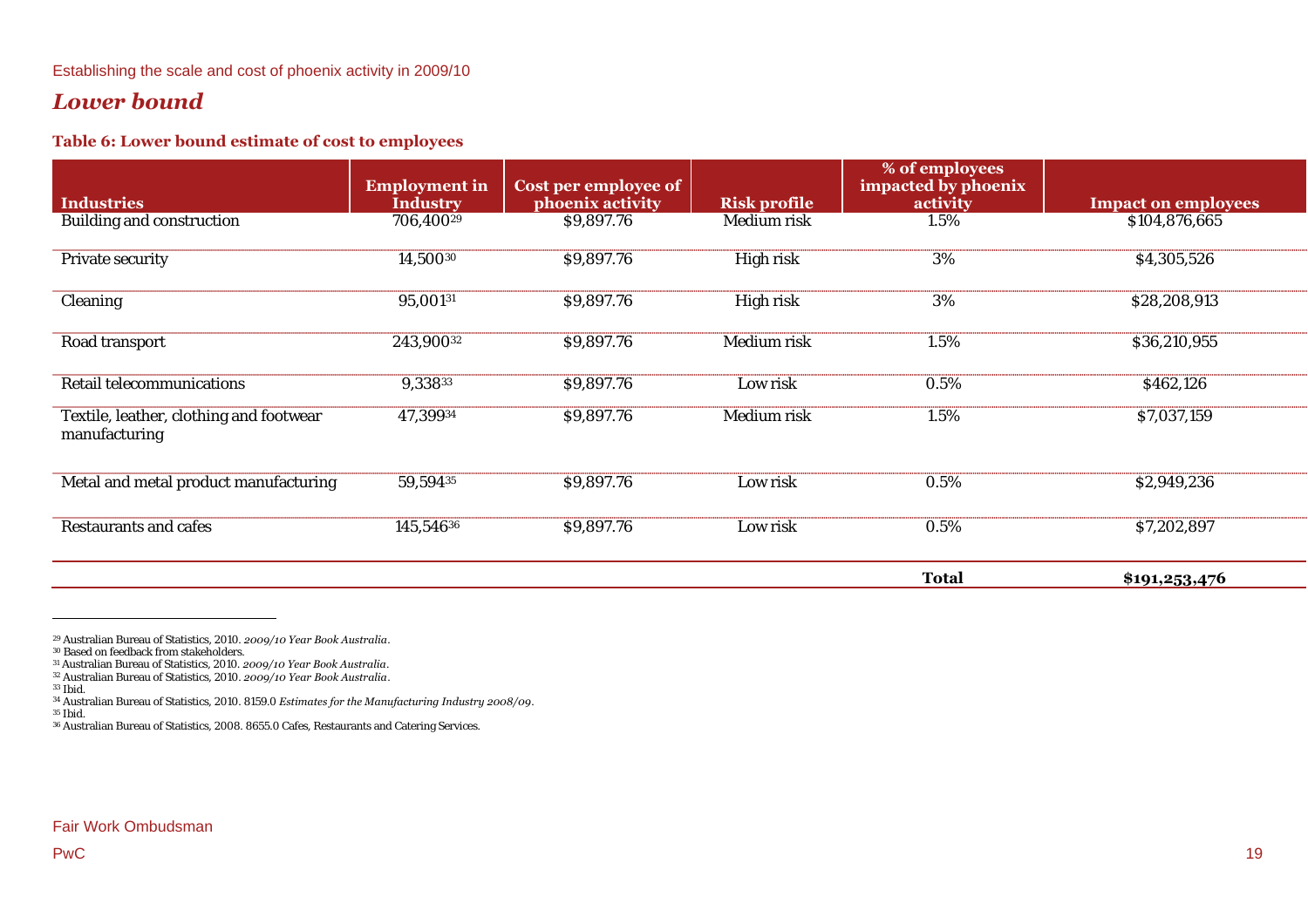# *Upper bound*

#### **Table 7: Upper bound estimate of cost to employees**

|                                                          | <b>Employment</b> in   | Cost per employee of |                     | % of employees<br>impacted by phoenix |                            |
|----------------------------------------------------------|------------------------|----------------------|---------------------|---------------------------------------|----------------------------|
| <b>Industries</b>                                        | Industry <sup>37</sup> | phoenix activity     | <b>Risk profile</b> | activity                              | <b>Impact on employees</b> |
| Building and construction                                | 706,400                | \$9,897.76           | Medium risk         | 5%                                    | \$349,588,883              |
| Private security                                         | 14,500                 | \$9,897.76           | High risk           | 10%                                   | \$14,351,752               |
| Cleaning                                                 | 95,001                 | \$9,897.76           | High risk           | 10%                                   | \$94,029,710               |
| Road transport                                           | 243,900                | \$9,897.76           | Medium risk         | 5%                                    | \$120,703,183              |
| Retail telecommunications                                | 9,338                  | \$9,897.76           | Low risk            | 2.50%                                 | \$2,310,632                |
| Textile, leather, clothing and footwear<br>manufacturing | 47,399                 | \$9,897.76           | Medium risk         | 5%                                    | \$23,457,196               |
| Metal and metal product manufacturing                    | 59,594                 | \$9,897.76           | Low risk            | 2.50%                                 | \$14,746,178               |
| Restaurants and cafes                                    | 145,546                | \$9,897.76           | Low risk            | 2.50%                                 | \$36,014,484               |
|                                                          |                        |                      |                     | <b>Total</b>                          | \$655,202,019              |

<sup>37</sup> As for Table 6.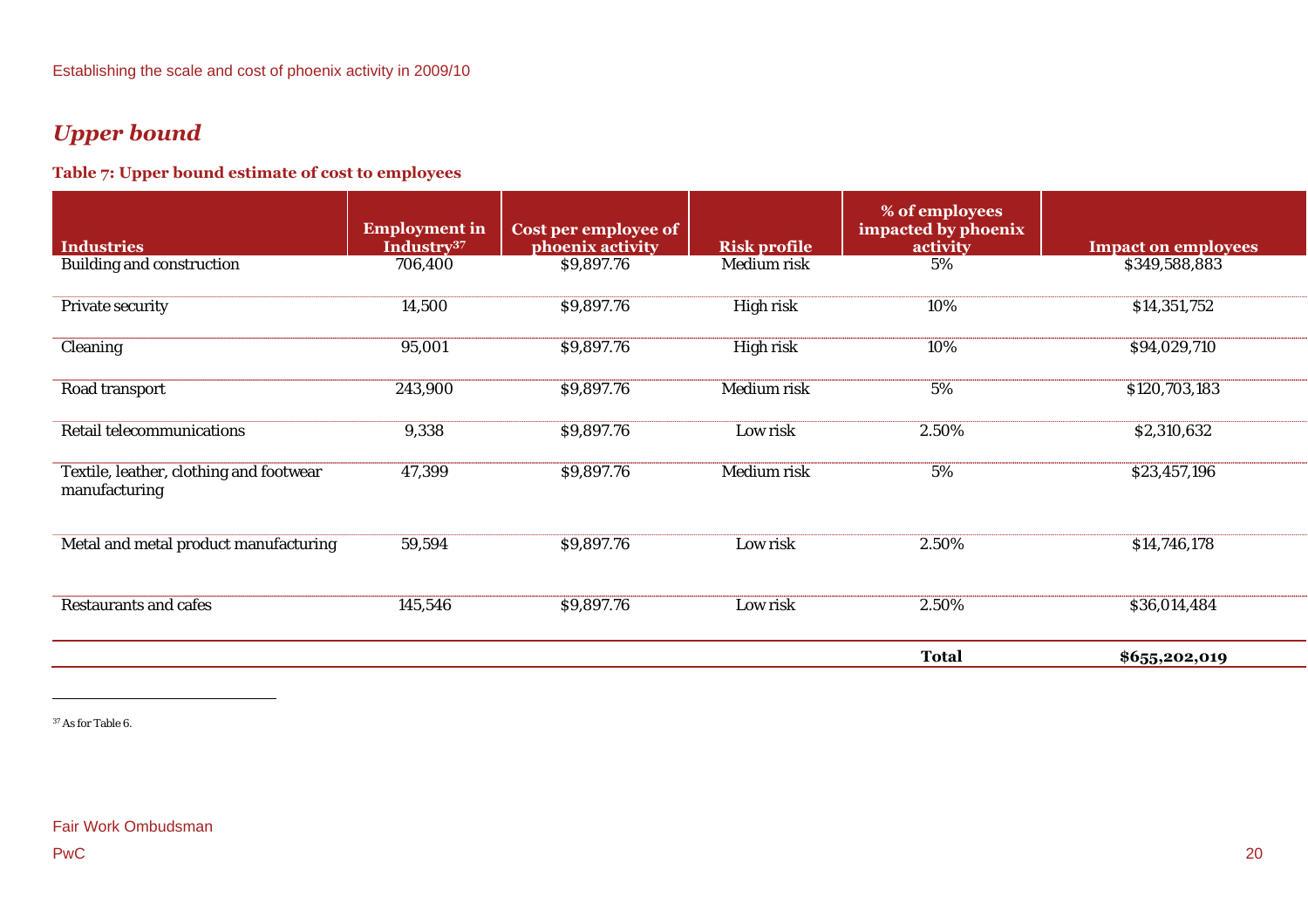Based on the risk based approach, phoenix activity approximately costs Australian employees \$191– \$655 million per annum[.38](#page-28-1) 

As shown in Tables 6 and 7 the building and construction industry contributes significantly to the impact on employees. This is due to the significant level of labour concentration in the industry. Road transport also contributes significantly to the total impact of phoenix activity on employees also due to the significant level of labour concentration in the industry.

#### <span id="page-28-0"></span>*Sensitivity testing*

Due to the uncertainty surrounding the impact of phoenix activity, a range of sensitivity tests have been conducted to test the estimate.

#### *Dunn & Bradstreet data*

In 2010, D&B conducted analysis of liquidated companies and phoenix companies for the Sydney Morning Herald's Weekend Business.<sup>39</sup> They found that of the 10,200 companies that were liquidated in the 2009/10 financial year, 29% had one or more directors previously involved with a liquidated entity and 20% had directors associated with two or more liquidated entities.

#### **Table 8: Dunn and Bradstreet data 2009/10**

| Number of companies liquidated              | 10.200 |
|---------------------------------------------|--------|
| Director in 1 previous liquidation          | 2.9%   |
| Director in 2 or more previous liquidations | 20%    |

It is recognised that there may be companies who have only liquidated once and engaged in phoenix activity. However, feedback from stakeholders indicated that phoenix operators are usually 'serial' offenders in that they will repeatedly liquidate a company. Feedback from government agencies also suggests that they start to suspect that phoenix activity may be occurring when a director has been involved in 3 company failures.

Lower, mid and upper bound estimates of the proportion of liquidated companies engaging in phoenix activity were applied to the D&B data. These estimates were formed based on feedback from stakeholders and 'sense checked' against other estimates of the number of companies engaging in phoenix activity (see Table 11).

#### **Table 9: Number of companies engaging in phoenix activity 2009/10**

|             | <b>Proportion of</b><br>liquidated companies<br>engaged in phoenix<br>activity | Number of<br>companies<br>engaged in<br>phoenix activity |
|-------------|--------------------------------------------------------------------------------|----------------------------------------------------------|
| Lower bound | 3.5%                                                                           | 357                                                      |

<span id="page-28-1"></span><sup>38</sup> Noting that this does not include superannuation payments and that some of this impact may be remitted to employees through GEERS payments.

<span id="page-28-2"></span><sup>39</sup> Sydney Morning Herald 2010, *A Rise from the Ashes of Others*, December 11, 2010. Available at: http://www.smh.com.au/business/a-free-rise-from-the-ashes-of-others-20101210-18std.html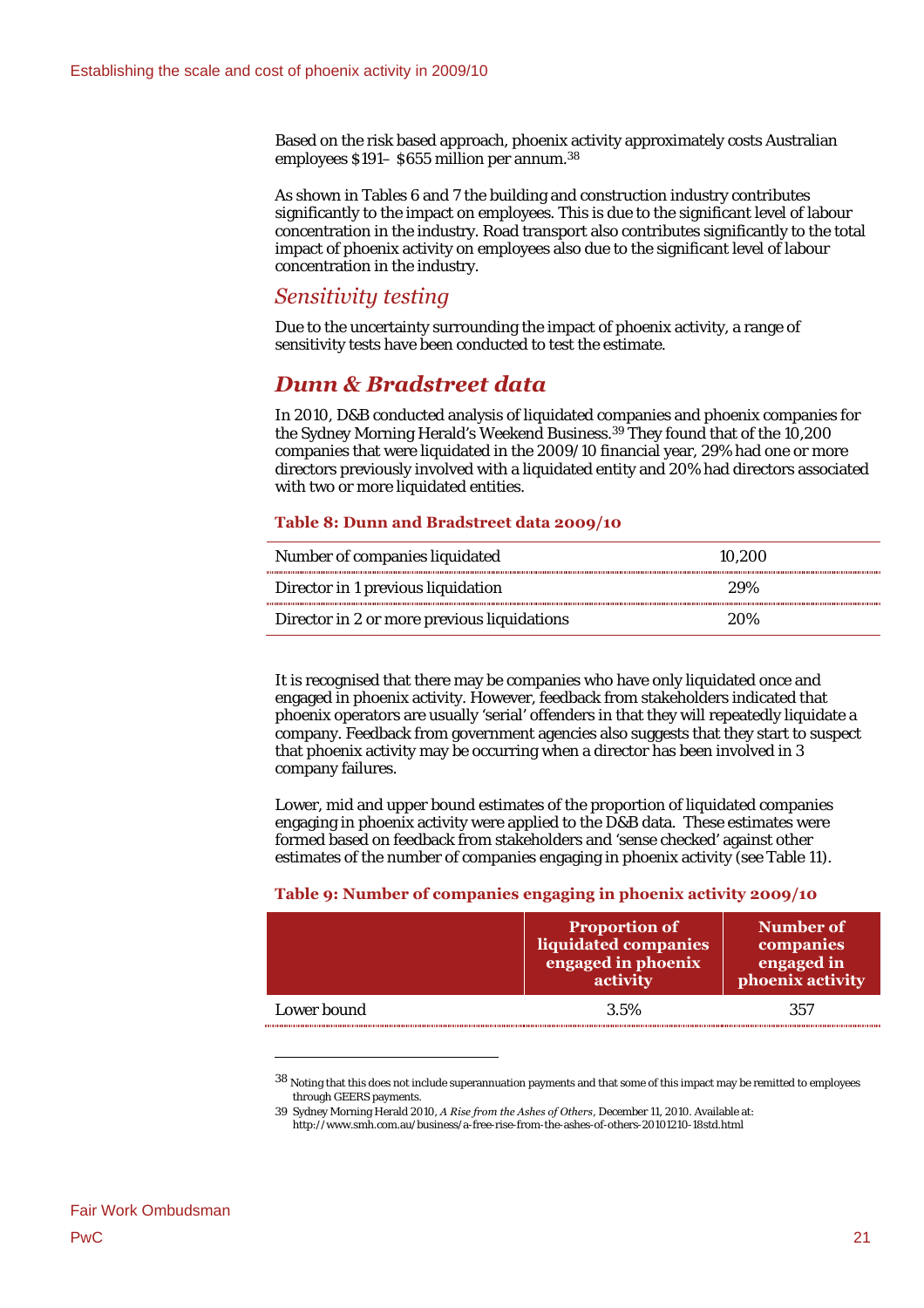|             | <b>Proportion of</b><br>liquidated companies<br>engaged in phoenix<br>activity | Number of<br>companies<br>engaged in<br>phoenix activity |
|-------------|--------------------------------------------------------------------------------|----------------------------------------------------------|
| Core        | 7%                                                                             | 714                                                      |
| Upper bound | 15%                                                                            | 1.530                                                    |

Calculated using GEERS data, it was estimated that the loss to employees per phoenix company is \$82,916.40. The results of the model using the D&B data are summarised in Table 10.

#### **Table 10: Estimate of cost to employees from phoenix activity 2009/10 using D&B data**

|                             | Lower        | Mid          | <b>Upper</b>  |
|-----------------------------|--------------|--------------|---------------|
| Cost to employees per annum | \$29,601.154 | \$59,202,309 | \$126,862,092 |

This model results in a significantly lower estimate of the impact of phoenix activity on employees than the risk based approach. This does not invalidate the risk based approach. There are a range of reasons that this model may significantly understate the impact of phoenix activity.

- Not all companies who engage in phoenix activity will liquidate the company. Often the company through which the business was operated will be stripped of its assets and continue existing, though not actively operating. It is recognised that these companies will often be wound up by action of the ATO over time and/or deregistered by ASIC for failure to pay annual fees and/or lodge documents.
- Many serial phoenix operators will not be director of the companies that are liquidated, but will have family members or close associates as the director of the company (though this is only 'on paper' and the phoenix operator will run the day-to-day operations of the business).
- There would be a number of companies engaging in phoenix activity that liquidate only once, and these companies would not be captured in this estimate. Feedback from stakeholders indicates that there would only be a very small number of cases where this occurs.

The D&B data does not capture any of these scenarios and therefore, it is reasonable to believe that the impact that has been quantified significantly understates the true impact of phoenix activity.

Additionally, the ATO estimates that approximately 6,000 companies in Australia have engaged in phoenix activity. The upper bound estimate of the number of companies engaged in phoenix activity based on D&B data is significantly less than this.

The difference in these estimates reflects the uncertainty that exists surrounding the number of companies engaging in phoenix activity and indicates that further research and greater data collection is needed (see suggested action 7).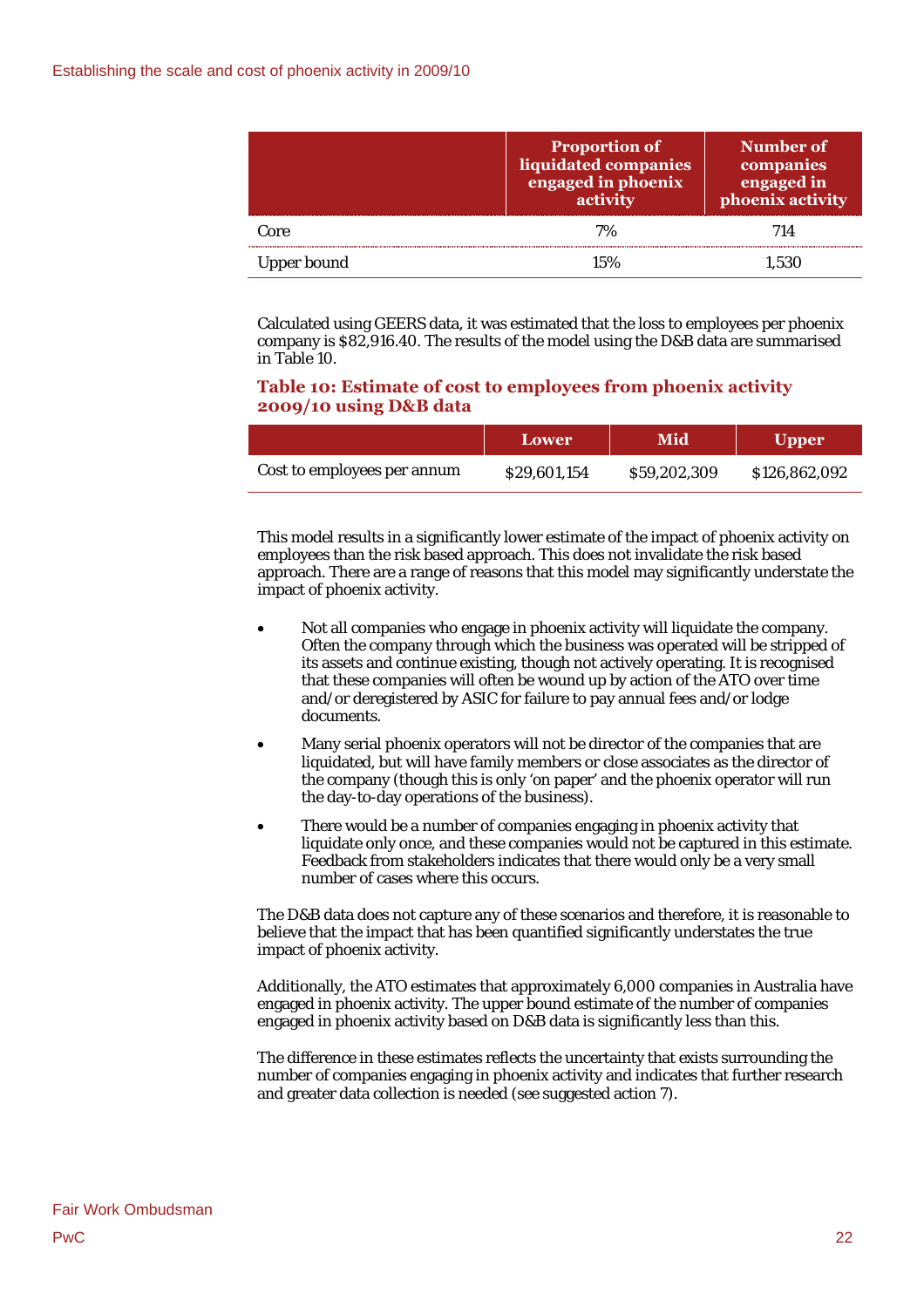### *Government estimate of the number of phoenix operators*

Former Assistant Treasurer Bill Shorten has cited estimates, based on ATO expertise, that there are 6,000 phoenix operators in Australia.[40 I](#page-30-1)t is recognised that this estimate is a 'global' estimate not an annual estimate of the number of phoenix operators. Therefore, it is reasonable to think that there may in fact be less than 6,000 incidents of phoenix activity per year. However, this estimate is the only existing estimate of the number phoenix operators in Australia. Therefore sensitivity testing was conducted of the impact of phoenix activity on employees using the assumption that there are 6,000 phoenix operators.

<span id="page-30-0"></span>**Table 11: Sensitivity testing of government estimate of phoenix operators** 

| Number of phoenix companies          | 6.000         |
|--------------------------------------|---------------|
| Loss to employee per phoenix company | \$82,916.4041 |
| Loss to employees per annum          | \$497,498,400 |

As shown in [Table 11](#page-30-0), the impact of phoenix activity is estimated to be \$497 million per annum.

This is within the range of the estimates of the impact of phoenix activity using the risk based approach ie. \$193 -661 million per annum.

#### *Increasing the risk rating of building and construction*

Stakeholders indicated that there is a significant risk of phoenix activity in the building and construction industry. Some stakeholders felt that the risk was such that the industry should be ascribed a risk rating of high risk. As already described, it was decided to rank the building and construction industry as medium risk in the core modelling due to:

- the concentration of risk in parts of the building and construction industry
- the high levels of employment in the industry meaning that any increase in the risk rating has a significant impact on the results (as shown below).

Sensitivity analysis was conducted of increasing the risk rating to high risk.

#### **Table 12: Sensitivity testing of risk rating of building and construction**

| <b>Risk rating of building and</b> | <b>Cost to employees</b> | Cost to employees  |
|------------------------------------|--------------------------|--------------------|
| construction                       | <b>Lower bound</b>       | <b>Upper bound</b> |
| High risk                          | \$296.130.141            | \$1,004,790,902    |

<span id="page-30-1"></span><sup>40</sup> Yeates, Clancy 2011. *Warning Phoenix Law May Burn Innocent*. The Age- Business Day, November 1, p. 21.

<span id="page-30-2"></span><sup>41</sup> Provided in consultations with GEERS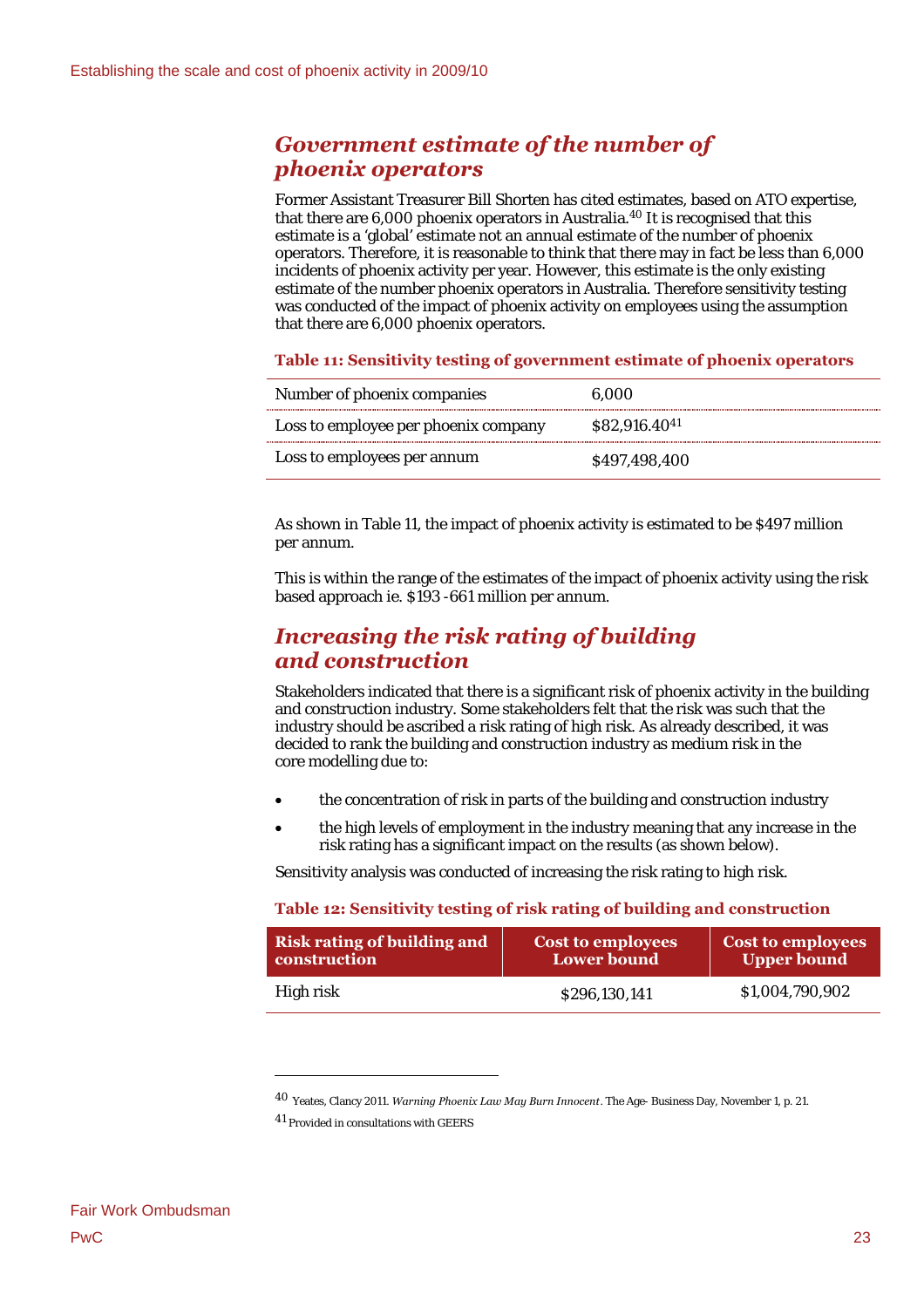Due to the significant employment in the building and construction industry, increasing the risk rating has a significant impact on the results.

#### *Other sensitivity tests*

A range of other sensitivity tests were applied to different assumptions and parameters.

#### *Impact on employees*

The sensitivity of results to changes in the impact on employees was tested.

#### **Table 13: Sensitivity testing of impact on employees**

| <b>Item for testing</b>        | <b>Parameter</b> | <b>Cost to</b><br>employees<br><b>Lower bound</b> | <b>Cost to</b><br>employees<br><b>Upper bound</b> |
|--------------------------------|------------------|---------------------------------------------------|---------------------------------------------------|
| 50% impact on<br>employees     | \$4.949          | \$95.626.738                                      | \$327,601,009                                     |
| 150% impact on<br>employees    | \$14.847         | \$286,880,214                                     | \$982,803,028                                     |
| Inclusion of<br>superannuation | \$10.789         | \$208,466,289                                     | \$714,170,200                                     |

The compensation provided by GEERS does not include superannuation payments. Stakeholders emphasised that one of the significant impacts of phoenix activity for employees is on their superannuation, as often payments will not have been made for extended periods. In order to include the impact of superannuation, the impact on employees was modelled as \$10,780 which is the GEERS compensation per employees plus 9% (the compulsory superannuation payment).

It is recognised that there are limitations to using the GEERS data to estimate superannuation payments not remitted due to phoenix activity. Firstly, given the restrictions placed on GEERS entitlements the average amount paid will not necessarily be the full entitlement owed upon liquidation or bankruptcy. Secondly, GEERS experience has shown that in circumstances of insolvency many employers do not pay superannuation for a period prior to the liquidation and bankruptcy. GEERS payments do not take account of this, particularly as assistance for unpaid wages is limited to three months.

There are a number of alternative sources that could be used to quantify the impact of phoenix activity on employees' superannuation. For example, ASIC estimated that the average amount of superannuation owed by all companies entering administration is between \$126 million and \$208 million per year.<sup>42</sup> Additionally, in 2004-05, ATO wrote off \$55 million in superannuation guarantee charge debt (which consists of the shortfall in superannuation not paid, interest and an administration charge).<sup>43</sup>

It was determined that these estimates could not be included in the model as it would require estimating the proportion of this total cost that is due to phoenix activity.

<span id="page-31-0"></span><sup>42</sup> The ASIC External Administrators, Schedule B statistics 1 July 2004 – 30 June 2007 report

<span id="page-31-1"></span><sup>43</sup> Provided in consultations with GEERS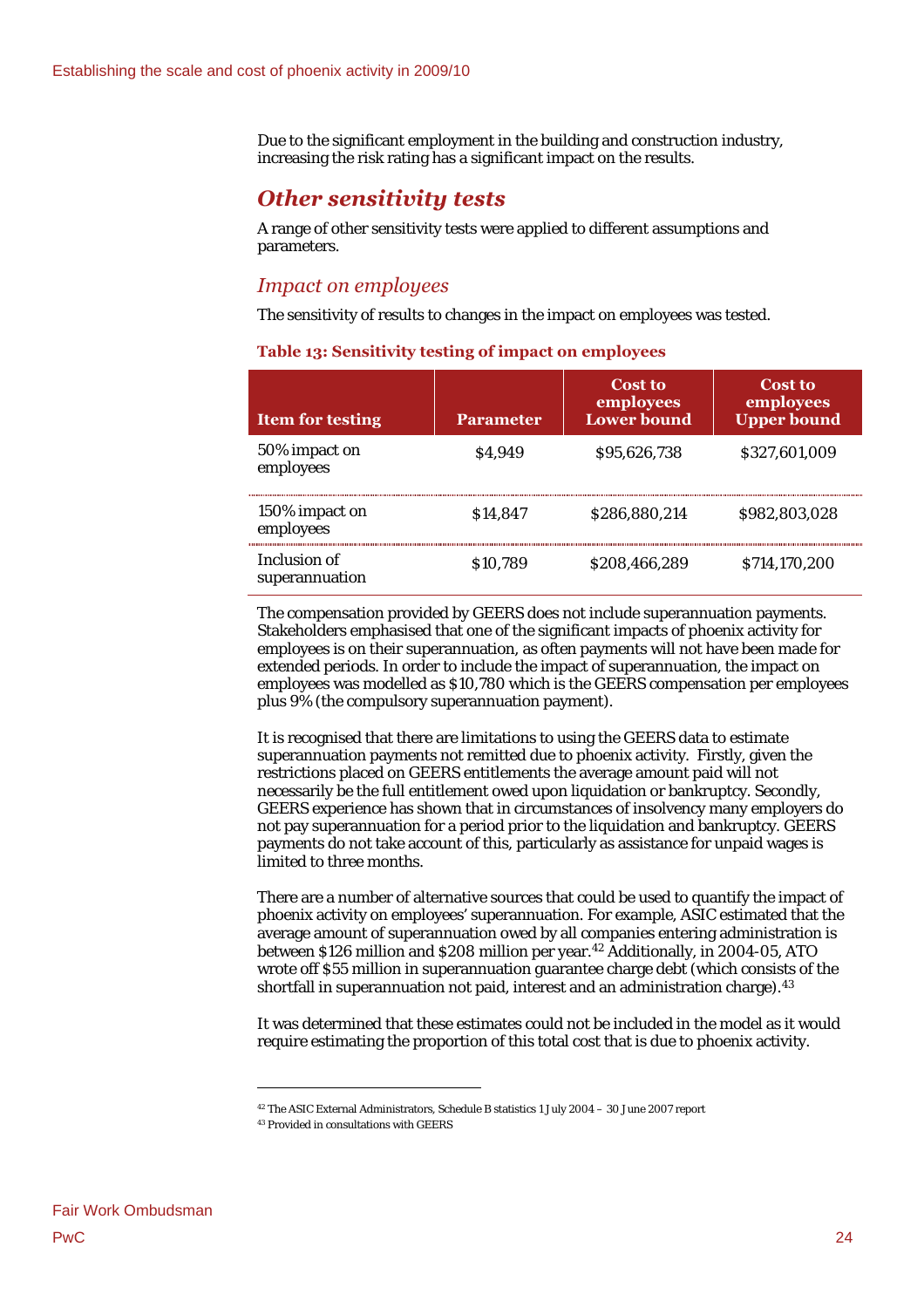#### *Number of phoenix operators*

A key challenge in quantifying phoenix activity is estimating the number of companies engaging in the activity. In 2001/02, 1.6% of complaints (194 complaints) that ASIC received related to phoenix activity and this was used as a lower bound estimate of the number of cases of phoenix activity per year.

In 2009, the ATO finalised 124 phoenix cases and derived \$83.3 million as a result.<sup>44</sup> Of these 124 cases, 75 were finalised via field audits or reviews, with the balance being a mixture of other compliance strategies. Out of these 75 cases, in 55 cases money was raised.[45 T](#page-32-3)herefore, the average liability raised by the ATO per productive case was \$1.5 million. In the same year the ATO estimated that the current cases of suspected phoenix activity they were monitoring pose a risk to government revenue of \$600 million per annum[.46](#page-32-4) Using the average tax liability, it can be extrapolated that the ATO were monitoring approximately 400 cases of phoenix activity. This was also used to test the sensitivity of results.

#### **Table 14: Sensitivity testing of number of phoenix operators**

| <b>Item for testing</b>                                 | <b>Parameter</b> | <b>Impact on employees</b> |
|---------------------------------------------------------|------------------|----------------------------|
| Number of complaints of phoenix<br>companies to ASIC    | 194              | \$16,085,782               |
| Number of suspected phoenix companies<br>ATO monitoring | 400              | \$33,166,560               |

# <span id="page-32-0"></span>*4.3 Impact on businesses*

As previously described, in 1996 the Australian Securities Commission (ASC), published a report on phoenix activity titled *Phoenix Activities and Insolvent Trading*. In the report, it was estimated that phoenix activity cost businesses \$0.67 to \$1.3 billion per year or 0.13% to 0.28% of GDP[.47](#page-32-5) This estimate was based on a four step method drawing on ABS data and data gathered in a telephone survey that was conducted for the project.

Indexed to 2009/10, the impact of phoenix activity on businesses is estimated to be \$0.99 to \$1.93 billion per annum. It is recognised that the impact of phoenix activity on businesses is likely to have increased since 1996 due to the rise of phoenix activity and the spread of phoenix activity to higher turnover companies.

# <span id="page-32-1"></span>*4.4 Impact on government revenue*

As well as impacting employees and businesses, phoenix activity impacts on government through unpaid tax and GEERS payments made to the employees of phoenix companies.

As already noted, the ATO estimated that the cases of phoenix activity they were monitoring in 2009 posed a risk to government revenue of \$600 million.

<span id="page-32-3"></span><span id="page-32-2"></span><sup>44</sup> Provided in consultations with the ATO.

<sup>45</sup> *Ibid.*

<span id="page-32-4"></span><sup>46</sup> Treasury 2009, *Action against fraudulent phoenix activity: proposals paper*, November 2009, p. 5.

<span id="page-32-5"></span><sup>47</sup> Barlow, Darren 1996. *Phoenix Activities and Insolvent Trading*, p 149.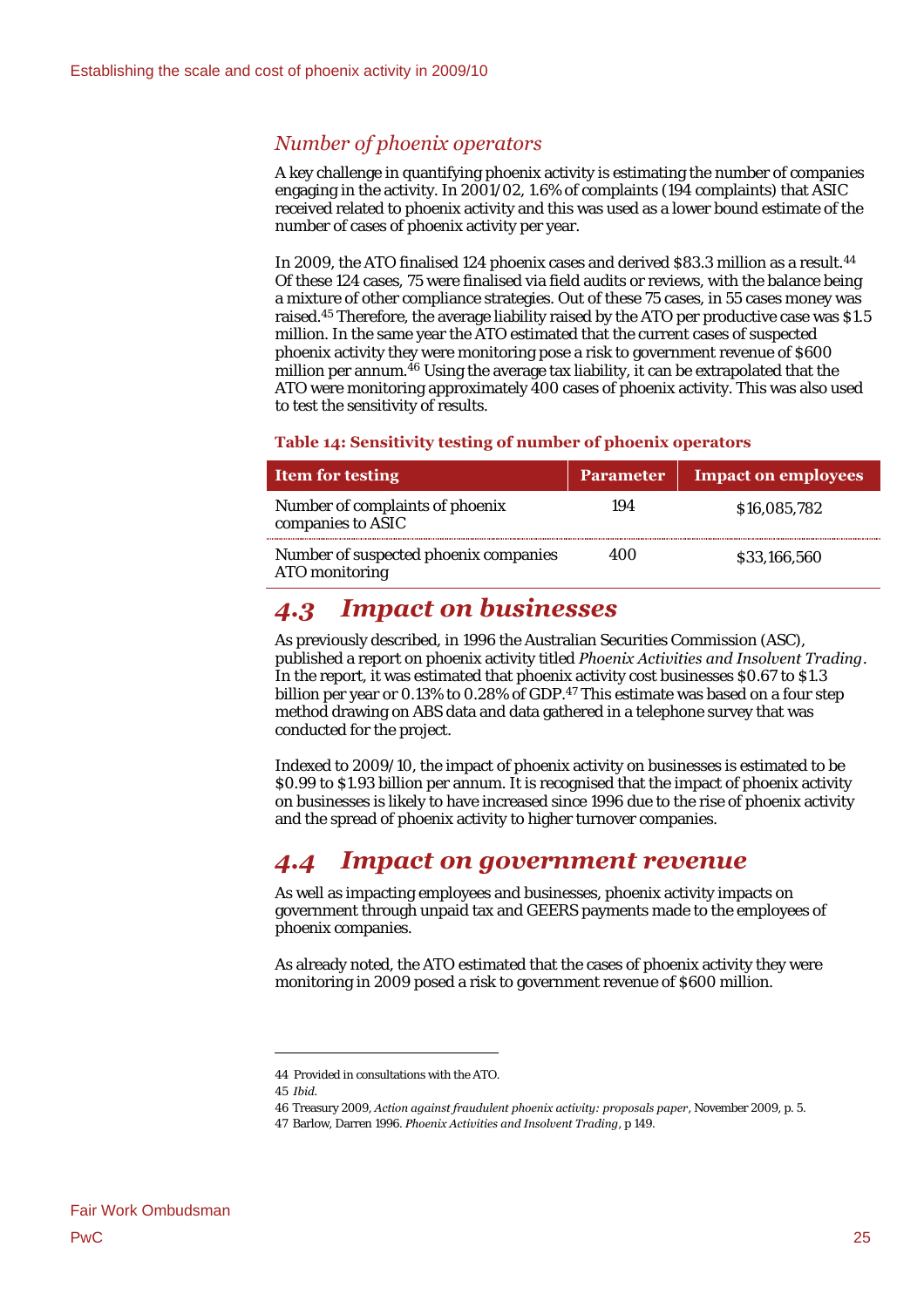In 2009/10, \$154 million in GEERS payments were made. In the risk profiling, a lower bound estimate of employees impacted by phoenix activity of 0.5% was used and an upper bound estimate of 6.85%. These parameters were applied to the employees receiving GEERS to calculate a lower and upper bound estimate of the impact on GEERS payments.[48](#page-33-1) 

The upper bound is based on the number of cases under GEERS which involved the transfer of a business in 2009/10. Of the 2,131 GEERS cases received in 2009/10, approximately 146 or 6.85% of cases showed some evidence of the transfer of a business.[49 A](#page-33-2)s this evidence is a pre-requisite for phoenix activity, GEERS data suggests that the upper bound estimate for the percentage of GEERS cases impacted by phoenix activity would be at most 6.85%.

#### <span id="page-33-0"></span>**Table 15: Impact on government revenue**

|                                              | Lower bound          | <b>Upper bound</b> |
|----------------------------------------------|----------------------|--------------------|
| Tax revenue <sup>50</sup>                    | \$600,000,000        | \$600,000,000      |
| GEERS payments <sup>2</sup>                  | S <sub>770.293</sub> | \$10,553,018       |
| <b>Total impact on government</b><br>revenue | \$600,770,293        | \$610,553,018      |

Note 1:

As the estimate of the impact of taxation revenue is based on ATO data, it was considered more robust to use the \$600 million estimate in both the lower bound and upper bound models.

Note 2:

The lower bound impact on GEERS payments was calculated assuming that 0.5% of total GEERS payments (\$154,058,670) in 2009/10 were made to former employees of phoenix companies. The upper bound impact on GEERS payments was calculated assuming that 6.85% of total GEERS payments (\$154,058,670) in 2009/10 were made to former employees of phoenix companies. The upper bound represents the proportion of GEERS payments that went to businesses where there was evidence that a transfer of a business has occurred.

# *4.5 Other impacts*

It is recognised that there are a range of impacts of phoenix activity that have not been included in this quantification. These impacts have not been included because the existing data does not allow for a robust quantification, even if reasonable assumptions are made to fill data gaps.

The exclusion of these impacts from quantification mean that the true impact of phoenix activity may be greater than is suggested by the estimate of this project.

<span id="page-33-1"></span><sup>48</sup> Department of Finance, 2011. *Regulation Impact Statement for Taxation Changes to Address Fraudulent Phoenix Activity*, p2

<span id="page-33-2"></span><sup>49</sup> Provided in consultations with GEERS

<span id="page-33-3"></span><sup>50</sup> Treasury 2009, *Action against fraudulent phoenix activity*: proposals paper, November 2009, p. iv.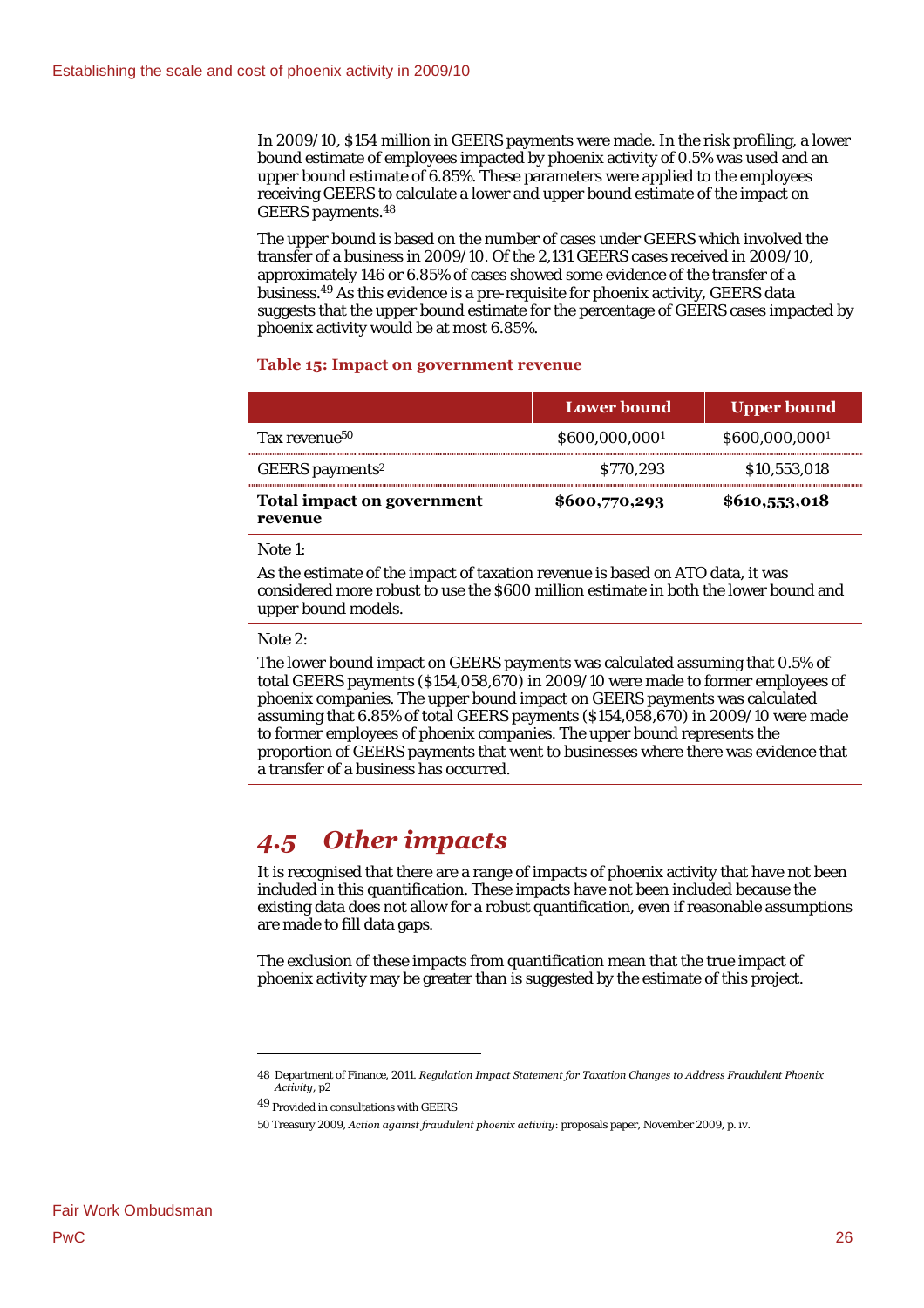These impacts, which are detailed below, include the impacts of phoenix activity on employees (such as superannuation), businesses (such as unfair advantage) and government (such as monitoring and enforcement costs) and the environment (such as avoidance of regulatory obligations.

#### *Employees*

Employees experience a range of impacts other than lost wages, entitlements and superannuation from phoenix activity. First, if employees are not rehired by the new company, they will often experience periods of unemployment. These periods of unemployment can have significant impacts such as a disintegration of skills.

Even if an employee is re-hired by the phoenixed company, they will often have a period of weeks or months where they are unemployed. Union stakeholders have indicated that during this period, the phoenix operator will often reassure the employee that they will be able to start work very soon. Therefore, employees will not claim unemployment and often experience financial distress before they are re-hired by the phoenixed company.

The impact of phoenix activity on employees' superannuation was included as a sensitivity test as the GEERS data does not include superannuation. However, it is important to note that the impact of phoenix activity on superannuation can have significant ramifications. In the paper *Combating the Phoenix Phenomenon: An Analysis of International Approach*, the extent of the impact is described:

*"it is possible for an employee to work in the same factory, with the same machinery, for the same management, in ostensibly the same business, over the course of the employee's working life, with no immediate realisation that the business has been perpetually phoenixed… Essentially the employee appears to be in continuous employment. However the employee's superannuation benefits will be significantly reduced as a result." [51](#page-34-0)* 

Many employees of phoenix companies would not have worked for the company long enough to have accrued long services leave (as often the company will not have been operating for that long). However, when the business is liquidated and if the employee is re-hired by the new company, the new entity will not recognise this long service leave.

#### *Businesses*

One of the impacts of phoenix activity that has not been quantified is the unfair advantage phoenix companies receive. By knowingly avoiding debts to other businesses, tax debt and employee entitlements, phoenix businesses are able to offer lower prices than their competitors. Stakeholders indicated that this is a significant problem in the cleaning industry, with operators often engaging in phoenix activity in order to 'undercut' their competitors. There have not been any prior attempts to quantify the impact of the unfair advantage that phoenix operators receive.

#### *Government*

There are a range of impacts on government that have not been quantified. The FWO, ATO and ASIC all spend resources on monitoring and investigating phoenix activity. It

*Employees experience a range of impacts from phoenix activity.* 

*One of the impacts of phoenix activity that has not been quantified is the unfair advantage phoenix companies receive.* 

<span id="page-34-0"></span><sup>51</sup> Roach, Murray. 2010. 'Combating the Phoenix Phenomenon: An Analysis of International Approaches'. eJounral of Tax Research, vol 8, no 2, p90-127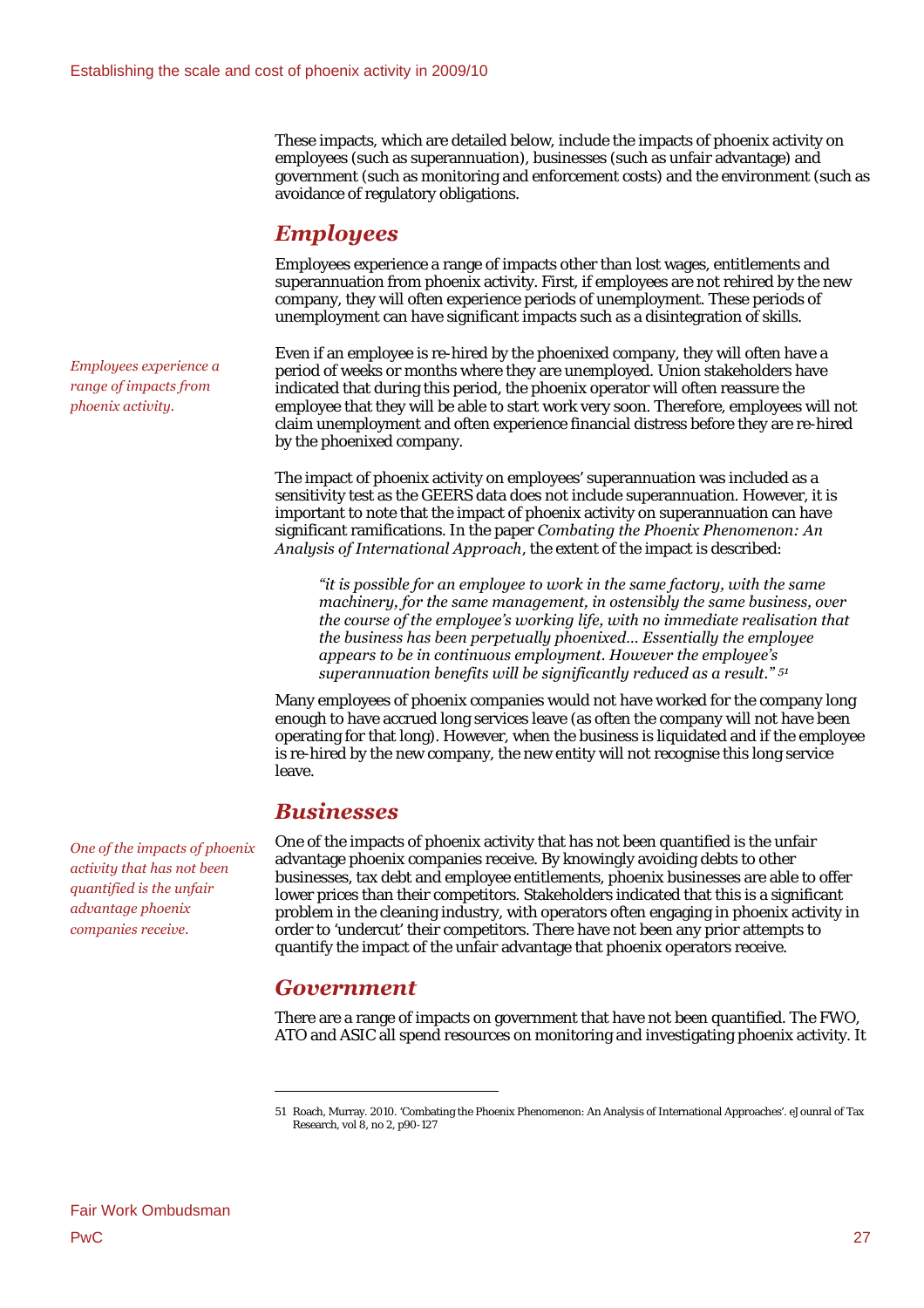is recognised that this has benefits for government revenue as it often leads to the recovery of outstanding tax debts.

The government also bears some of the cost of periods of unemployment through unemployment payments made.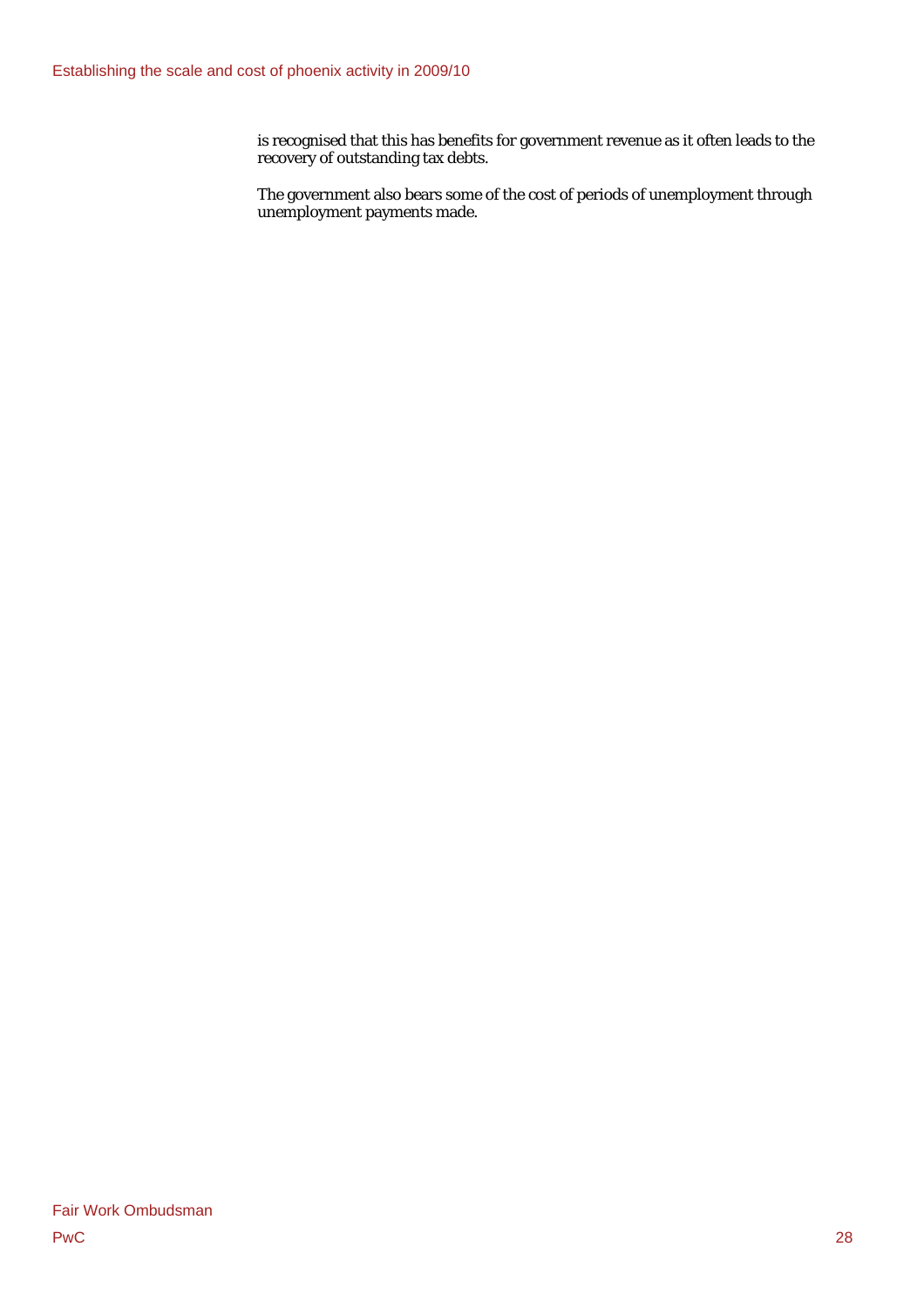# 5 Suggested actions to address phoenix activity

**Over the past decade a number of studies and reports have explored options for mitigating phoenix activity. A range of actions, including those that have been recommended by previous work on phoenix activity, were considered during this project and tested with stakeholders.** 

The suggested actions were selected based on their proportionality to the scale of the problem, feedback from government and non-government stakeholders and their potential to successfully mitigate phoenix activity.

# *5.1 Previous recommendations for addressing phoenix activities*

Over the past two decades there have been a significant range of proposals for addressing phoenix activity. Most of these options have focused on legislative change and reform.

In the late 1990s Minister Reith, then Minister for Employment, Workplace Relations and Small Business, proposed the introduction of a national insurance scheme to protect employee entitlements.[52 I](#page-36-0)t was argued that the scheme could be funded by a levy on business, with the levy amount dependent on the businesses wages costs. Companies would be excluded if they provided evidence that they were protecting employee entitlements.

An insurance scheme again received attention in 2004 when the Stockdale Report recommended that "the Government explore the various measures proposed for safeguarding employee entitlements such as insurance schemes or trust funds, giving particular attention to the costs and benefits involved in the schemes".[53 H](#page-36-1)owever, the Stockdale Report also warned "the proposals for the establishment of insurance schemes or trust funds are a major departure from the current system and would require thorough examination and extensive consultation before even a preliminary model could be produced".[54](#page-36-2) 

In 2004 the Parliamentary Joint Committee on Corporations and Financial Services conducted a *Stocktake of Corporate Insolvency Laws* which explored whether special

*Over the past two decades there have been a significant range of proposals for addressing phoenix activity. Most of these options have focused on legislative change and reform.* 

<span id="page-36-0"></span><sup>52</sup> O'Neill, Steve, 2011. *Meeting employee entitlements in the event of employer insolvency*, Australian Parliamentary Library. Available at: http://www.aph.gov.au/library/pubs/bn/eco/EmployeeEntitlements.htm

<span id="page-36-1"></span><sup>53</sup> Stockdale Report 2004, recommendation 44.

<span id="page-36-2"></span><sup>54</sup> Stockdale Report 2004, recommendation 44.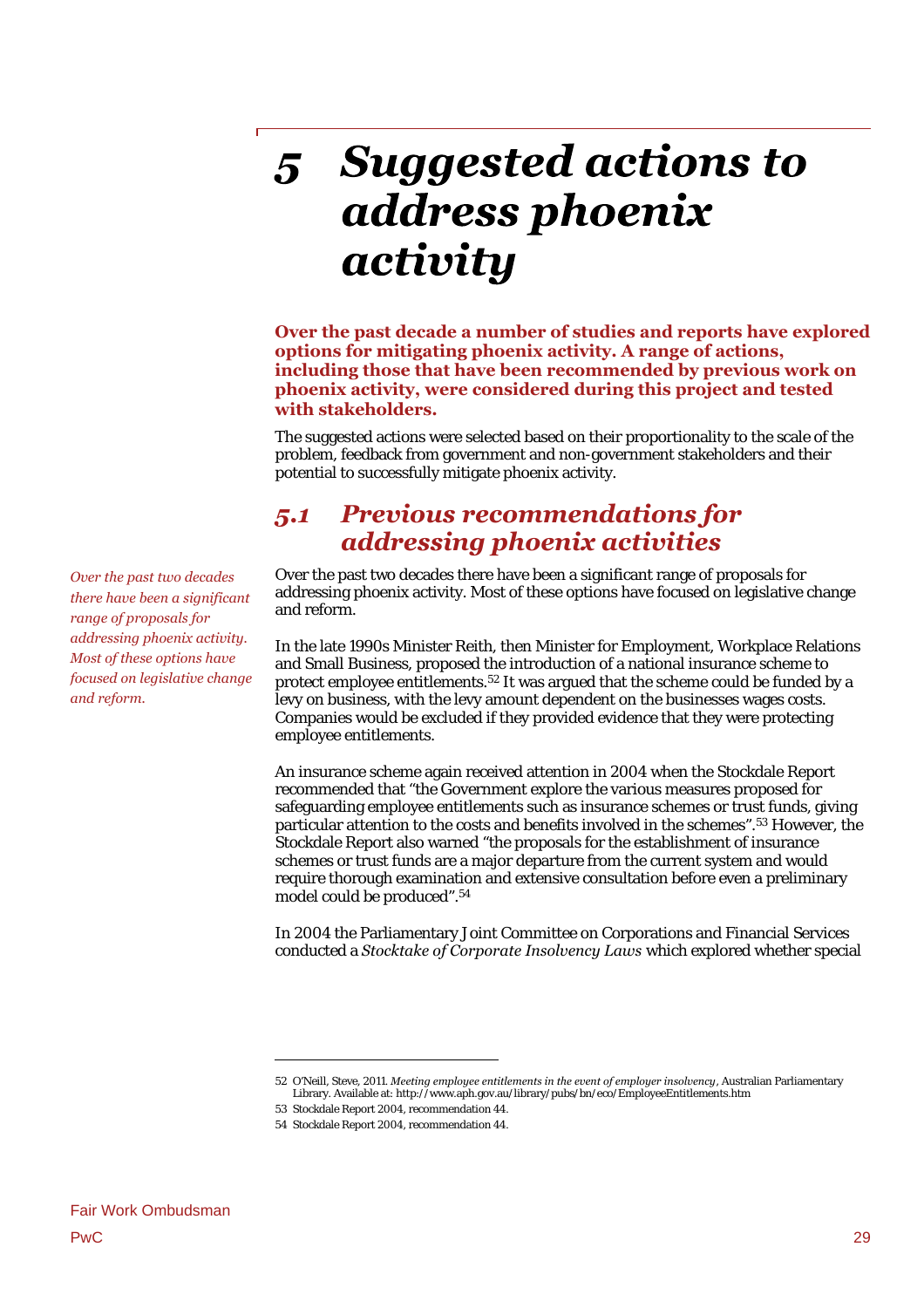provisions should be made in insolvency laws regarding phoenix activity.[55 T](#page-37-0)he Committee recommendations included:

- amendments be made to Corporations Law so that Courts or ASIC can disqualify directors if the person is, or has been, a director of a company which has failed and the person acted in a way that made them unfit to manage a company
- the Government consider creating an injunction process to enable courts to freeze assets of a director or manager where, prima facie, the corporation has a just claim
- that ASIC consider establishing a hotline and strategically locate employees for the purpose of facilitating possible early detection and/or prevention of phoenix activity.

In the paper *Action against Fraudulent Phoenix Activity: Proposals Paper*, Treasury made a range of recommendations to amend director's liability provisions and taxation law.[56 R](#page-37-1)ecommendations made by the proposal paper included:

- removing the ability of directors engaged in fraudulent phoenix activity to avoid personal liability for PAYG(W) liabilities by placing the company into administration or liquidating the company
- ensuring the promoter penalty regime is able to target those individuals promoting fraudulent phoenix activity
- providing the Commission of Taxation with the discretion to require a company to provide an appropriate bond (supported by sufficient penalties) where it is reasonable to expect that the company would be unable to meet its tax obligations and/or engage in fraudulent phoenix activity
- making directors personally liable for the debts of a liquidated company in circumstances where a 'new' company adopts the same or similar names as its previous incarnation
- adopting the doctrine of inadequate capitalisation and allow the corporate veil to be lifted where a company sets up a subsidiary with insufficient capital to meet the debts that it could be reasonably expected to incur.

Some of these options, such as the denial of PAYG(W) credits for non-remittal of payments and the expansion of the director penalty regime to superannuation payments, have subsequently been adopted by government (but are yet to pass Parliament).

# *5.1.1 Cole Inquiry recommendation*

In 2003 the Cole Inquiry made a range of recommendations to reform the building and construction industry. The Inquiry found that there was significant incidence of phoenix activity in the building and construction industry and made a series of recommendations to mitigate this. The below table summarised the recommendations of the Cole Inquiry that related to phoenix activity and the status of their implementation. Government agencies indicated, as the below table shows, that a

<span id="page-37-0"></span><sup>55</sup> Parliamentary Joint Committee on Corporations and Financial Services 2004, *Corporate Insolvency Laws: a Stocktake*. Available at: http://www.aph.gov.au/senate/committee/corporations\_ctte/completed\_inquiries/2002 04/ail/report/ail.pdf

<span id="page-37-1"></span><sup>56</sup> Treasury 2009, *Action against Fraudulent Phoenix Activity: Proposals Paper*, p vi-vii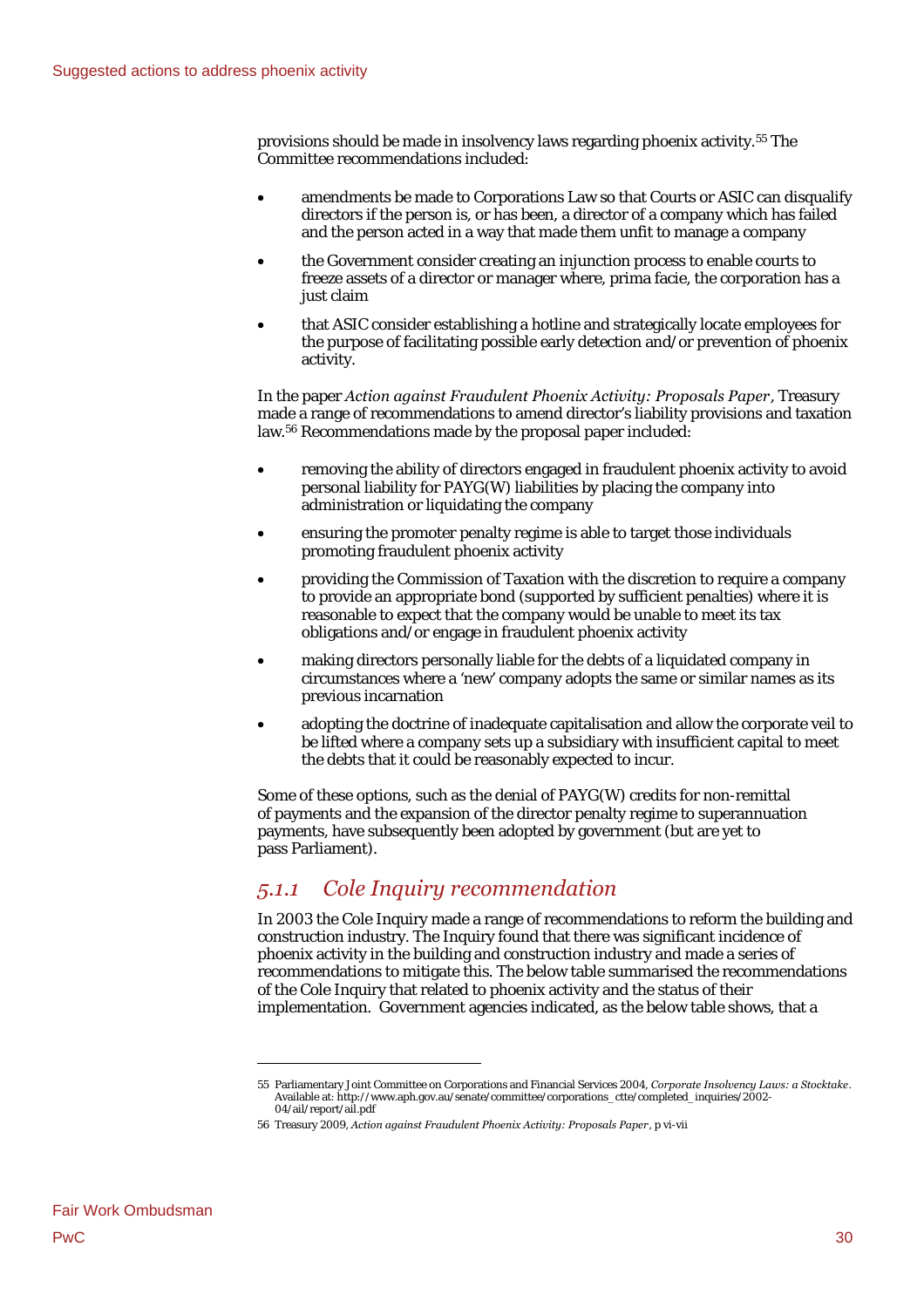significant amount of the recommendations of the Cole Inquiry that related to phoenix activity have been implemented.

### **Table 16: Stocktake of Cole Inquiry recommendations**

| <b>Phoenix activity recommendations</b> |                                                                                                                                                                                                                                                                                                                                                                                                                                                                                                                             | <b>Status of implementation</b>                                                                                                                                                                                                  |
|-----------------------------------------|-----------------------------------------------------------------------------------------------------------------------------------------------------------------------------------------------------------------------------------------------------------------------------------------------------------------------------------------------------------------------------------------------------------------------------------------------------------------------------------------------------------------------------|----------------------------------------------------------------------------------------------------------------------------------------------------------------------------------------------------------------------------------|
| <b>Recommendation 101</b>               | The Commonwealth encourage the States and<br>Territories to consider the adoption of the<br>provisions contained in s16LA of the Pay-Roll<br>Tax Act 1971 (NSW) to address phoenix<br>company activities in the building and<br>construction industry. These provisions make<br>all members of a group jointly liable for the<br>payroll tax debts of other group members.                                                                                                                                                  | Not implemented.<br>Due to the significant changes to<br>corporation law and insolvency law<br>that this change would have involved<br>it was considered not warranted. <sup>57</sup>                                            |
| <b>Recommendation 102</b>               | The Commonwealth discuss with the States<br>and Territories appropriate methods of<br>permitting their revenue authorities to share<br>information relevant to the detection of payroll<br>tax evasion in the building and construction<br>industry where this does not already occur.                                                                                                                                                                                                                                      | Implemented<br>A working party was established by<br>the Government comprising all the<br>relevant parties. <sup>58</sup> Additionally, the<br>ATO and Office of State Revenue<br>have and continue to hold regular<br>meetings. |
| <b>Recommendation 104</b>               | The Commonwealth establish guidelines on<br>the separate responsibilities of the major<br>government agencies, particularly the<br><b>Australian Securities and Investments</b><br>Commission and the Australian Taxation<br>Office, in combating fraudulent phoenix<br>company activity in the building and<br>construction industry. The agencies given<br>major responsibilities should be given<br>appropriate resources to combat fraudulent<br>phoenix company activity in the building and<br>construction industry. | Implemented<br>The ATO and ASIC prepared and<br>signed a MOU to formalise the<br>relationship between the agencies. <sup>59</sup>                                                                                                |
| <b>Recommendation 105</b>               | The Commonwealth convene a working party<br>consisting of representatives of the Australian<br>Taxation Office, the Australian Securities and<br><b>Investments Commission and State and</b><br>Territory revenue authorities, together with<br>the Privacy Commissioner, to address the issue<br>of appropriate amendments to relevant<br>legislation to permit the exchange of<br>information which may assist in the detection<br>of fraudulent phoenix company activity in the<br>building and construction industry.   | Implemented.<br>The Government formed a working<br>party, consisting of the relevant<br>parties, to implement the<br>recommendation. <sup>60</sup>                                                                               |
| Recommendation 106                      | The measures developed by the Australian<br>Securities and Investments Commission to<br>check all new company officers against the<br>National Personal Insolvency Index and to<br>check that current directors have not been                                                                                                                                                                                                                                                                                               | Implemented.<br>In 2004 ASIC, in cooperation with<br>the Insolvency and Trustee Service<br>Australia, commenced a [program to<br>identify persons disqualified from                                                              |

<span id="page-38-0"></span> $^{57}$  Table of the Government's Response to the 212 recommendations of the Royal Commission into the Building and<br>Construction Industry. Provided to PwC by ATO (obtained from the Workplace Relations website on 10 Novembe

<span id="page-38-1"></span><sup>58</sup>*Ibid.* 

<span id="page-38-2"></span><sup>59</sup>*Ibid.* 

<span id="page-38-3"></span><sup>60</sup>*Ibid.*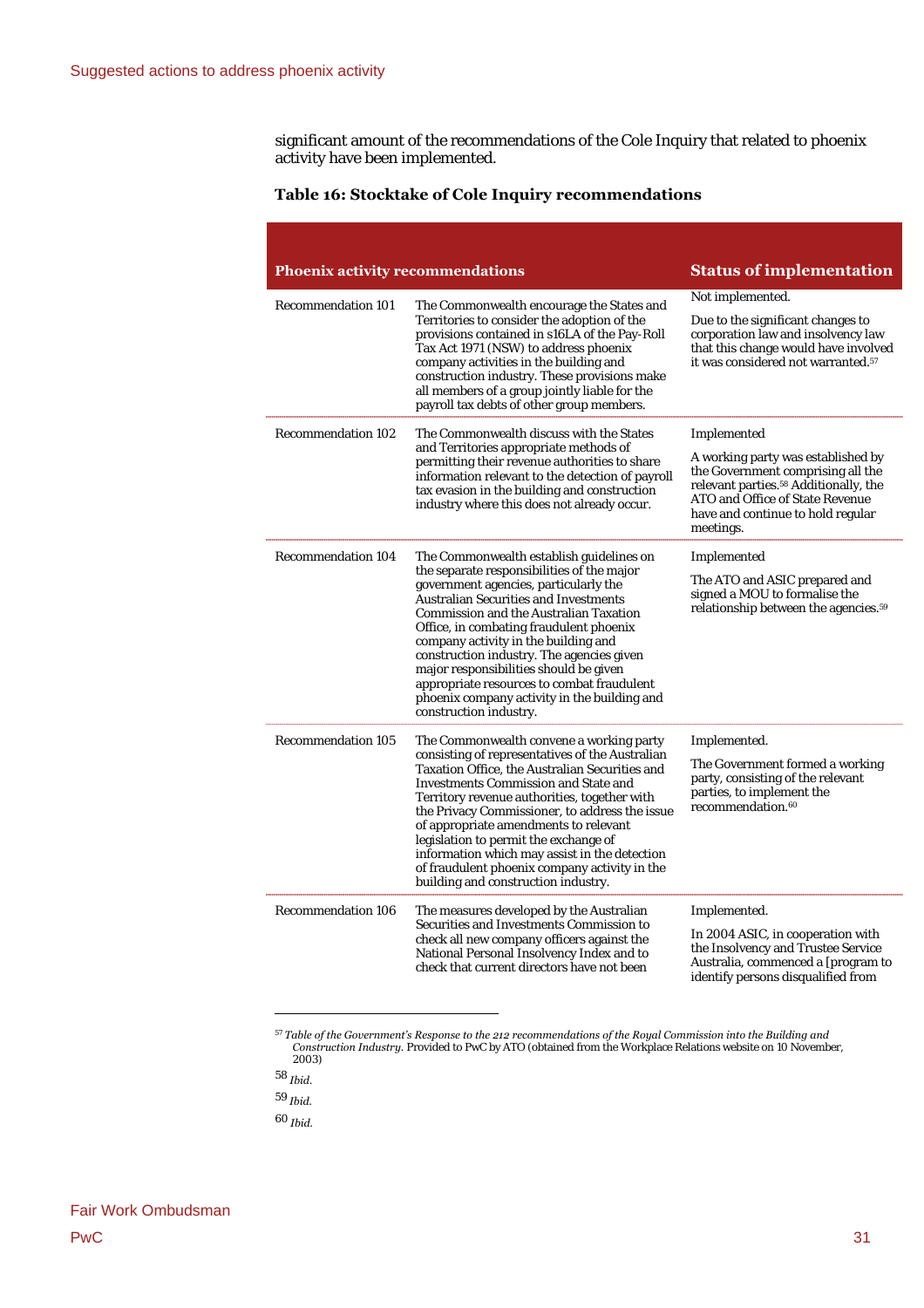| <b>Phoenix activity recommendations</b> |                                                                                                                                                                                                                                                                                                                                                                                                                                                                                                                           | <b>Status of implementation</b>                                                                                                                                                                                                                                                                                                                                                                                          |
|-----------------------------------------|---------------------------------------------------------------------------------------------------------------------------------------------------------------------------------------------------------------------------------------------------------------------------------------------------------------------------------------------------------------------------------------------------------------------------------------------------------------------------------------------------------------------------|--------------------------------------------------------------------------------------------------------------------------------------------------------------------------------------------------------------------------------------------------------------------------------------------------------------------------------------------------------------------------------------------------------------------------|
|                                         | declared bankrupt appear to address this issue<br>and should be implemented without further<br>delay.                                                                                                                                                                                                                                                                                                                                                                                                                     | managing a company. <sup>61</sup>                                                                                                                                                                                                                                                                                                                                                                                        |
| Recommendation 107                      | The Australian Securities and Investments<br>Commission ensure that its procedures<br>identify when companies in the building and<br>construction industry are left without a<br>director following the bankruptcy of a serving<br>director.                                                                                                                                                                                                                                                                              |                                                                                                                                                                                                                                                                                                                                                                                                                          |
| <b>Recommendation 108</b>               | The Commonwealth, after consultation with<br>the Australian Securities and Investments                                                                                                                                                                                                                                                                                                                                                                                                                                    | Implemented.                                                                                                                                                                                                                                                                                                                                                                                                             |
|                                         | Commission, consider the need for an increase<br>in the maximum penalties provided in the<br>Corporations Act 2001 (C'wth) for offences<br>that may be associated with fraudulent<br>phoenix company activity.                                                                                                                                                                                                                                                                                                            | As part of the CLERP 9 - legislation<br>(released on 8 October 2003 for<br>public consultation), the<br>Government amended the<br>Corporations Act2001 so the<br>maximum disqualification periods of<br>persons from managing corporations<br>for insolvency and non-payment of<br>debts will be increased from 10 to 20<br>years.                                                                                       |
|                                         |                                                                                                                                                                                                                                                                                                                                                                                                                                                                                                                           | Further, other amendments allowed<br>ASIC to apply to a Court to have an<br>automatic 5 year disqualification<br>order extended by up to a further 15<br>years. In line with the CLERP 9<br>issues paper recommendation, the<br>Government reviewed the penalties<br>associated with phoenix company<br>activity as part of a wider review of<br>all the Corporations Act 2001 civil<br>and criminal penalty provisions. |
| Recommendation 109                      | The Commonwealth, after consultation with<br>the Australian Securities and Investments<br>Commission, consider the need for an<br>amendment to s206F of the Corporations Act<br>2001 (C'wth) to provide for the power of<br>disqualification contained therein to be<br>exercisable in appropriate circumstances after<br>a person on one occasion has been an officer of<br>a corporation that has been wound up and<br>been the subject of a liquidator's report under<br>s533(1) of the Corporations Act 2001 (C'wth). | Not implemented.<br>The Government considered the<br>change not warranted as it would<br>reduce the criteria to one corporate"<br>collapse, and deliberate phoenix<br>activity typically involves two or<br>more such failures". <sup>62</sup>                                                                                                                                                                           |
|                                         | Taxation recommendations relevant to phoenix activity                                                                                                                                                                                                                                                                                                                                                                                                                                                                     |                                                                                                                                                                                                                                                                                                                                                                                                                          |
| Recommendation 124                      | The Commonwealth consider providing<br>increased funding to the Australian Taxation<br>Office for additional resources to be utilised for<br>compliance activities in the building and<br>construction industry.                                                                                                                                                                                                                                                                                                          | Implemented.<br>The ATO now receives funding for a<br>team dedicated to monitoring<br>phoenix activity.                                                                                                                                                                                                                                                                                                                  |

<span id="page-39-0"></span><sup>&</sup>lt;sup>61</sup> ASIC, 2011. *Data matching program between ASIC and Insolvency and Trustee Service Australia*. Available at:<br>http://www.asic.gov.au/asic/asic.nsf/byheadline/New+data+matching+program+between+ASIC+and+Insolvency+and<br>+

<sup>62</sup>*Table of the Government's Response to the 212 recommendations of the Royal Commission into the Building and Construction Industry.* Provided to PwC by ATO (obtained from the Workplace Relations website on 10 November, 2003)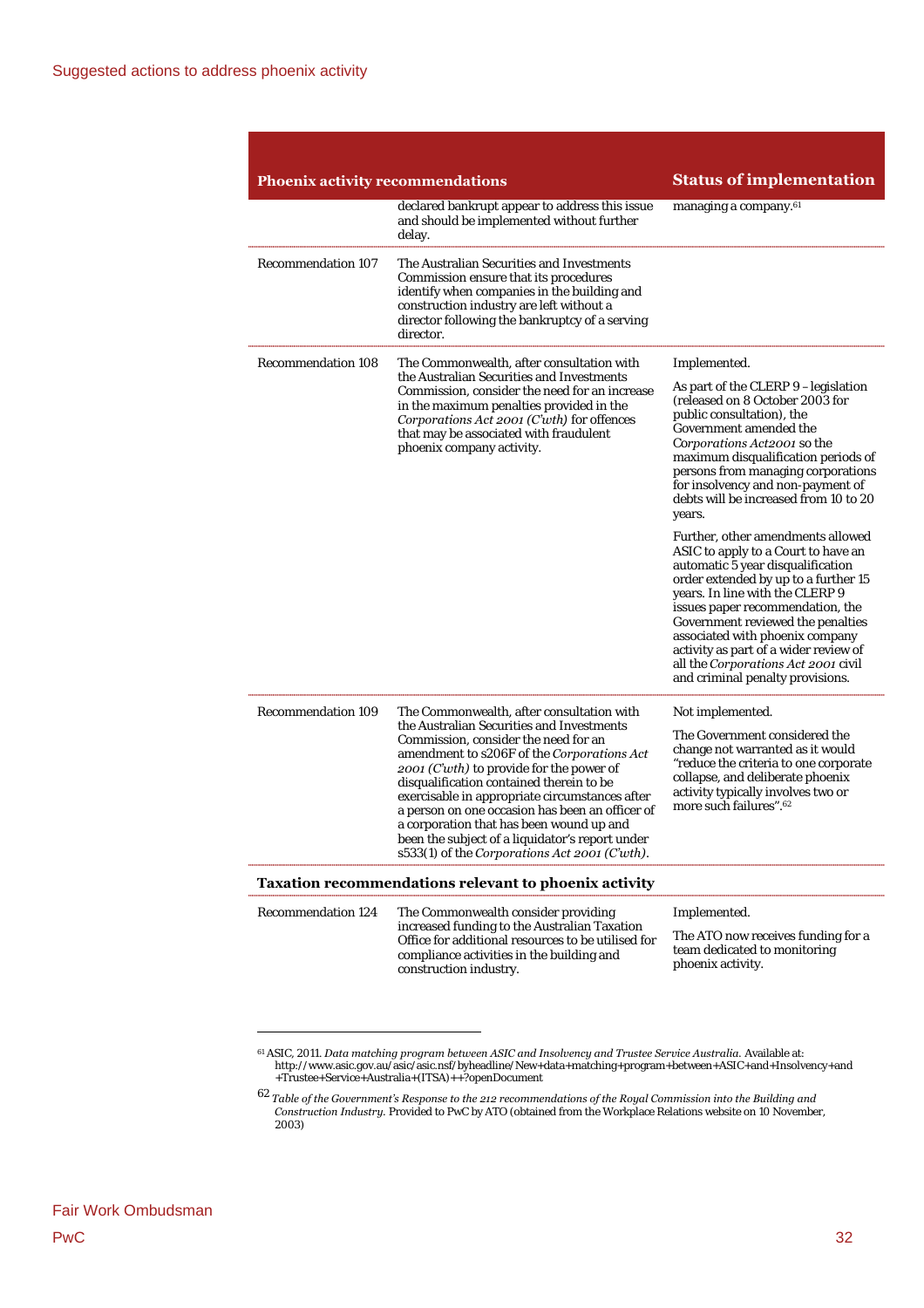| <b>Phoenix activity recommendations</b> |                                                                                                                                                                                                                                                                                                                                                                                                                                                                                                                                                                                                                                               | <b>Status of implementation</b>                                                                                                                                                                                                                                                                  |
|-----------------------------------------|-----------------------------------------------------------------------------------------------------------------------------------------------------------------------------------------------------------------------------------------------------------------------------------------------------------------------------------------------------------------------------------------------------------------------------------------------------------------------------------------------------------------------------------------------------------------------------------------------------------------------------------------------|--------------------------------------------------------------------------------------------------------------------------------------------------------------------------------------------------------------------------------------------------------------------------------------------------|
| Recommendation 125                      | The Australian Taxation Office consider<br>dedicating additional resources to audit,<br>monitor and review compliance by the<br>building and construction industry with the<br>Alienation of Personal Services Income<br>legislation.                                                                                                                                                                                                                                                                                                                                                                                                         | Implemented,<br>The ATO now receives funding for a<br>team dedicated to monitoring<br>phoenix activity.                                                                                                                                                                                          |
| Recommendation 126                      | The Australian Taxation Office review the<br>impact of the Alienation of Personal Services<br>Income legislation for the year ended 30 June<br>2003 (following 12 months of operation within<br>the building and construction industry) and<br>critically examine the results of the review to<br>determine the effectiveness of the legislation in<br>ensuring contractors in the building and<br>construction industry comply with their<br>taxation obligations.                                                                                                                                                                           | Implemented.<br>The Government undertook a review<br>after the end of the 2003/04<br>financial year. <sup>63</sup>                                                                                                                                                                               |
| Recommendation 130                      | The Commonwealth and the Australian<br>Taxation Office consider, as a matter of<br>priority, the utility for the building and<br>construction industry of an amendment to the<br>Income Tax Assessment Act 1936 (C'wth) in<br>the form of s16LA of the <i>Payroll Tax Act</i> 1971<br>(NSW) making all the members of a group<br>jointly and severally liable for the taxation<br>debts of other group members.                                                                                                                                                                                                                               | Not implemented.<br>The Government did not implement<br>this recommendation as it was<br>considered that there<br>"insurmountable difficulties in the<br>administration of the taxation<br>system" and as such, the<br>Government considered the change<br>as being not necessary. <sup>64</sup> |
| <b>Recommendation 131</b>               | The Commonwealth and the Australian<br>Taxation Office consider, as a matter of<br>priority, the utility for the building and<br>construction industry of an amendment to<br>s222AOB of the Income Tax Assessment Act<br>1936 (C'wth) to remove the right of a director<br>of a phoenix company involved in fraudulent<br>activity to avoid the consequences of a<br>Director's Penalty Notice by placing the<br>company into voluntary administration or into<br>liquidation.                                                                                                                                                                | Implemented. <sup>65</sup>                                                                                                                                                                                                                                                                       |
| <b>Recommendation 135</b>               | The Australian Taxation Office establish a<br>А.<br><b>Building and Construction Industry</b><br>Forum:<br>i.<br>(to examine taxation issues of<br>significance to the building and<br>construction industry including<br>phoenix company activity; and<br>to develop workable solutions to the<br>ii.<br>issues and problems identified,<br>including where necessary proposals<br>for taxation policy changes and<br>legislative amendments.<br>В.<br>Membership of the Building and<br>Construction Industry Forum should<br>include representatives of all major<br>industry participants including unions<br>and employer organisations. | The Building and Construction<br>Industry Forums was established<br>and still meets.                                                                                                                                                                                                             |

<span id="page-40-0"></span><sup>63</sup>*Ibid.* 

<span id="page-40-1"></span><sup>64</sup>*Ibid.* 

<span id="page-40-2"></span><sup>65</sup>*Ibid.*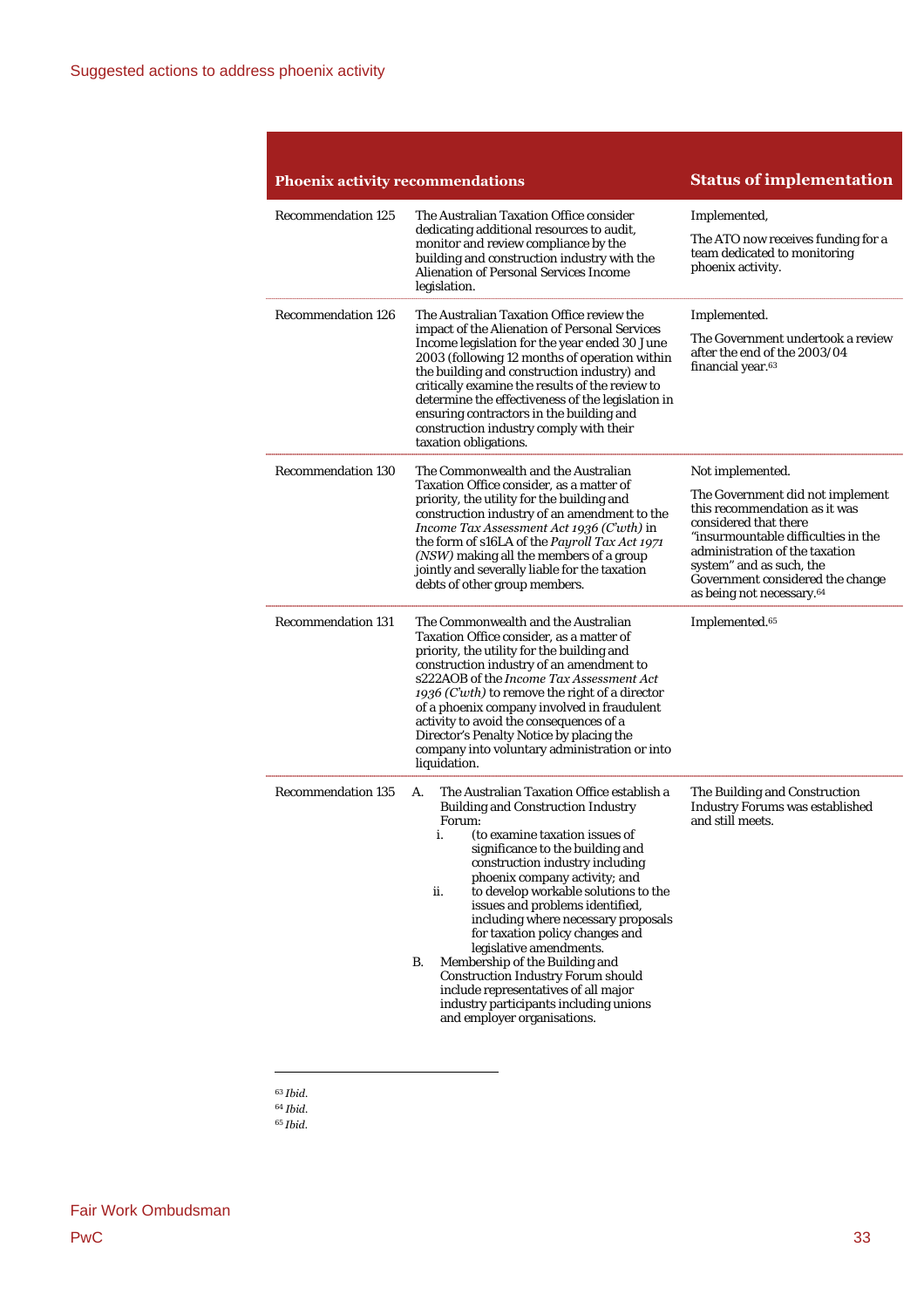# *5.2 Options discussed with stakeholders*

A range of high-level options were tested with stakeholders. These included those outlined in Section 5.1 as well the options detailed below.

## *5.2.1 Cross agency options*

As phoenix activity involves the avoidance of taxes, employee entitlements and other debts, there are three primary agencies that can detect and act on suspected phoenix activity, the ATO, ASIC and FWO.

There are a range of cross agency actions that could be taken to address phoenix activity. Stakeholders emphasised the importance of agencies working cooperatively to mitigate phoenix activity. It is recognised that there is already progress in this space with a MOU that related to information sharing in general signed between the ATO and ASIC and a cross agency forum on phoenix activity meeting regularly. It is recognised that these interagency efforts are in their preliminary stages and there is significant scope for further cooperation to achieve compliance outcomes.

## *Joint government education campaign and website*

Stakeholders highlighted that there is limited awareness of the issue of phoenix activity in the community and how to identify it. To raise community awareness, an education campaign could be run which describes phoenix activity and how it can be identified. This campaign could particularly focus on:

- how businesses can identify if businesses they work with are engaging in phoenix activity
- how employees can identify if their employer is engaging in phoenix activity or if their former employer engaged in phoenix activity.

The campaign could be sponsored and supported by all relevant agencies. Collaboration with unions and employee groups could also assist in distributing material produced as a part of the campaign.

A central complaints phone line or website could also be established for members of the community to refer suspected incidents of phoenix activity to all three relevant agencies. However, this would be potentially costly and would require significant staffing. Additionally, this option could involve a significant degree of risk in that people who make complaints may have significant expectations regarding the subsequent action that will occur.

An alternative to a complaints line would be for the campaign website to provide information of the existing complaint mechanisms at each agency. For example, information could be provided on how to contact the FWO if a person suspects that phoenix activity has occurred.

*As phoenix activity involves the avoidance of taxes, employee entitlements and other debts, there are three primary agencies that can detect and act on suspected phoenix activity, the ATO, ASIC and FWO.*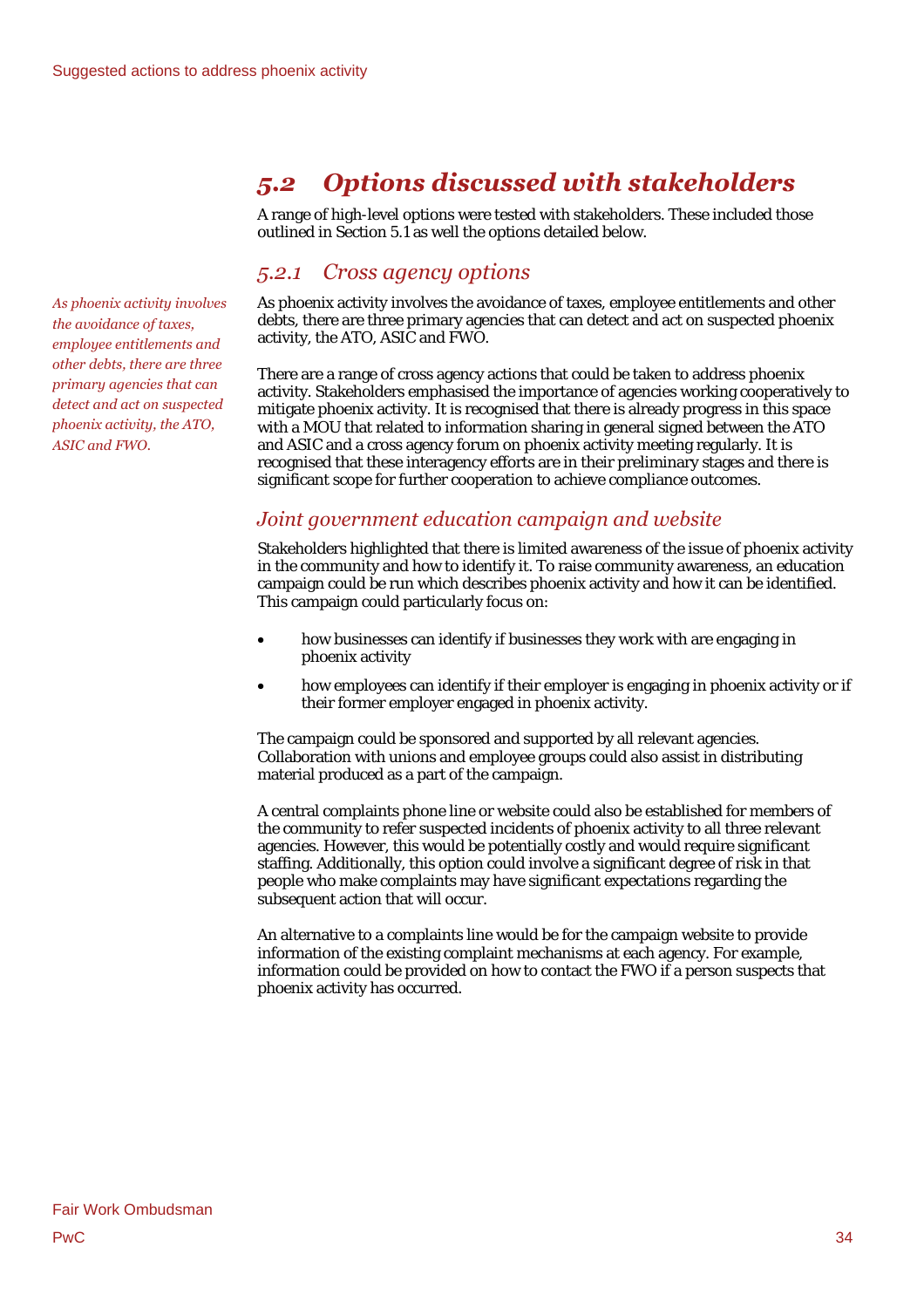Out of all the options, stakeholders were perhaps most positive about a joint government education campaign. Many stakeholders highlighted that involving the community, including businesses and employees, would be essential for mitigating phoenix activity.

Multiple stakeholders also commented that this option could be effective as a part of a broader publicised crack down on phoenix activity which was described as a 'shock and awe' strategy to 'maximise the heat on phoenix operators'.

## *Publication of list of repeat offenders*

As a part of the joint education campaign option, or separate to the education campaign, a 'naming and shaming' approach could also be adopted. The ASIC maintains an online list of banned directors of companies. The website on phoenix activity could have a list of directors who had previously been banned or had findings against them for phoenix activity. Visitors to the website, many of whom would be employees, could then search for the name of their employer or prospective employers. Additionally, businesses could search the database before entering contracts with other businesses.

The publication of repeat offenders could be coupled with an education campaign. This two pronged strategy would seek to make it very difficult for repeat offenders to continue to operate businesses. Many stakeholders were enthusiastic about this option, particularly if it was combined with an education campaign.

It is recognised that there may be potential legal and privacy issues with the publication of a list of repeat offenders. For this reason, stakeholders indicated that the publication of such a list would need to be subject to investigation prior to implementation.

## *Statutory task force on phoenix activity*

A long term option could be the establishment of a statutory task force on phoenix activity. This could be supported by all the relevant agencies and facilitate ongoing data sharing, cooperative campaign work and integrated monitoring (which could occur through a 'watch list' targeting repeat offenders).

Multiple stakeholders noted that statutory task forces have significant reporting requirements and argued that the benefits of a statutory task force would likely not be worth the significant administrative costs. Some stakeholders expressed a preference for MOUs and a continuation of the current forum arrangement.

## *Pooling of assets and liabilities*

In 2004 the Corporations and Markets Advisory Committee proposed that assets and liabilities of companies be aggregated and creditors paid from a common pool which is commonly referred to as 'pooling of assets'.[66 I](#page-42-0)n 2007 'pooling' was introduced for cases where all companies in a group are insolvent. Stakeholders highlighted that this option received significant attention in 2007-08 and therefore, there is a significant body of work that exists examining the pooling of assets and liabilities. It was also argued by many stakeholders that such an option has significant implications for corporations law.

<span id="page-42-0"></span><sup>66</sup> Anderson, Helen. 2011. *Phoenix Activity and the Recovery of Unpaid Employee Entitlements – Ten Years On*', p 19.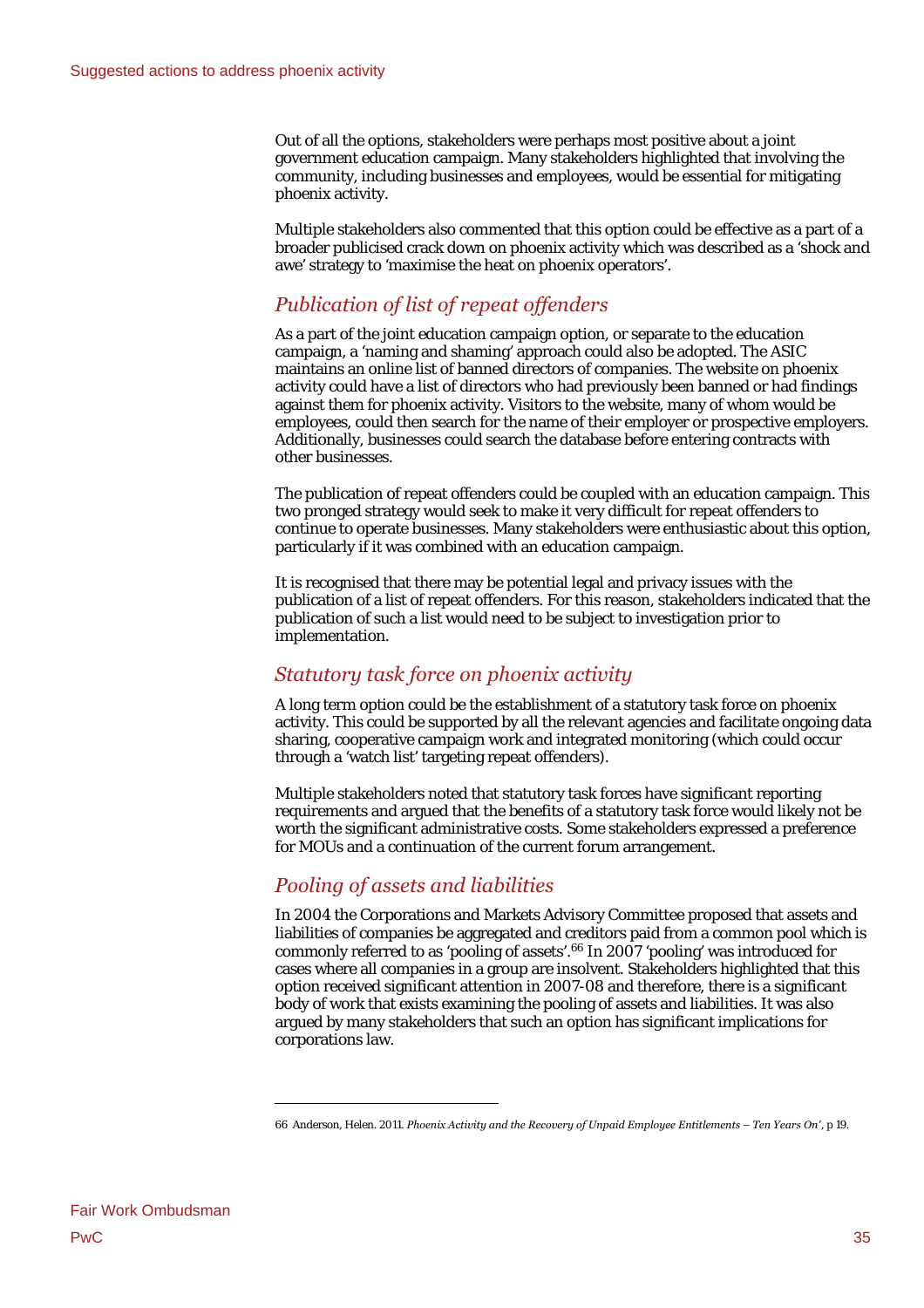# *5.2.2 Fair Work Ombudsman options*

The following are a range of potential options for the FWO to mitigate phoenix activity. These options recognise that the FWO does not currently have the power to investigate phoenix activities and there are significant limitations on the options available to the FWO once a company enters liquidation.

## *Specialist phoenix activity inspectors*

Like the ATO, the FWO could have a team of inspectors who specialise in investigating suspected phoenix activity. This option would require significant resources and also require reform of the *Fair Work Act 2009* to enable inspectors to investigate such issues.

Perhaps the most significant advantage to this option is that it could facilitate ongoing monitoring of repeat offenders. There was not significant support for this option amongst stakeholders as it was felt that the additional benefits would not justify the significant costs.

The FWO have indicated that rather than training specific specialist phoenix activity inspectors, more informal options such as cross-agency training to develop 'subject matter experts' in phoenix activity would be preferred.

## *Database of directors and office holders*

The FWO could also establish a database which could store information on directors and office holders' history of non-compliance. This could facilitate better monitoring of compliance, better data collection and assist in investigations.

There was significant support amongst stakeholders for options which seek to improve monitoring and data collection of phoenix activity.

## *Possible proceeding under the Fair Work Act*

As part of this project, expert input was provided by employment law specialists Herbert Geer. Herbert Geer raised the possibility that the FWO could recover amounts lost by individual employees of a company by suing directors, other managers or agents of the company after the company has become insolvent. Currently, FWO cannot take action against companies without leave from the court (under Section 440D of the Corporations Act) and even then, there is the possibility that there is nothing to recover.

## *Targeted education and media campaign*

As well as a whole of government campaign, or as an alternative to a whole of government campaign, the FWO could run a targeted education and media campaign. The campaign could be run in collaboration with stakeholders and have a specific focus on creating greater awareness amongst employees of the signs of phoenix activities. Stakeholders expressed a preference for a cross agency education campaign due to the additional funding and therefore, impact it would have.

# *5.2.3 Legislative options*

There are a range of legislative options for addressing phoenix activity and the following legislative options were explored with stakeholders.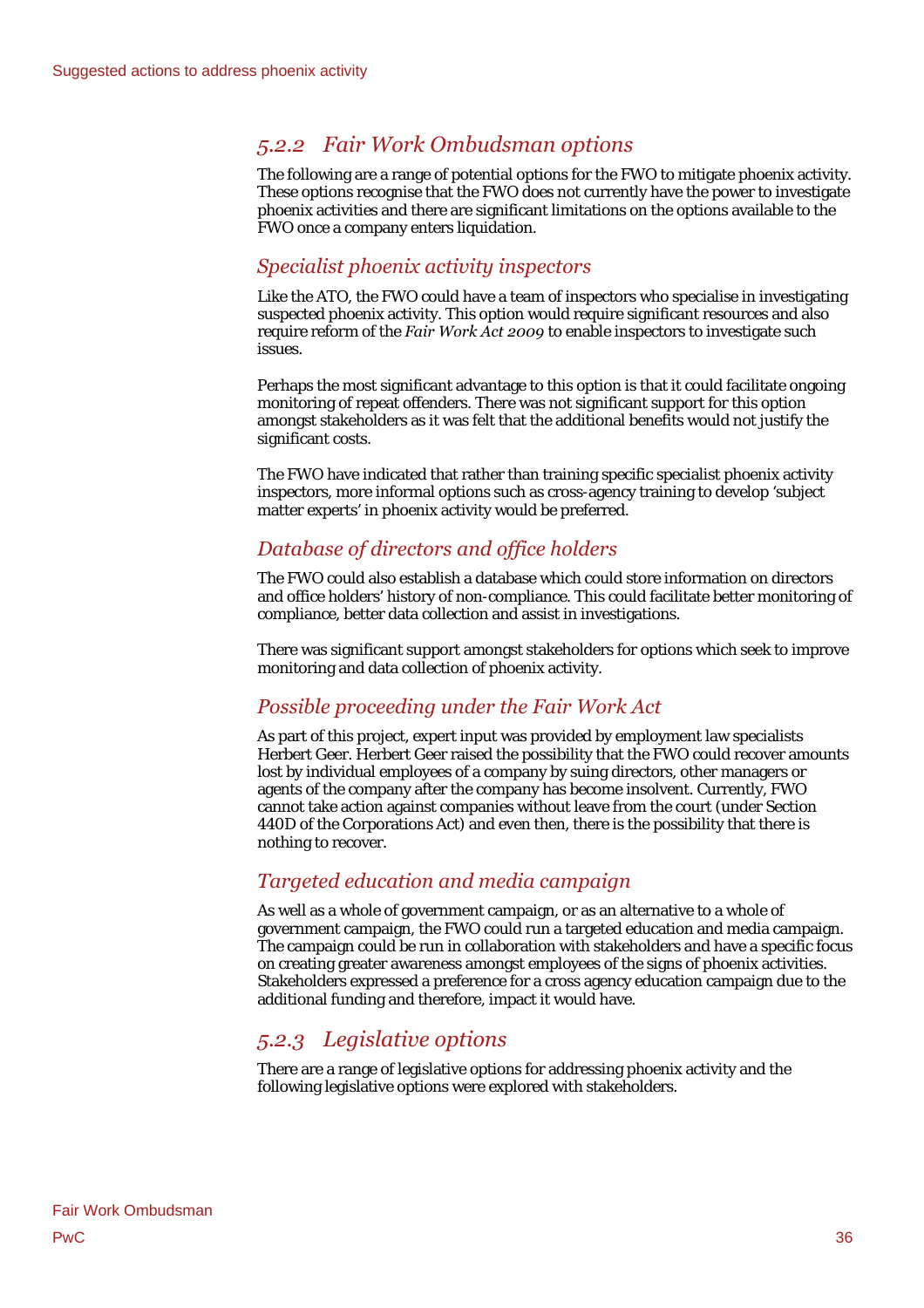## *Garnishee Orders*

The ATO has the power to issue garnishee orders which allow recovery of debts from a person's bank account, wage or from people who owe the debtor money. Legislative change could be introduced so that the FWO could garnish unpaid entitlements from bank accounts, wages and debtors. Stakeholders emphasised that this would be a significant expansion of the FWOs role.

## *Dual appointment of FWO Inspectors*

An additional legislative option would be for FWO Inspectors to be appointed under the Tax Act and the Corporations Act giving them greater powers in their investigations. Stakeholders had significant reservations about the practicalities, viability and effectiveness of such an option.

## *Joint employment provisions*

One option that was raised in consultation with stakeholders was the introduction of joint employment provisions, whereby both the employing entity and the entity that receives the labour are liable for employee expenses. Though some stakeholders were broadly supportive of such measures, others highlighted that this option would have significant implications for corporations law and sub-contract arrangements in Australia.

# *5.3 Suggested actions for addressing phoenix activity*

The following actions are suggested for addressing phoenix activity. Those that have been suggested are the actions that:

- received significant support in stakeholder consultation
- are proportional to the identified scale of the problem of phoenix activity
- on the information available, are most likely to be effective in addressing phoenix activity.

## *5.3.1 Cross agency actions*

As already described, the ASIC, ATO and FWO all have responsibilities in investigating and monitoring elements of phoenix activity. This means a whole of government approach is necessary to ensure coordination and information sharing between the relevant agencies. Progress has been made in this area with ATO and ASIC having general information sharing arrangements and the FWO establishing a similar arrangement with the ASIC.

However, in suggesting cross agency actions it is essential that:

- the different responsibilities of the agencies are recognised
- that the different levels of resources available to combat phoenix activity of each agency are recognised.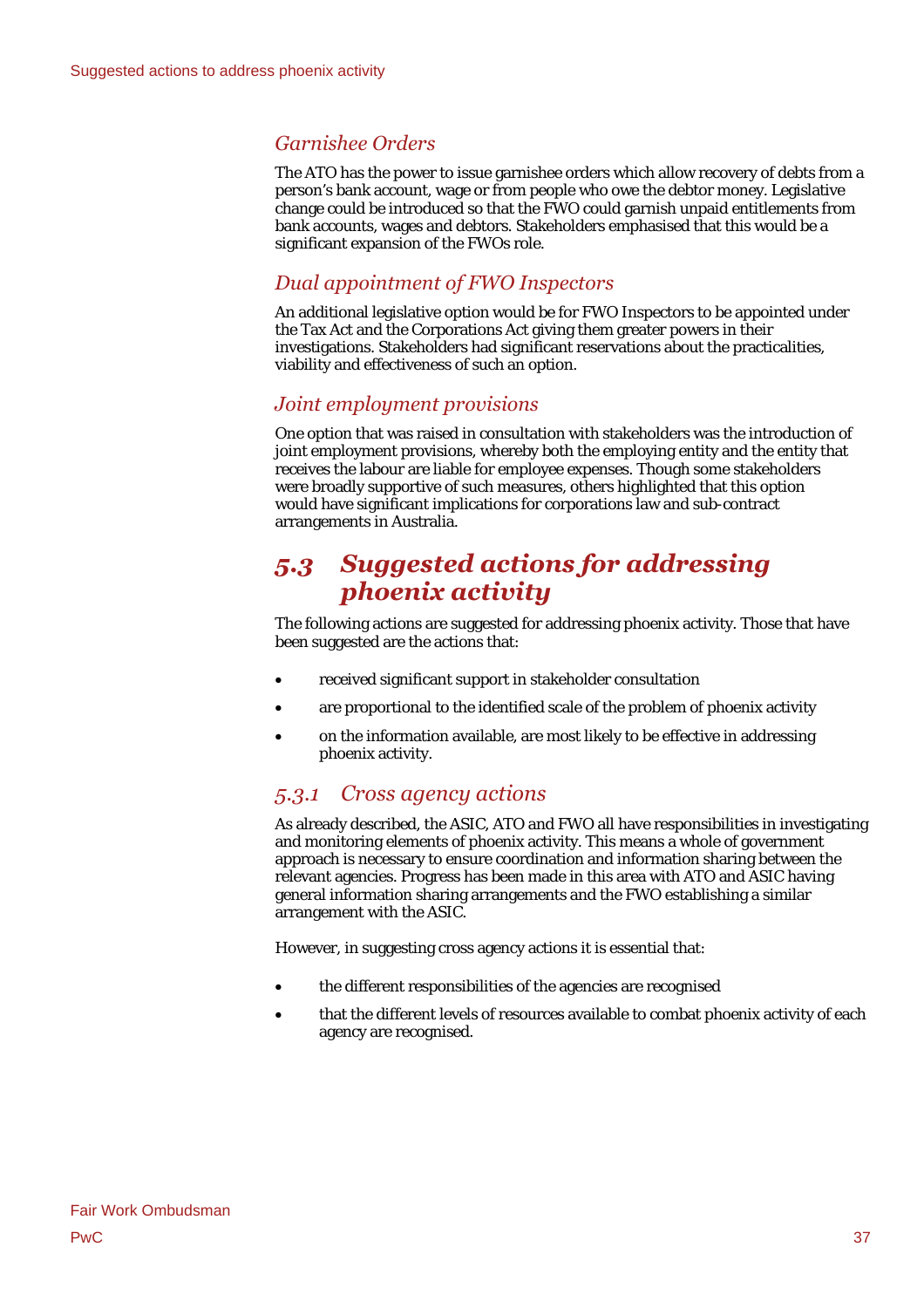A cross-agency education campaign should be initiated to educate the community about the indicators of phoenix activity.

The government agencies and non-government stakeholders were broadly supportive of a cross agency education campaign. Many stakeholders commented that there is limited awareness in the community on what phoenix activity is and how it can be identified. By educating the community on how to identify phoenix activity, many stakeholders indicated that there could be a resultant increase in the cases of phoenix activity reported to the FWO, ATO and ASIC. There are a range of ways that such an education campaign could be implemented. Possible approaches are outlined below.

| 1<br><b>Education campaign</b>                        | An education campaign could be designed to target<br>workers and businesses and inform them of:                                                                                                                                                                                                                                                                                                                         |
|-------------------------------------------------------|-------------------------------------------------------------------------------------------------------------------------------------------------------------------------------------------------------------------------------------------------------------------------------------------------------------------------------------------------------------------------------------------------------------------------|
|                                                       | what phoenix activity is                                                                                                                                                                                                                                                                                                                                                                                                |
|                                                       | how it can be detected                                                                                                                                                                                                                                                                                                                                                                                                  |
|                                                       | what action they can take if they suspect phoenix<br>activity has occurred.                                                                                                                                                                                                                                                                                                                                             |
|                                                       | It could be publicised through television advertisements<br>(if there was sufficient funding), bus stop<br>advertisements, publications (such as flyers) distributed<br>by unions and industry groups and/or advertisements in<br>trade publications.                                                                                                                                                                   |
| <b>Education campaign</b><br>$z_{\rm}$<br>and website | The education campaign could also be accompanied by a<br>website with additional information on phoenix activity.<br>The cross-agency website could have links to<br>complaint mechanisms.                                                                                                                                                                                                                              |
|                                                       | The website could also have a dedicated section for<br>employees who suspect their employer or former<br>employer has engaged in phoenix activity and an<br>additional section for businesses that suspect that<br>businesses that they have worked with (either as clients<br>of or as suppliers to) have engaged in phoenix activity.<br>These sections could detail common signs or signals.                         |
| 3.<br>Education campaign,<br>website and hotline      | The education campaign and website could be<br>supplemented by a dedicated phoenix activity hotline<br>which people could report suspected phoenix activity to.<br>The hotline could be a cross agency initiative or be<br>managed and run by one agency. Regardless of who was<br>responsible for the hotline, there would need to be clear<br>guidelines on how complaints were referred to the<br>relevant agencies. |
|                                                       | Though a hotline could assist in the detection of phoenix<br>activity, it would likely raise the expectations of<br>complainants regarding the action that would be taken<br>against the suspected phoenix operator. If such an<br>option were introduced, expectations would have to be<br>carefully managed.                                                                                                          |
|                                                       | Additionally, a hotline may be very costly to introduce<br>and operate. The associated costs of the hotline may not                                                                                                                                                                                                                                                                                                     |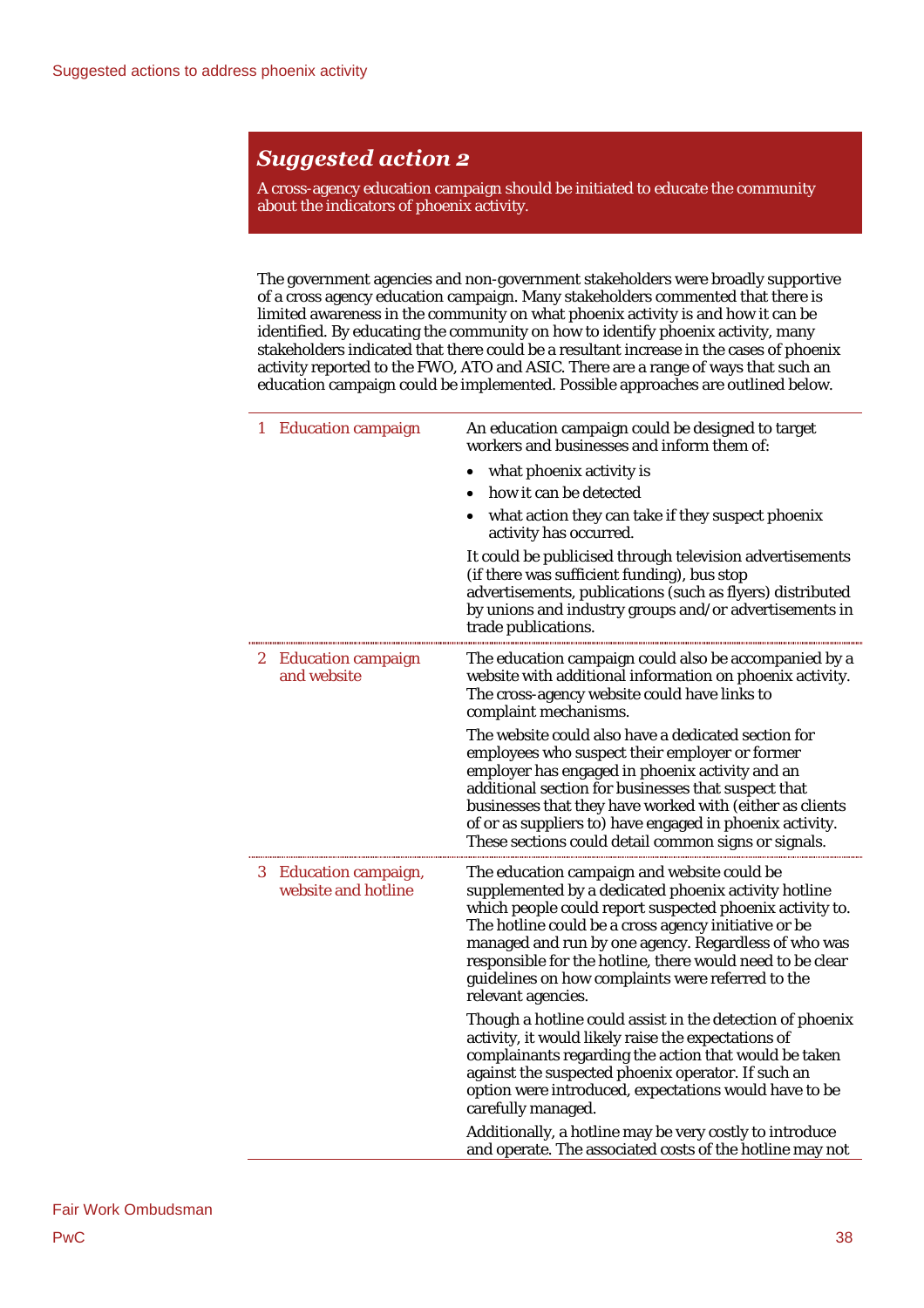be justified by the anticipated benefits. Prior to the introduction of a hotline, costing would have to be conducted and an assessment made of the potential benefits.

It is suggested that an education campaign and website be implemented by ASIC, ATO and FWO.

| <b>Summary of suggested action: Cross agency education campaign</b> |                                                                       |  |
|---------------------------------------------------------------------|-----------------------------------------------------------------------|--|
| Agency/stakeholder involvement                                      | ASIC, ATO and FWO with involvement<br>from unions and employer groups |  |
| Legislative change requirements                                     | $N/A$ : non – regulatory option                                       |  |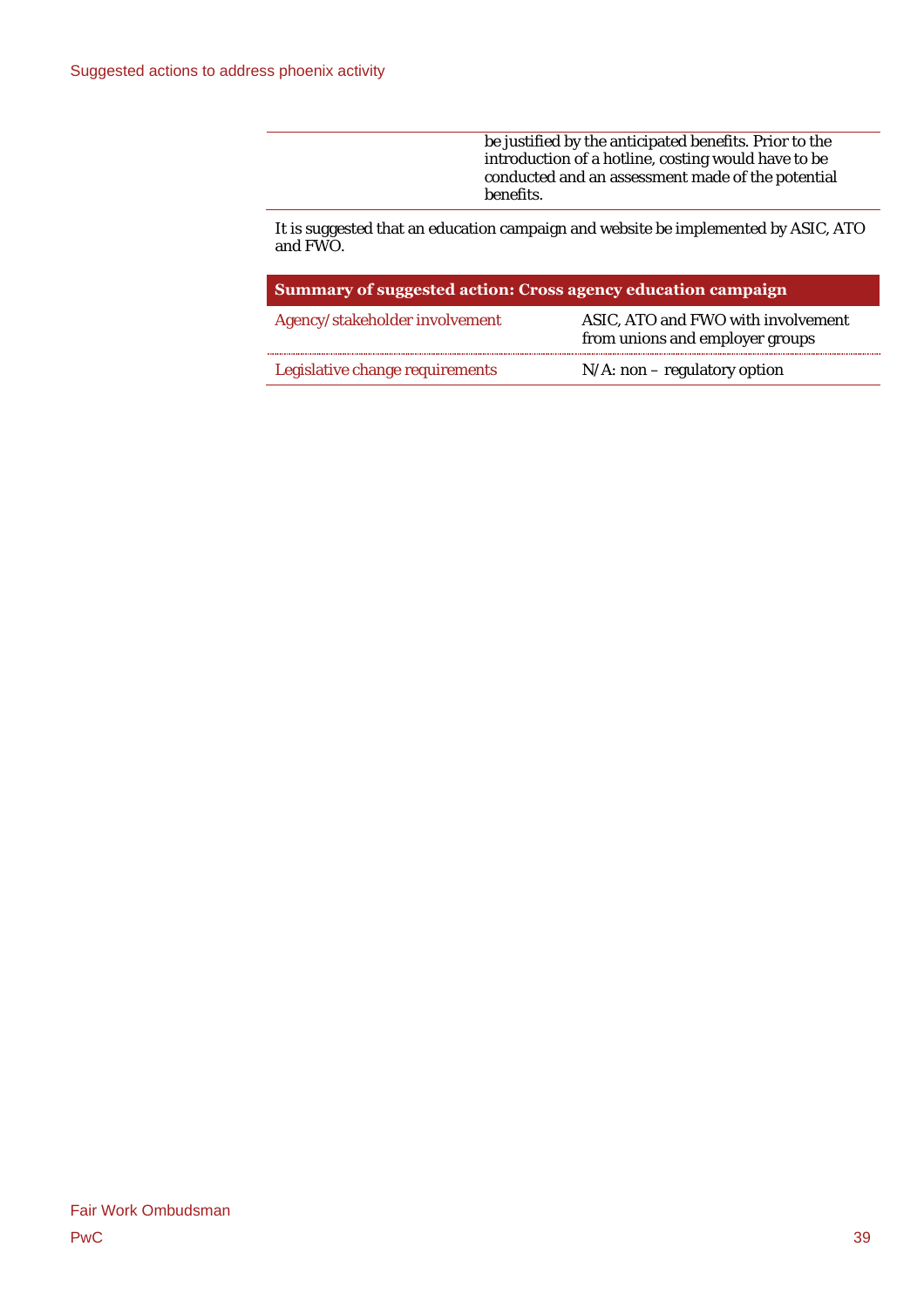Agencies should investigate publishing a register of repeat offenders.

Stakeholders noted that for many phoenix operators, it is relatively easy to continue operating their businesses in different forms without being detected. It was highlighted that in the cleaning industry, the private security industry and textiles and clothing manufacturing phoenix operators will often liquidate multiple companies without being detected. In order to make it difficult for phoenix operators and disqualified directors to continue operating businesses, a list of repeat phoenix operators could be published.

It is noted that ASIC already maintains a list of banned directors on their website. This approach would seek to complement this and build on this.

It is also noted that clear legal guidance would be required as to whether the agencies can name banned directors of failed companies that are suspected to have been involved in phoenix activity. Additionally, agencies such as ASIC and ATO, may not be able to participate in a register of repeat offenders. For example, the ATO has indicated that their secrecy and privacy laws operate to generally prohibit the Tax Commissioner from publicly disclosing the name of a person or entity that has been audited or investigated, including those confirmed as being involved in fraudulent phoenix activity. An exception to this rule is where a person has been prosecuted in a court of law.

It may be necessary to obtain statutory protection from defamation or breach of privacy proceedings by the relevant directors/managers.

Agencies would need to consider the likelihood of potential litigations or court actions due to the information being public.

Finally, there may be a range of practical difficulties and significant costs in implementing a register of repeat offenders in terms of keeping the website updated.

Despite these potential barriers, it was decided that a register of repeat offenders was worthy of consideration and investigation by agencies due to the potential to apply pressure to repeat offenders and make it difficult for them to operate businesses.

There are a range of ways that this suggested action could be implemented, these are described below.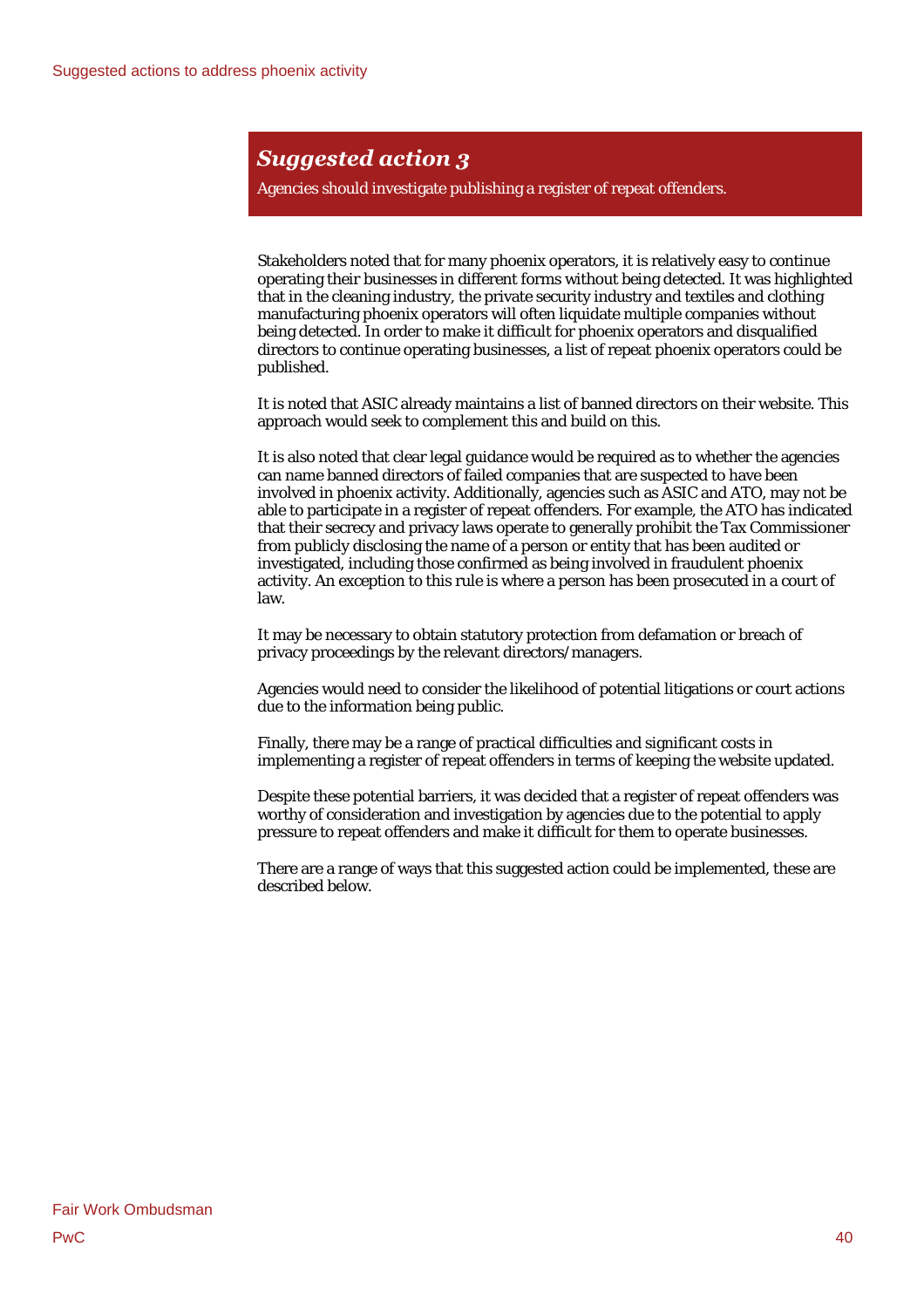|             | 1 Links to banned<br>directors on phoenix<br>activity education<br>campaign website                | If the website was adopted as part of the education<br>campaign, there could be links to ASIC's list of<br>disqualified directors so that employees or businesses<br>can check if the director of the company or any<br>persons associated with the company have been<br>banned as directors.                                                                                                                                                                                                                                                                                                                                                                                                                        |
|-------------|----------------------------------------------------------------------------------------------------|----------------------------------------------------------------------------------------------------------------------------------------------------------------------------------------------------------------------------------------------------------------------------------------------------------------------------------------------------------------------------------------------------------------------------------------------------------------------------------------------------------------------------------------------------------------------------------------------------------------------------------------------------------------------------------------------------------------------|
| $2^{\circ}$ | Database on the<br>phoenix activity<br>education campaign<br>website                               | A second, higher cost option, would be to have a separate<br>database of banned directors on the education campaign<br>website. It is envisioned that this database could be<br>searched by director name (including last name for cases<br>where family members may have been former directors),<br>registered business address, telephone number and<br>business name. This would be different from the ASIC<br>website as the ASIC database can only be searched by<br>director name.                                                                                                                                                                                                                             |
| 3           | Database on the<br>phoenix activity<br>education campaign<br>website and 'warnings'<br>by industry | Certain industries have a very high concentration of<br>phoenix activity, such as the cleaning industry and the<br>private security industry. As well as the database on the<br>website, there could be a page of 'warnings' by industry.<br>For example, a page on the website could have a list of<br>directors and companies in the private security industry<br>that are serial phoenix operators. There could also be a<br>mailing list by industry that people can sign up to and<br>receive email alerts of newly banned directors in the<br>industry. For example, businesses that employ cleaning<br>subcontractors could sign up for alerts so they are aware<br>of any phoenix operators in the industry. |

| Summary of suggested action: 'Naming and shaming' approach |                                 |  |
|------------------------------------------------------------|---------------------------------|--|
| Agency/stakeholder involvement                             | ASIC, ATO and FWO               |  |
| Legislative change requirements                            | $N/A$ : non – regulatory option |  |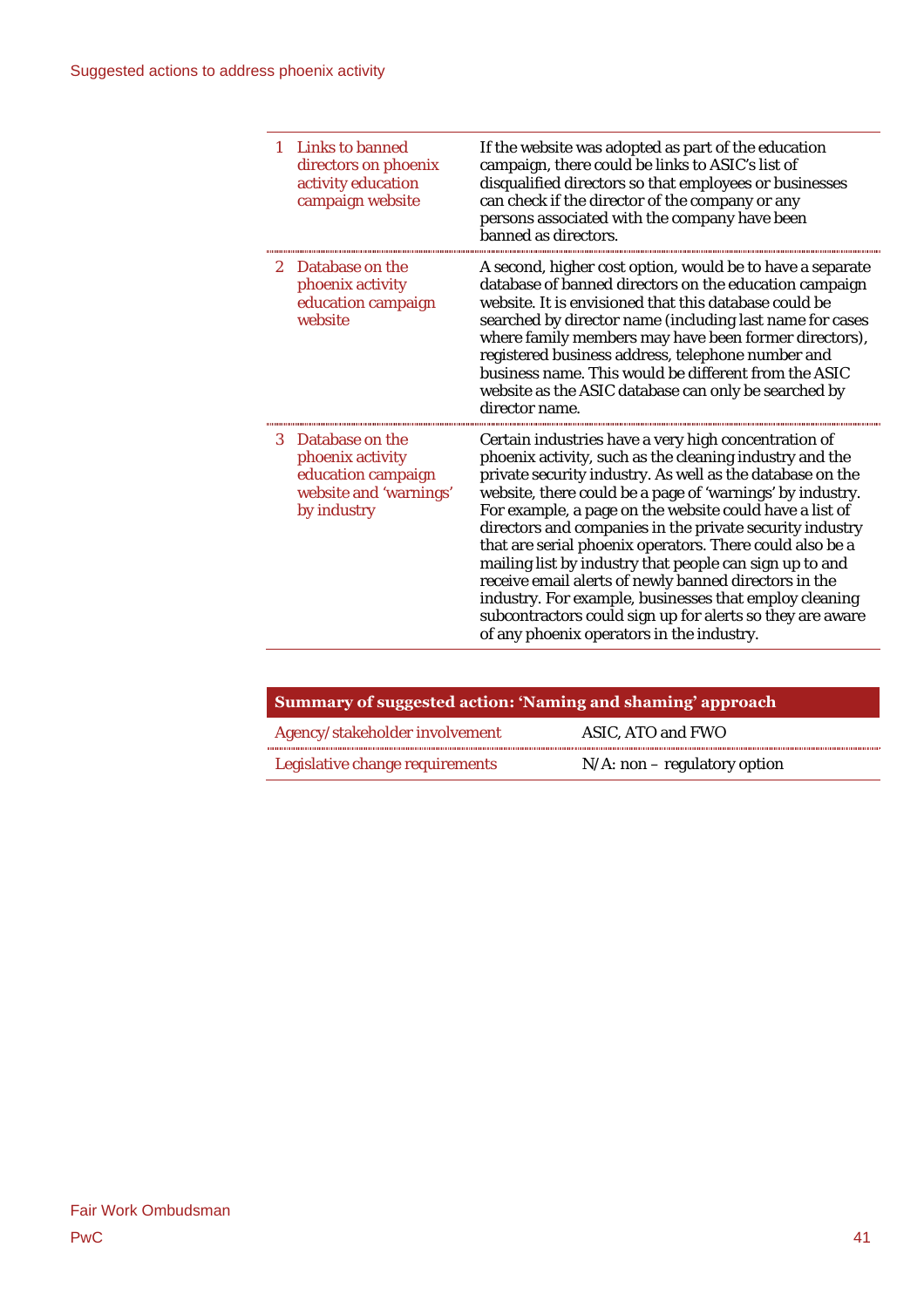Memorandums of Understanding (MOUs) should be signed between the FWO and ASIC and FWO and ATO that formalise the current cooperative working arrangements.

Currently, the ATO and ASIC have a Memorandum of Understanding (MOU). A MOU sets out a framework for cooperation between two agencies and commonly involves the sharing of otherwise confidential information.

With multiple agencies involved in phoenix activity, stakeholders emphasised that the effective mitigation of phoenix activity must involve information sharing between agencies. It was also highlighted that if it was known that all agencies were monitoring suspected phoenix operators, this could 'maximise the heat' on the phoenix operators and mitigate the perception that it is relatively easy to engage in phoenix activity without detection.

It is noted that it is not possible to have a MOU between three organisations. This means that ATO and ASIC, ASIC and FWO and FWO and ATO must each have separate MOUs. Having MOUs between all the relevant agencies would allow each agency to share information regarding the suspected cases of phoenix activity that they are monitoring and expand on the existing cross agency efforts.

In consultations with stakeholders the option of establishing a statutory taskforce on phoenix activity was raised. However, some stakeholders felt that the benefits of a statutory task force (in terms of greater information sharing and possible additional funding), would not outweigh the significant reporting requirements. It is understood that a statutory task force on phoenix activity is being considered, however the administrative costs will need to be taken into account.

| Summary of suggested action: MOUs between agencies |                                 |  |
|----------------------------------------------------|---------------------------------|--|
| Agency/stakeholder involvement                     | ASIC, ATO and FWO               |  |
| Legislative change requirements                    | $N/A$ : non – regulatory option |  |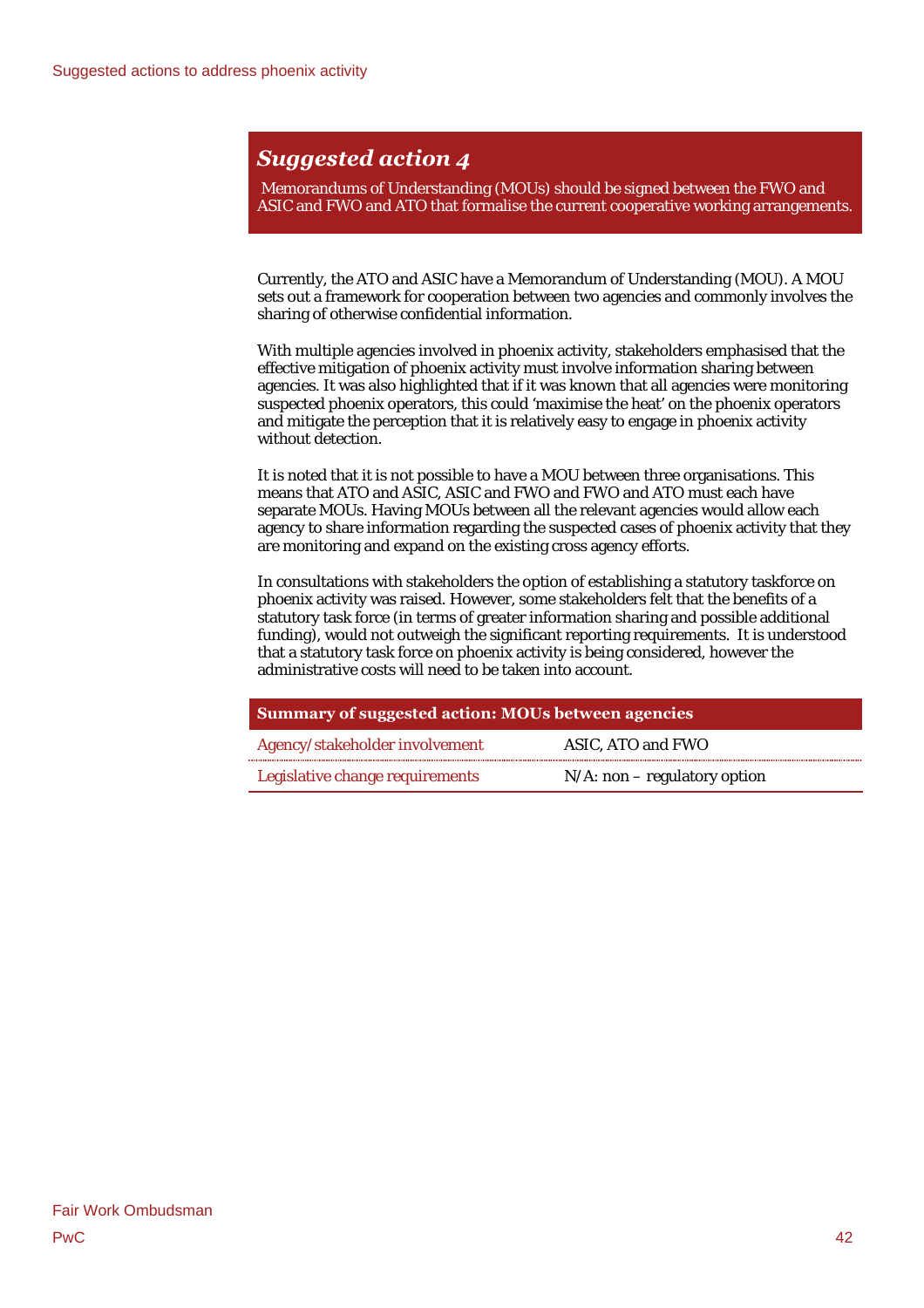Cross agency initiatives to improve data collection on phoenix activity should be examined.

There is currently limited strategic data collection by government agencies on the incidences of phoenix activity. There would be a range of benefits to improving data collection:

- phoenix activity could be more robustly quantified and a better picture of the scale of the problem established
- trends in phoenix activity could be tracked which could result in more effective targeting of monitoring and compliance activities.

Better data collection would be most effective if it was implemented across government agencies. It is recognised that each agency has privacy provisions that they must abide by. Therefore, data sharing across agencies could be limited to 'macro' data.

Additionally, better data collection could be achieved through MOUs between agencies which allow the sharing of information. The below suggested actions are intended to complement the signing of MOUs.

There are three alternative approaches that have been identified for improving data collection.

| $\mathbf{1}$ | <b>Existing data sharing</b><br>and collection          | Currently, each agency engages in differing levels of data<br>collection. Agencies could, on an annual basis, share the<br>information that they collect. It is noted that there may<br>be a limit to the effectiveness of this option as different<br>agencies collect different information. Therefore,<br>calibration of each agency's data may be problematic.                                                                                                                                                                                                                                                                                                                                                                                                                                                                                                                                                                                                                                                                               |
|--------------|---------------------------------------------------------|--------------------------------------------------------------------------------------------------------------------------------------------------------------------------------------------------------------------------------------------------------------------------------------------------------------------------------------------------------------------------------------------------------------------------------------------------------------------------------------------------------------------------------------------------------------------------------------------------------------------------------------------------------------------------------------------------------------------------------------------------------------------------------------------------------------------------------------------------------------------------------------------------------------------------------------------------------------------------------------------------------------------------------------------------|
| $2^{\circ}$  | - Uniform database<br>and de-identified<br>data sharing | An alternative option would be for each agency to have a<br>database through which cases of suspected phoenix<br>activity can be tracked. When a case of suspected<br>phoenix activity is encountered, the following details<br>could be entered into the database:<br>if the director (or family members) has been involved<br>in any previous liquidations<br>the name of the director (and any known associates)<br>registered name of the business<br>the telephone number (including mobile number)<br>the registered business address<br>the industry of the business.<br>The de-identification of data may be necessary to adhere<br>to each agency's privacy requirements. Therefore, de-<br>identified 'macro' data (such as the number of suspected<br>incidents by industry and if the director had been<br>involved in any previous liquidations) could then be<br>collated and shared on an annual basis. It is recognised<br>that multiple agencies may encounter a suspected case<br>and therefore, there may be double-counting. |
| 3            | Uniform database and<br>full data sharing               | If MOUs could allow for it, the data sharing could be of<br>the full information collected, including name of the                                                                                                                                                                                                                                                                                                                                                                                                                                                                                                                                                                                                                                                                                                                                                                                                                                                                                                                                |

## Fair Work Ombudsman PwC 43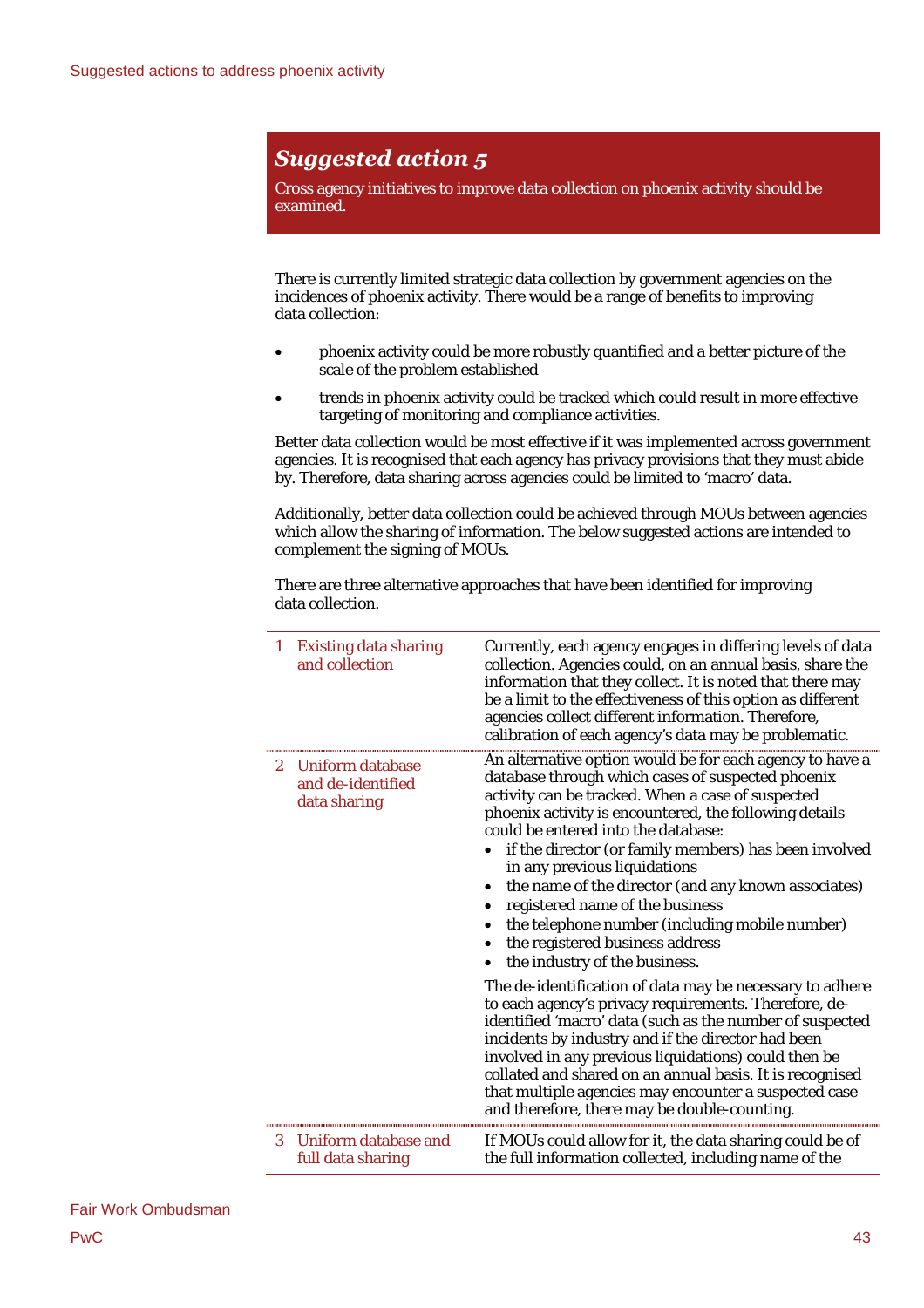director and name of the business. This would ensure that double counting does not occur and allow for agencies to focus on monitoring repeat offenders.

| Summary of suggested action: Cross-agency data sharing |                                 |  |
|--------------------------------------------------------|---------------------------------|--|
| Agency/stakeholder involvement                         | ASIC, ATO and FWO               |  |
| Legislative change requirements                        | $N/A$ : non – regulatory option |  |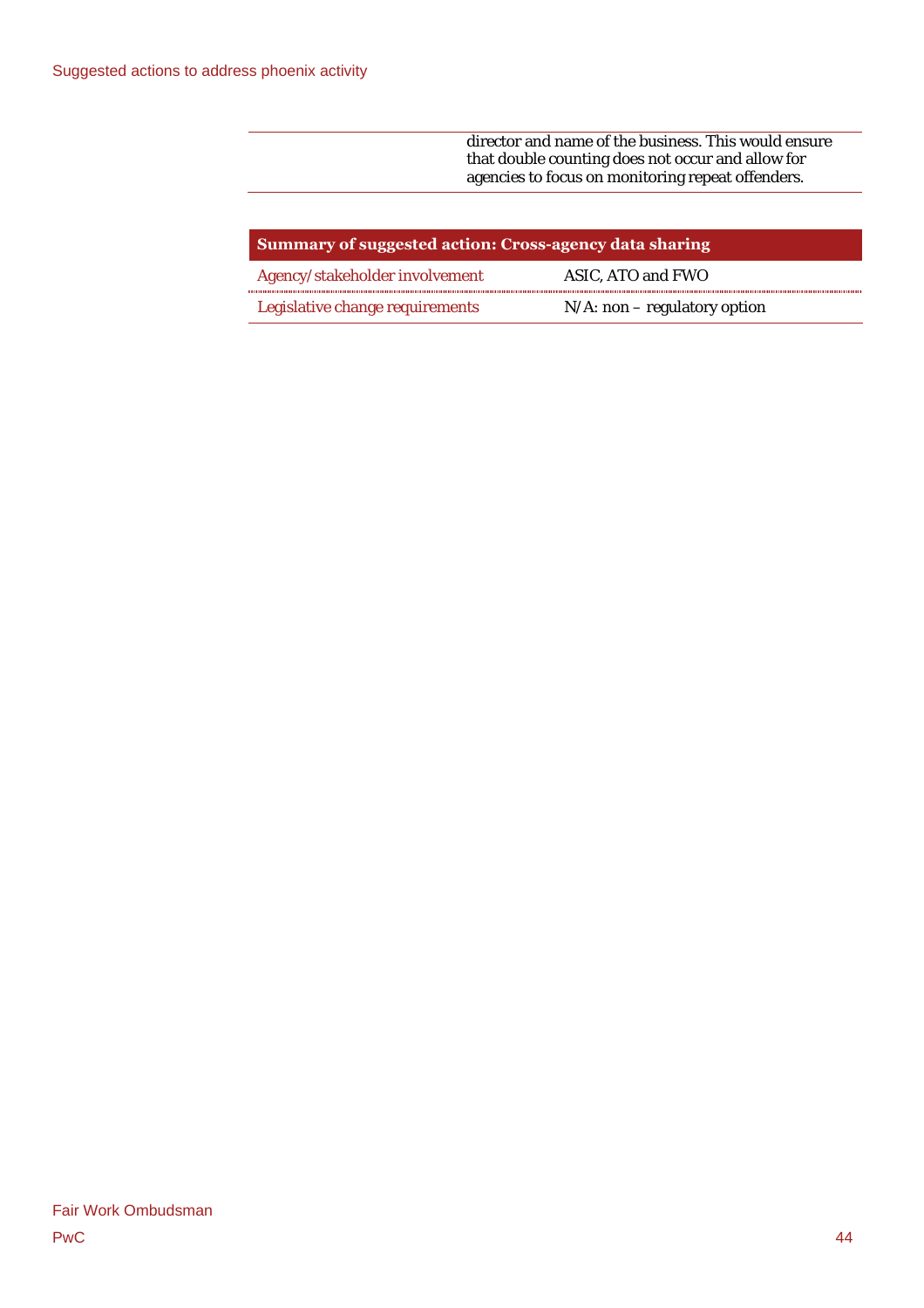### That agencies consider conducting joint phoenix specialist training.

In order to improve the monitoring and compliance activities of all agencies, joint training of phoenix 'specialists' or experts could be conducted. It is envisioned that the training could be conducted by experts from the ATO, ASIC and FWO.

It is envisioned that the training would have a range of benefits including:

- developing subject matter experts across the relevant agencies
- encouraging information sharing of the latest trends in phoenix activity
- encouraging collaboration and cooperation between the relevant agencies.

| 1. Annual conference       | The training could be conducted once per year at an<br>annual conference. Conference participants would<br>include employees of each agencies that work in the area<br>of phoenix activity. For example, ATO phoenix activity<br>inspectors and FWO inspectors could attend. |
|----------------------------|------------------------------------------------------------------------------------------------------------------------------------------------------------------------------------------------------------------------------------------------------------------------------|
| 2. Ongoing training course | An alternative, more costly option, would be for the joint<br>training to be an ongoing course. Sessions or trainings<br>could be spread over the year in order to develop the<br>knowledge of phoenix activity specialist.                                                  |

| Summary of suggested action: Joint training of phoenix specialists |                                 |  |
|--------------------------------------------------------------------|---------------------------------|--|
| Agency/stakeholder involvement                                     | FWO. ASIC and ATO               |  |
| Legislative change requirements                                    | $N/A$ : non – regulatory option |  |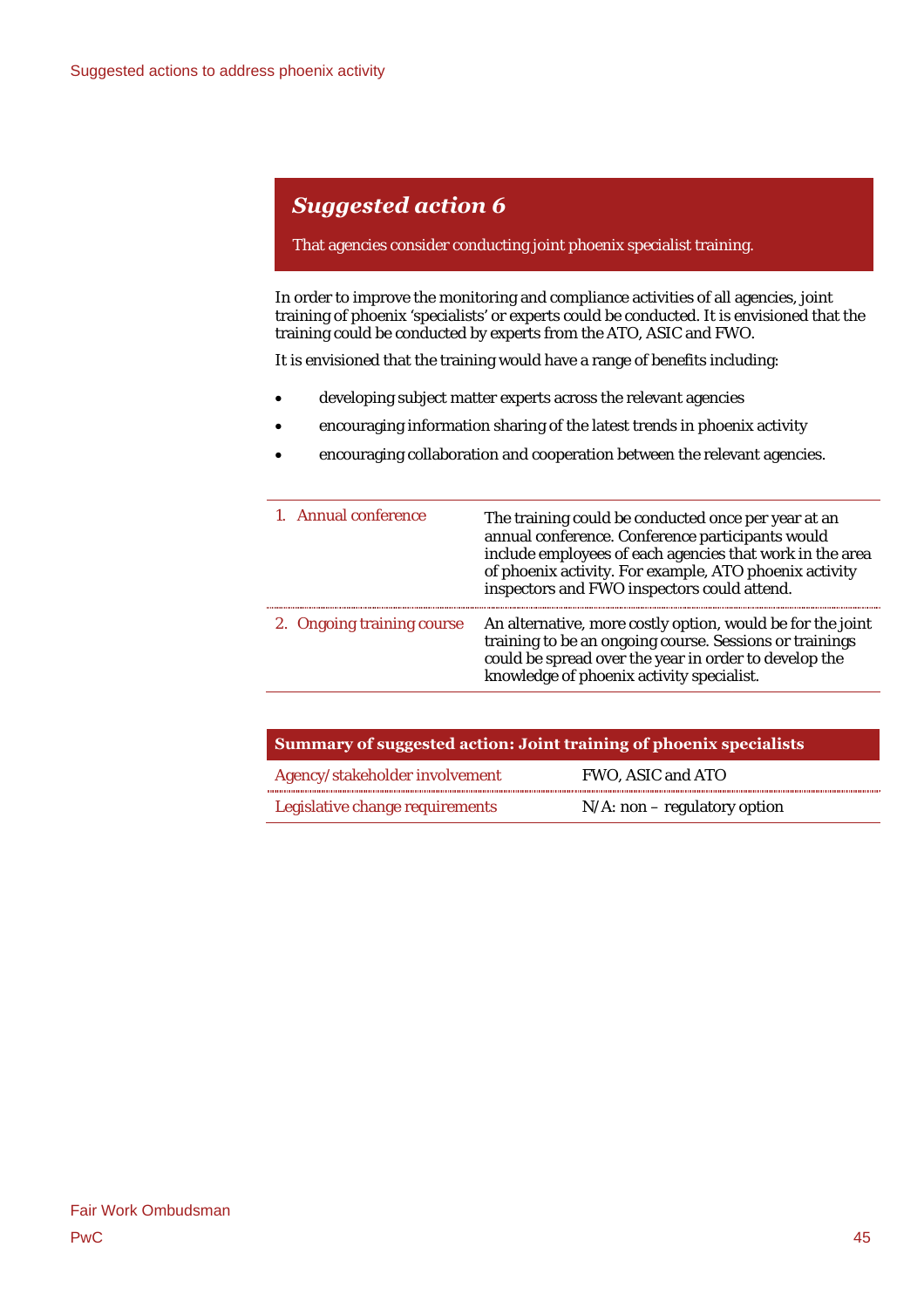# *5.3.2 Fair Work Ombudsman options*

# *Suggested action 7*

The FWO should investigate possible proceedings under the *Fair Work Act* to recover unpaid entitlements from directors of phoenix companies.

Analysis conducted by Herbert Geer suggests that it may be possible for the FWO to recover amounts lost by individual employees of a company by suing directors, other managers or agents of the company after the company has become insolvent. The frustration for FWO in the past has been that it has found that it could not sue the company without leave of the court (for example, section 440D of the Corporations Act) and even then, there is often nothing to recover.

It is recognised that in the past the FWO has resisted using this provision to maintain the corporate veil. However, it has been recommended that possible proceedings under the *Fair Work Act* be investigated though it is recognised that consideration will have to be given to a range of complex issues before proceedings were undertaken.

Section 550(1) of the *Fair Work Act* provides that "a person who is involved in a contravention of a civil remedy provision is taken to have contravened that provision."

Section 550(2) of the *Fair Work Act* provides that a person will be taken to be "involved in" a contravention if, and only if, the person:

- a) has aided, abetted, counselled or procured the contravention
- b) has induced the contravention, whether by threats or promises or otherwise
- c) has been in any way, by act or omission, directly or indirectly, knowingly concerned in or party to the contravention
- d) has conspired with others to effect the contravention.

Under section 545(1) of the *Fair Work Act*, the Federal Court or Federal Magistrates Court may make any order the Court considers appropriate if the Court is satisfied that a person has contravened, or proposes to contravene, a civil remedy provision. Section 545(2)(b) of the *Fair Work Act* provides that without limiting section 545(1), orders the Federal Court or Federal Magistrates Court may include an order awarding compensation for loss that a person has suffered because of the contravention.

Section 50 of the *Fair Work Act*, a civil remedy provision, provides by way of example "a person must not contravene a term of an enterprise agreement."

A breach of section 50 will arise where a company has underpaid a person who has an entitlement to a minimum wage under an enterprise agreement. If a director or other manager of a company aids and abets the underpayment of employee entitlements under an enterprise agreement then they may be said to also be involved in the contravention in accordance with section 550. If the company subsequently becomes insolvent and recovery of the underpayment is not possible against the company then recovery may be possible against the director or manager.

Under section 550(2), merely being a director or manager of itself will not expose that person to an action for recovery. They must have been actively involved in aiding and abetting the contravention. Perhaps the manager has recruited someone on below agreement wages and then promised them the wages would be made up at a later time when they knew that the company was already in financial difficulty. There will obviously be an evidentiary burden to overcome in proving that such an individual aided or abetted this breach of the enterprise agreement.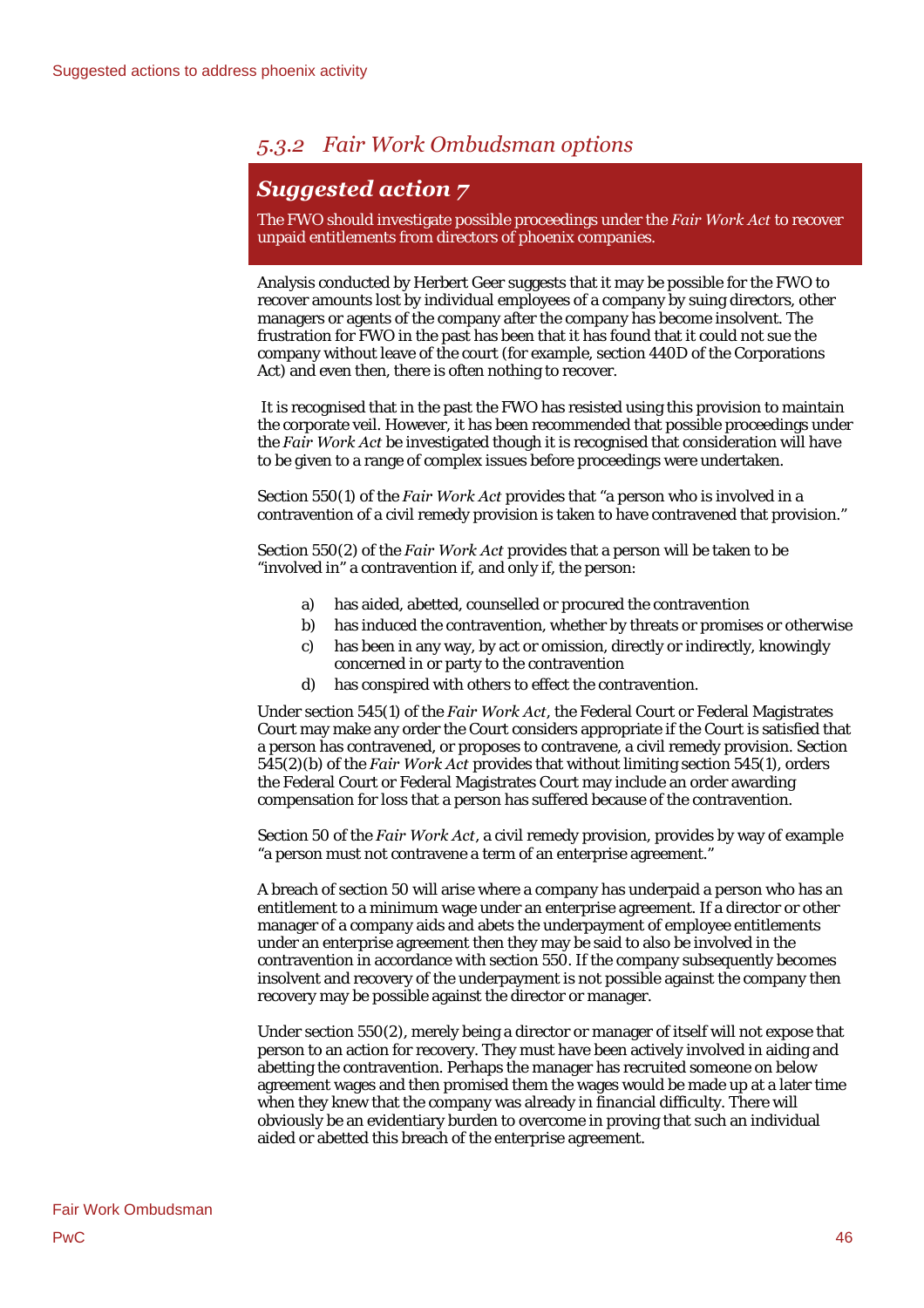Presuming this could be overcome, it could be shown that the individual has been complicit in a breach of section 50 and is effectively jointly liable for the contravention by virtue of section 550. They could then be required by the court to compensate the underpaid employees under section 545(2)(b). The Court also has the power under section  $545(2)(a)$  to grant an injunction to stop or remedy the effects of a contravention. Consequently the FWO could apply for an injunction to stop the relevant persons from disposing of assets until the employees are compensated.

This presumes that such a manager will have the financial resources to satisfy such an order but there doesn't seem to be any reason why this approach could not be adopted where the relevant facts are made out.

It is recommended that the FWO further investigate commencing possible proceedings under the *Fair Work Act* of the type identified above.

| Summary of suggested action: Further investigation of possible<br>proceedings under the Fair Work Act |                                 |  |
|-------------------------------------------------------------------------------------------------------|---------------------------------|--|
| Agency/stakeholder involvement                                                                        | <b>FWO</b>                      |  |
| Legislative change requirements                                                                       | $N/A$ : non – regulatory option |  |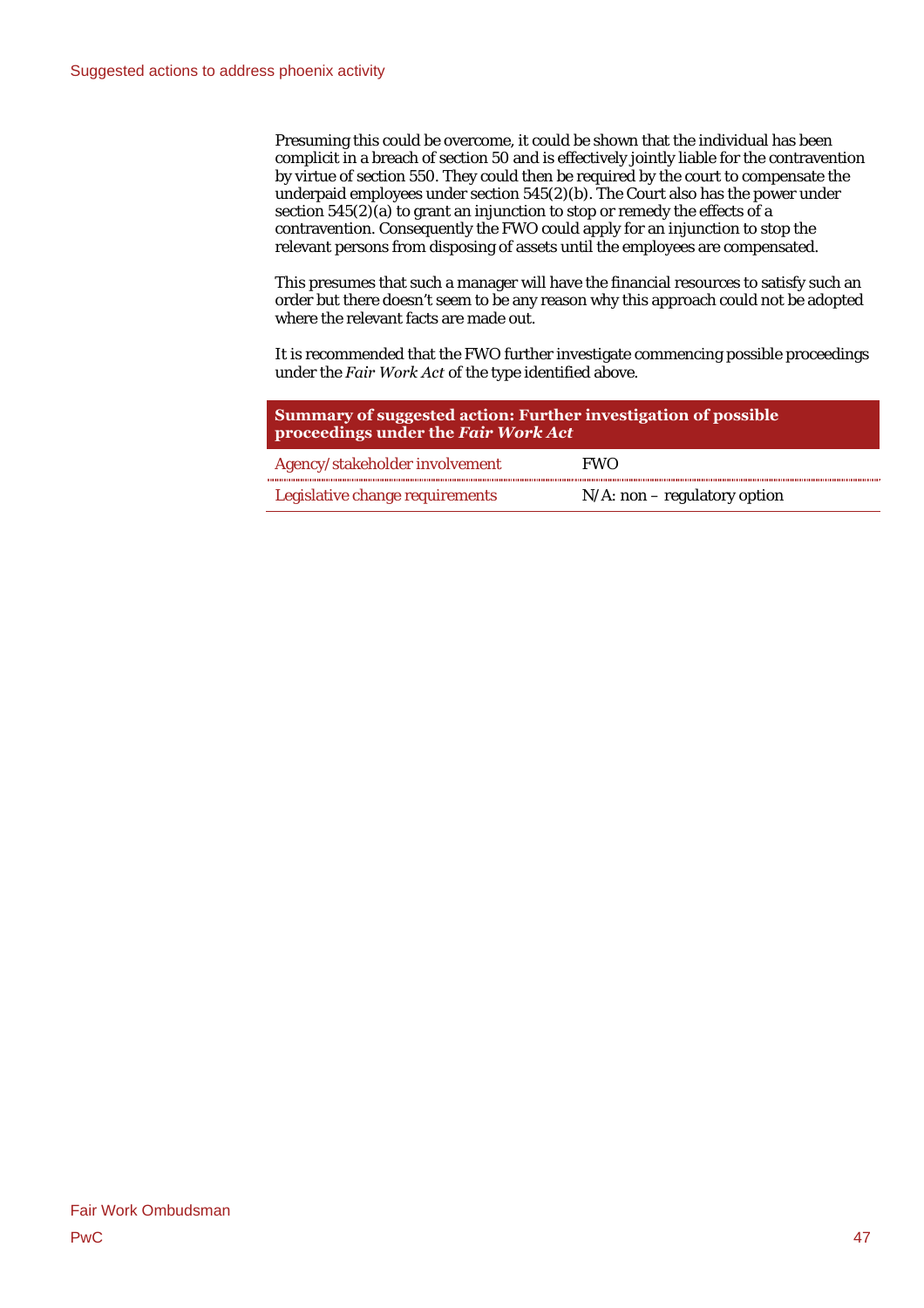The FWO should implement a database for monitoring phoenix activity.

Across government there appears to be limited data capturing and collection on phoenix activity (as has already been described). In stakeholder consultations many expressed a desire for greater collection of data across all agencies. It was argued that greater data collection would have a range of benefits including those which were detailed in suggested action 5.

Within the FWO there was enthusiasm for the establishment of a database of suspected phoenix operators. Currently, the FWO does not keep consolidated records on cases of suspected phoenix activity. This means that the FWO cannot easily establish how many cases of suspected phoenix activity they have encountered or quantify trends in phoenix activity.

It is envisioned that when FWO investigators encounter suspected phoenix activity, details of the case would be entered into a database. Details entered into the database would include:

- name of director/s
- trading name of business
- registered address of business
- telephone number of business (including mobile phone number)
- industry of business.

It is important that the registered address and telephone number of the business are entered into the database. Often when a business engages in phoenix activity the trading name of the business (though not necessarily the operating name) and the director may change, but the premise and telephone number of the business will not change.

It is suggested that the database be able to be searched by any of the items above. This would allow 'mapping' or 'profiling' of suspected phoenix operators. For example, if a case of suspected phoenix activity was encountered, FWO investigators could search each of the items listed above to see if there are any previous businesses that may have a link to the suspected phoenix operator. The links between different companies that have been liquidated could then be 'mapped'.

It is recognised that such a database may be costly to establish and that it would take time to build up enough entries for the database to be of use. However, such a database would have significant benefits and allow the FWO to better track trends in phoenix activity and monitor offenders.

| Summary of suggested action: FWO phoenix activity database |                                 |  |
|------------------------------------------------------------|---------------------------------|--|
| Agency/stakeholder involvement                             | <b>FWO</b>                      |  |
| Legislative change requirements                            | $N/A$ : non – regulatory option |  |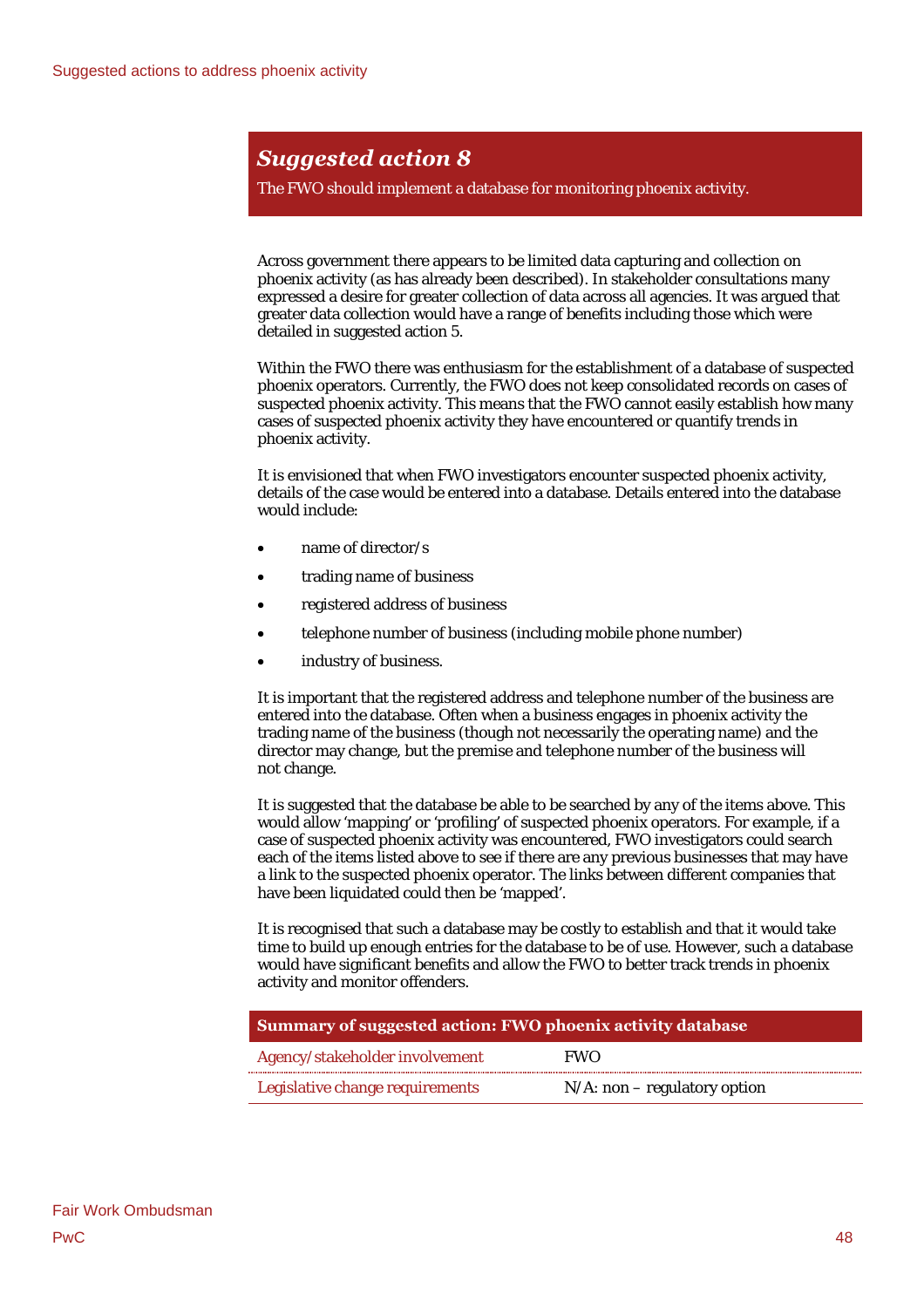# *5.3.3 Legislative actions*

In the consultations with stakeholders it was found that there was not broad support for significant legislative changes around phoenix activity. Many stakeholders expressed support for the legislative changes currently being introduced, however, had reservations about further legislative changes. Broadly stakeholders were concerned about:

- the effectiveness of potential legislative changes in mitigating phoenix activity
- potential issues of moral hazard as a result of legislative changes
- the implications for corporations law and entrepreneurship.

Stakeholders had reservations about adopting the New Zealand approach of defining phoenix activity in legislation and applying specific penalties to phoenix activity. Some stakeholders noted that defining phoenix activity in legislation could be beneficial if the definition was appropriate and it was accompanied by specific penalties for engaging in the activity. However, it was also noted that enshrining a narrow definition in legislation, such as that used in New Zealand, could create problems of moral hazard and potentially make it more difficult to address phoenix activity. In defining phoenix activity in legislation there could be problems of moral hazard in that phoenix operators would continue to engage in the activity but would not reuse their trading name in order to circumvent the laws.

Other options, such as joint employment provisions, also did not have significant support from stakeholders as it was argued that there would be significant implications for corporations law in Australia.

This being said, there was support for three legislative changes which it has been suggested should be investigated further:

- the FWO being granted garnishee powers or the ability for a person with standing to apply to a court for a garnishee order
- the incorporation of civil remedies into the *Fair Work Act 2009*
- the FWO being granted standing under the *Corporations Act* to recover entitlements for employees.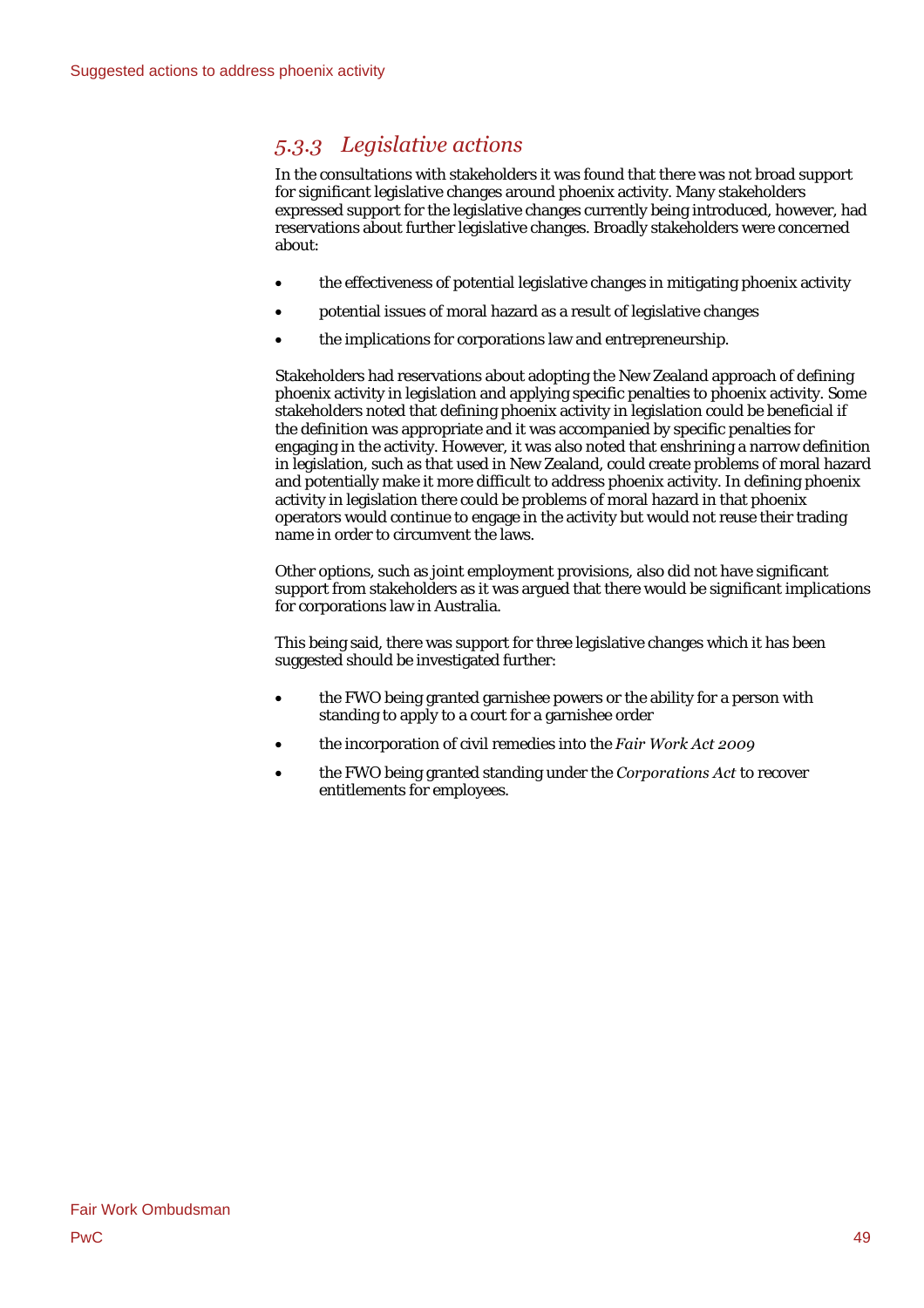That there be consideration of granting the FWO the power to make garnishee orders or the ability for a person with standing to apply to a court for a garnishee order.

Under section 260-5 of Schedule 1 of the *Taxation Administration Act,* the ATO has the power to recover unpaid tax liabilities from third parties who owe money to or hold money for a tax debtor. $67$  This power is commonly referred to as 'garnishee power' and involves the ATO requiring third parties (such as employers) to pay money owed (such as wages and salary) to a tax debtor directly to the ATO rather than to the tax debtor.

During consultations with stakeholders, it was proposed that the FWO could be empowered to make garnishee orders to recover unpaid employee entitlements from former directors. This presumes that the former director has first been found liable for the payment of such entitlements under relevant legislation. It was envisioned that garnishee orders that the FWO could make would be broadly similar to the ATO's powers in that the outstanding amounts could be garnished from third parties owing money to the former director. This could include employers of the former director, banks that hold the former director's savings or business associates who have outstanding debts to the former director.

This would require amendments to the *Fair Work Act 2009* to grant the FWO garnishee powers. It is recognised that such as legislative change would require the development of a Regulatory Impact Statement (RIS).

Many stakeholders, particularly union stakeholders, were very supportive of the FWO being granted garnishee powers. Though some stakeholders suggested a person with standing would benefit from the ability to apply to a court for a garnishee order. Other stakeholders noted this would involve a significant expansion of the FWO's powers and expressed some reservations about such a change.

It should also be noted that the recent decision FWO v Ramsey involved a former director being required to use proceeds from the sale of property to pay unpaid employee entitlements (see the case study below). In the case the FWO utilised court procedures to obtain interlocutory orders against a company it was litigating to request information concerning the employment of staff. This was done with the intention of restraining the company from terminating their employees' employment and to obtain monetary undertakings protecting employee entitlements in the situation where it was feared that the company would be sold or liquidated.

## *Case study: FWO v Ramsey*

The case related to an abattoir in South Grafton whose directors had shut down and liquidated a number of service provider companies over a number of years. It was concluded that the group of companies were structured in order to avoid

<span id="page-57-0"></span><sup>67</sup> ATO, 2009. *ATO Receivables Policy: Chapter 12 Garnishee.* Available at: http://law.ato.gov.au/pdf/rmp/rp0012v6.pdf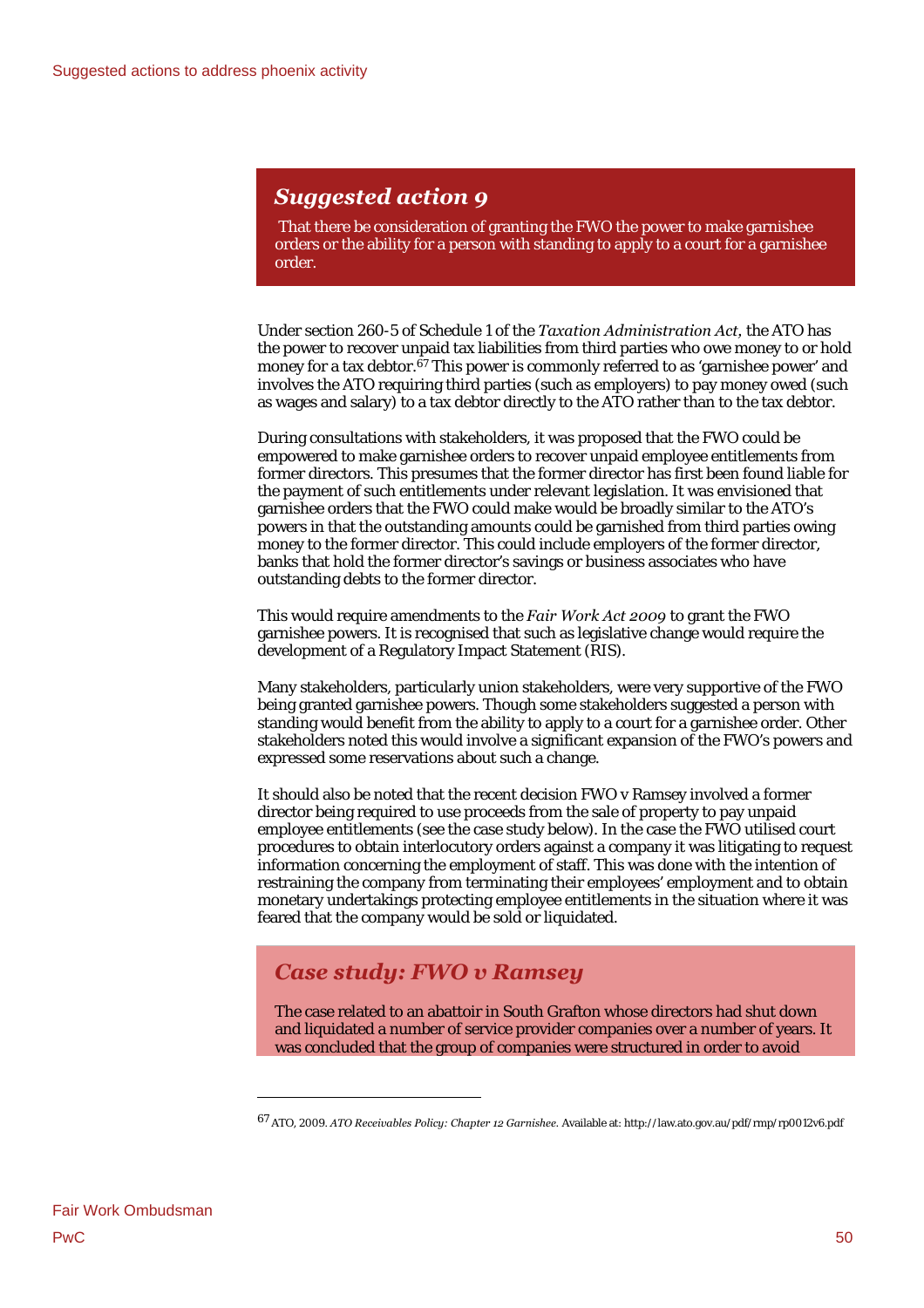payments ordered by a previous Court decision and to avoid direct legal responsibility for wages and entitlements.

The Deputy District Register "had no difficulty in concluding that the arrangements made for the inter-position of Tempus between Ramsey Food Processing and the employees who performed work in the operation of Ramsey Food Processing were irrelevant to their true employers. In the relevant period, the employer was, in my view, Ramsey Food Processing". It was also concluded that Mr Ramsey was "the effective decision maker concerning all aspects" of the companies decision making, despite not holding the directorship of many of the companies.

### *Background*

Throughout the operation of the abattoir a number of service providing companies were closed and employees transferred to other entities.

In 2002 the abattoir was temporarily closed and subsequently reopened. After it was reopened, 11 employees sought employment with the new company but were not granted it. A number of employees then took legal action and the court ordered the company to pay \$84,000 in outstanding employee entitlements.

Following the court decision, there were a series of transfers of employees to different service providers in order to avoid paying the outstanding entitlements. Workers at the abattoir were employed by a company named Tempus Holdings. Payments to employees would be made by Tempus. However, Ramsey Food Processing would transfer money to the Tempus bank account in order to meet these employee payments. The court concluded that this was an administrative arrangement and Ramsey Food Processing was effectively paying the employee wages.

In 2006 employees of the abattoir were informed that Tempus Holdings would no longer be supplying labour to the abattoir and that Paul Allen Contract Services would be willing to employee workers under the same terms as their existing employment. In 2008 the same was done and employees were transferred to Mortimer Administration Services.

**Summary of suggested action: That there be consideration of granting the FWO the power to make garnishee orders, or the ability for a person with standing to apply to a court for a garnishee order.** 

| Agency/stakeholder involvement  | <b>FWO</b>                                                                             |
|---------------------------------|----------------------------------------------------------------------------------------|
| Legislative change requirements | Potential legislative amendments would<br>need to be made to the Fair Work Act<br>2009 |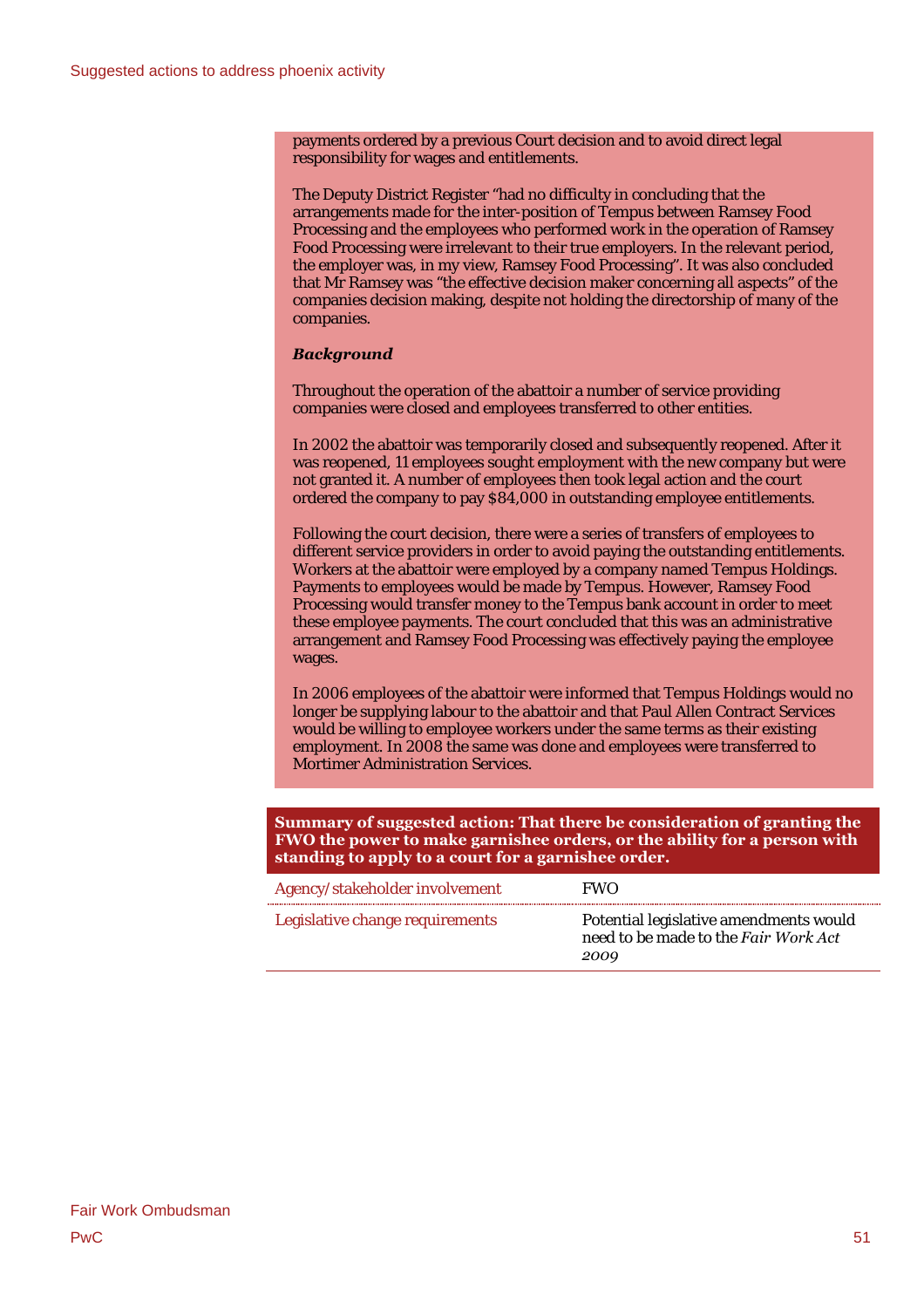That there be consideration of amending the *Fair Work Act 2009* to include a civil remedy provision to prohibit an employer entering into a transaction with the intention of preventing its employees from recovering their employee entitlements.

There should be consideration of amending the *Fair Work Act 2009* to include a provision to prohibit an employer entering into a transaction with the intention of preventing its employees from recovering their employee entitlements.

It is recognised that it is difficult to prove to a criminal burden of proof (ie. beyond a reasonable doubt) that a person or a corporation has a specific intention to do something and it is likely that that would impose a significant evidentiary burden on the FWO or other persons with standing to do so. This results in a suboptimal level of deterrence as some phoenix operators are not able to be prosecuted. The FWO or other persons with standing could continue with the current provisions. Alternatively, a reverse onus of proof could be imposed in relation to such a provision. It may not be acceptable to impose a reverse onus of proof in relation to such a provision to require that if an employee missed out on their entitlements then it should be presumed that the employer had intended to deprive them of those entitlements. The reverse onus of proof does apply to a number of provisions in the *Fair Work Act 2009* but may not be considered to be reasonable in these circumstances.

A third option could be for a civil remedy provision to be imposed. This would mean that as well as a penalty of up to \$33,000 for contravening the section, under the *Fair Work Act 2009* the FWO or other persons with standing could apply for an order for compensation for the loss that a person (here the employees) has suffered because of the contravention (see section  $54\overline{5}(2)$ ).

It is recognised that there are a range of potential issues with such an approach that will need to be subject to further investigation. One potential issue with creating a new civil penalty provision is that it presumes that the target company is solvent and able to pay a fine or otherwise compensate the employees. Under the *Corporations Act* it is possible to reverse a transaction so that property is returned to a company for distribution to creditors in certain circumstances. To include such a provision in the *Fair Work Act 2009* may cause a conflict with the insolvency provisions of the Corporations Act.

Such a civil penalty provision could be directed at both a company and the directors and officers of a company to be more effective in supporting recovery of entitlements because even if the company is insolvent, if the officers and directors have assisted in attempting to deprive the employees of their entitlements (and cause the company to enter into such transactions) they might be required to compensate the employees out of their own assets.

If such a transaction has taken place and the relevant company is in liquidation, then the FWO or other persons with standing would need to seek leave of the Court to commence a proceeding against the company. However, courts tend to limit the number of proceedings they allow to preserve any assets for distribution to creditors.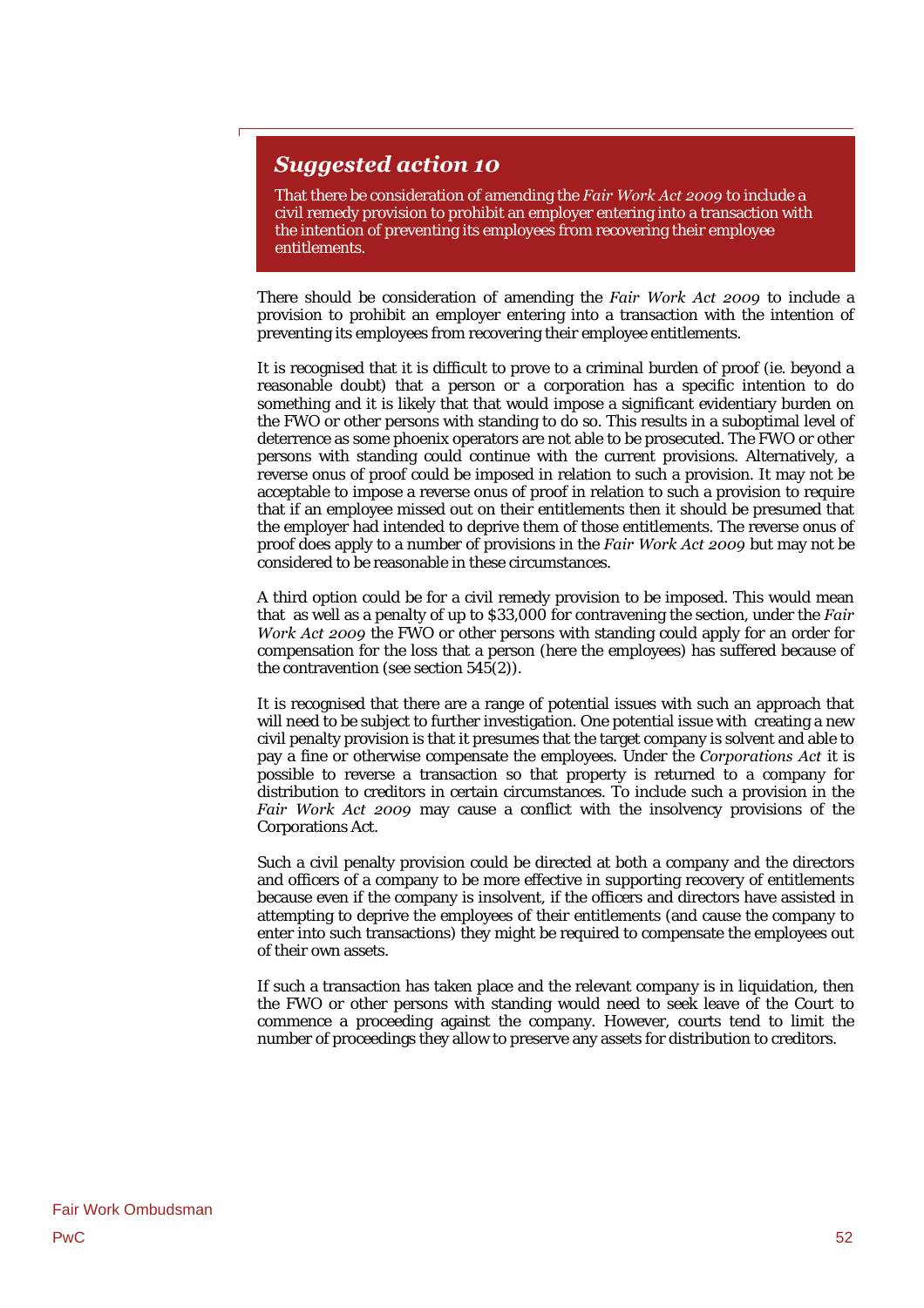**Summary of suggested action: That there be consideration of amendments to the** *Fair Work Act 2009* **to include a civil remedy provision to prohibit an employer and its directors and officers entering into a transaction with the intention of preventing its employees from recovering their employee entitlements.** 

| Agency/stakeholder involvement  | <b>FWO</b>                                                                 |
|---------------------------------|----------------------------------------------------------------------------|
| Legislative change requirements | Legislative amendments would need to be<br>made to the Fair Work Act 2009. |

## *Suggested action 11*

The FWO investigate being granted standing under the *Corporations Act* to sue on behalf of employees to recover entitlements where the employer has sought to deliberately prevent employees from recovering entitlements.

It is suggested that the FWO investigate being granted standing under the *Corporations Act* to sue on behalf of employees to recovery entitlements where the employer has sought to deliberately prevent employees from recovering entitlements. This would provide an additional avenue for the recovery of employee entitlements. However, it is recognised that there are a range of potential issues with such an approach that would need to be subject to investigation before the changes could be introduced.

First, it may be necessary for additional changes to be made to the *Corporations Act* to allow the FWO to require the production of documents etc. to effectively prosecute such claims. This could entail potential legislative complexities.

Furthermore, there may be potential issues with such an approach in that the FWO would be granted power to recover employee entitlements on behalf of individuals in circumstances where those individuals also have the right to sue for those amounts.

Consideration would also need to be given to the interaction between FWO and liquidators and ASIC who currently have such powers under the *Corporations Act* with regard to recovery of employee entitlements.

| Summary of suggested action: FWO investigate being granted standing<br>under the Corporations Act to sue on behalf of employees to recover<br>entitlements. |                                                                          |  |
|-------------------------------------------------------------------------------------------------------------------------------------------------------------|--------------------------------------------------------------------------|--|
| Agency/stakeholder involvement                                                                                                                              | <b>FWO</b>                                                               |  |
| Legislative change requirements                                                                                                                             | Legislative amendments would need to be<br>made to the Corporations Act. |  |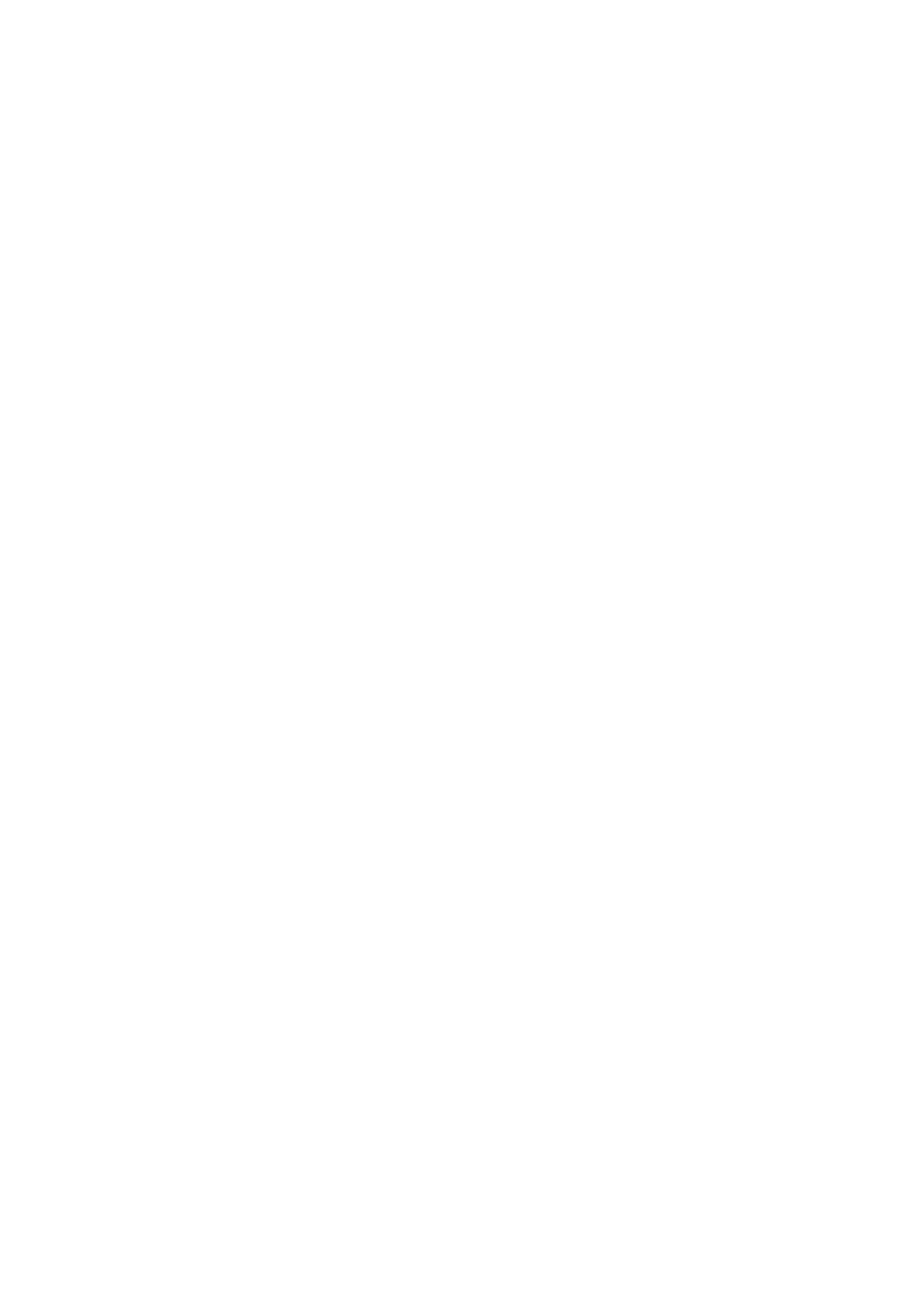# **Appendices**

Ĭ

[Appendix A Summary of stakeholder consultations](#page-63-0) 

56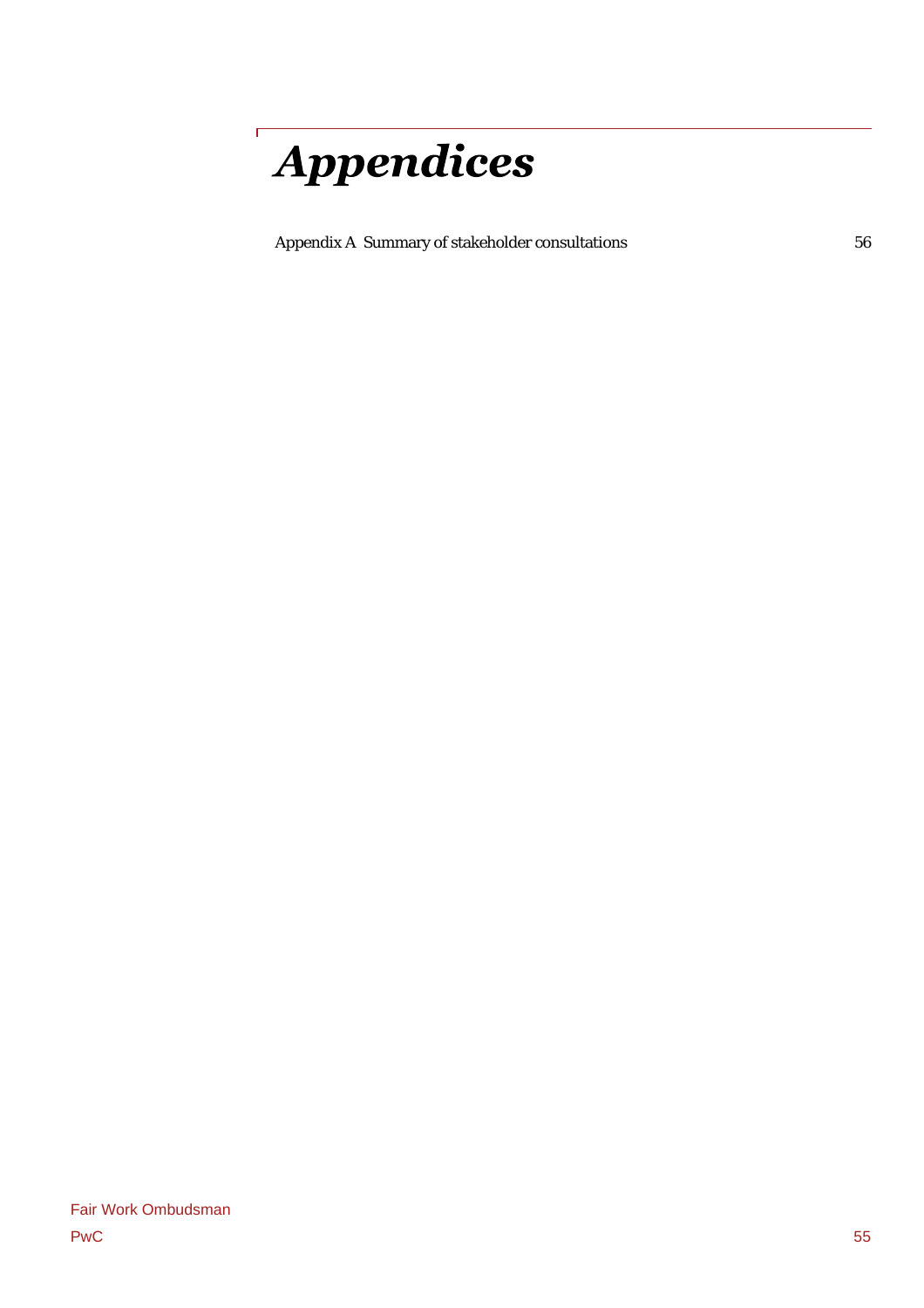# <span id="page-63-0"></span>Appendix A Summary of stakeholder consultations

# *Consultations*

| <b>Internal FWO Consultations</b>                     | <b>Steven Ronson</b>  | <b>FWO</b>                         |
|-------------------------------------------------------|-----------------------|------------------------------------|
|                                                       | Janine Webster        | <b>FWO</b>                         |
| <b>Consultations with Government</b>                  |                       |                                    |
| <b>GEERS</b>                                          | Justin Bell           | <b>GEERS</b>                       |
|                                                       | Kylie Doore           | GEERS                              |
|                                                       | Mike Moore            | <b>GEERS</b>                       |
| <b>ATO</b>                                            | <b>Grant Darmanin</b> | <b>ATO</b>                         |
| <b>ASIC</b>                                           | <b>Brett Bassett</b>  | <b>ASIC</b>                        |
| <b>Consultations with non-government stakeholders</b> |                       |                                    |
| AIG                                                   | Jim Barrett           | AIG                                |
| <b>ACTU</b>                                           | Joel Fetter           | <b>ACTU</b>                        |
|                                                       | Emily MacMillian      | <b>United Voice</b>                |
|                                                       | Tim McAuley           | AMWU                               |
|                                                       | Alister Kentish       | <b>CEPU Electrical</b><br>Division |
|                                                       | Stuart Maxwell        | <b>CFMEU</b>                       |
|                                                       | Vivian Wiles          | <b>TCFUA</b>                       |
| <b>Master Builders Australia</b>                      | <b>Richard Calver</b> | <b>Master Builders</b>             |

Consultations with stakeholders occurred via face-to-face meetings and teleconference. Some stakeholders were also followed up separately.

# *Defining phoenix activity*

Stakeholders felt the working definition was broadly appropriate. It was also noted that the Treasury definition, used as the working definition, has been endorsed by the ATO.

A number of considerations for forming an appropriate definition for phoenix activity and potential issues with the working definition were raised by stakeholders. These are summarised below.

## *Differentiating between phoenix activity and honest behaviour*

Multiple stakeholders emphasised that the key to phoenix activity is the intent with which the liquidation occurs and any definition should highlight this. There are cases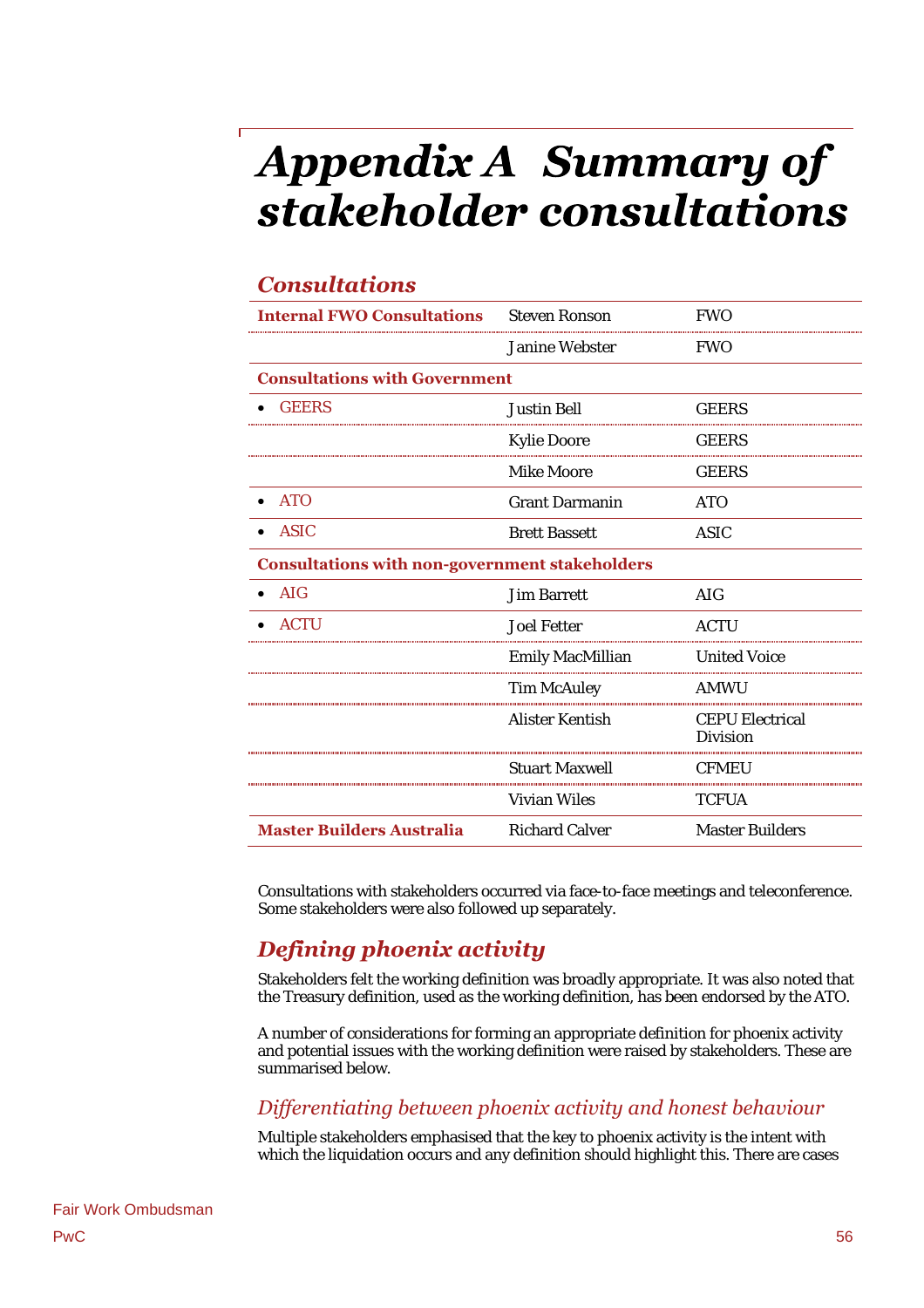where a business has to be liquidated and after some time, the directors are able to revive the business and continue operating. Stakeholders emphasised that in these cases of honest behaviour, the revival of businesses should not be discouraged.

Stakeholders emphasised that the difference between the honest revival of a business and phoenix activity is the intent with which the liquidation is undertaken. Stakeholders all highlighted that any definition must pick up on the deliberateness or intent with which a phoenix business liquidates in order to avoid debts.

Some stakeholders (such as the ATO) used the term 'fraudulent phoenix activity' to distinguish between the manipulation of the corporate form to avoid debts and the honest 'resurrection' of a company that had been liquidated (which was sometimes referred to as 'honest' phoenix activity). Other stakeholders used the term phoenix activity to describe only the liquidating of a company to avoid debts and used other terms for the honest resurrection of a company.

## *Using multiple definitions*

In order to clarify the use of the term phoenix activity it was suggested that multiple terms with accompanying definitions could be used. For example, one term could be used to describe fraudulent phoenix activity, and another term for honest phoenix activity. One stakeholder also noted that it could be useful to have a range of definitions for phoenix-like behaviour.

In their submission to the Cole Royal Commission and their 1996 research paper on phoenix activity, ASIC differentiated between honest behaviour and fraudulent phoenix behaviour by analysing phoenix behaviour in terms of 'innocent phoenix operators', 'occupational hazard' and 'careerist offenders'.

Innocent phoenix operators are businesses that get into a position of doubtful solvency or insolvency due to poor business practices. One of the directors realises that the business is about to collapse and tries to recover as much as possible from the businesses. This may result in assets being transferred out of the business or assets being made available to creditors. This typically involves no contravention of the law.

Occupational hazard refers to the potentially heightened risk in some industries, such as the building and construction industry, of phoenix activity. Once a company has collapsed, the operators of the business may have little option but to return to the same industry in the form of a new business. In the case of construction, the business may have few assets, such as tools and a vehicle. The assets may be made available to creditors and therefore, no contravention of the law has occurred.

ASIC described what they termed 'careerist offenders' as those that purposefully structure their operations in order to engage in phoenix activity and avoid detection.

For the remainder of this document the term 'phoenix activity' will be used to describe fraudulent behaviour and 'honest phoenix activity' will be used to describe cases where directors are able to legally and honestly resurrect a company.

## *Indicators of phoenix activity*

Stakeholders noted that there are a range of 'signals' or 'indicators' that phoenix activity may be about to occur. These generally occur before the company has been liquidated and thus, can be considered 'leading indicators' of phoenix activity. These 'leading indicators' include:

the company fails to lodge tax returns and/or Business Activity Statements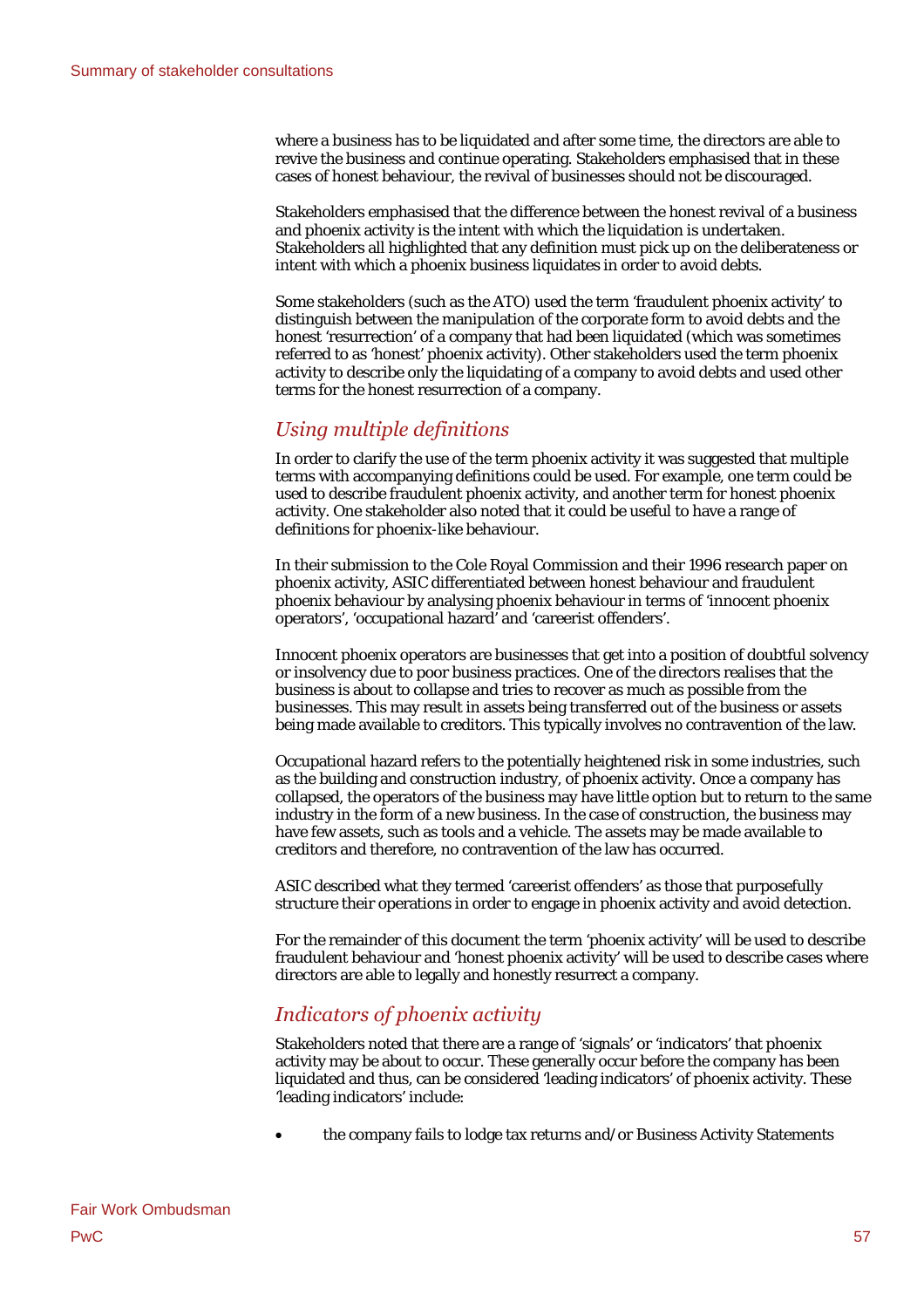- the business records and/or taxation records significantly understate or overstate the operations of the business, including debts owed
- withheld payments such as PAYGW, superannuation and child support payments are kept by the business
- workers are pressured to take leave
- workers have their employment status changed from permanent to casual
- workers are underpaid
- equipment, machinery and uniforms are not replaced as needed.

Stakeholders also noted that there are a range of common characteristics of a business that has already engaged in phoenix activity. These 'lagging indictors' of phoenix activity can include the following:

- the directors of the new entity are family members of the director of the former company or are close associates such as managers of the former business
- a similar trading name is used by the new entity
- the same business premises, assets and telephone number is used by the new entity.

## *Recent trends in phoenix activity*

It was noted by stakeholders that phoenix activity has evolved significantly over the past decade. First, the ATO noted that they are seeing significantly less 'asset stripping' of companies then they previously did. It is now more common for the liquidated company to have no assets. This is usually because the entity is one company within a group of companies that form the business and the entity that is liquidated is the 'labour provider' and therefore, has few or no assets.

Multiple stakeholders emphasised that phoenix activity is not confined to the building and construction industry or the lower end of the Small and Medium Enterprise (SME) sector. Multiple stakeholders noted the rise of phoenix activity in the cleaning and private security industries, with one stakeholder describing phoenixing in the private security industry as being at endemic proportions. It was also noted that phoenix activity has spread from small, undercapitalised businesses to those with higher turnovers which are at the upper-end of the SME sector. Phoenix activity is also now widespread within the micro market ie. < \$2m turnover per annum.

The union stakeholders also argued that phoenix activity is counter-cyclical, meaning that when the economy enters a period of downturn or subdued growth, phoenix activity will increase. However, it is noted that genuine liquidations are also countercyclical and increase when the economy is in decline and decrease when the economy is growing strongly.

It was also noted by multiple stakeholders that it is often suspected that financial advisers, lawyers and insolvency practitioners are involved in some incidents of phoenix activity.

## *Approaches for defining phoenix activity*

There are a number of approaches to defining phoenix activity that could be used. These approaches are summarised below. It should be noted that these approaches are not necessarily mutually exclusive and combinations of these approaches could be used.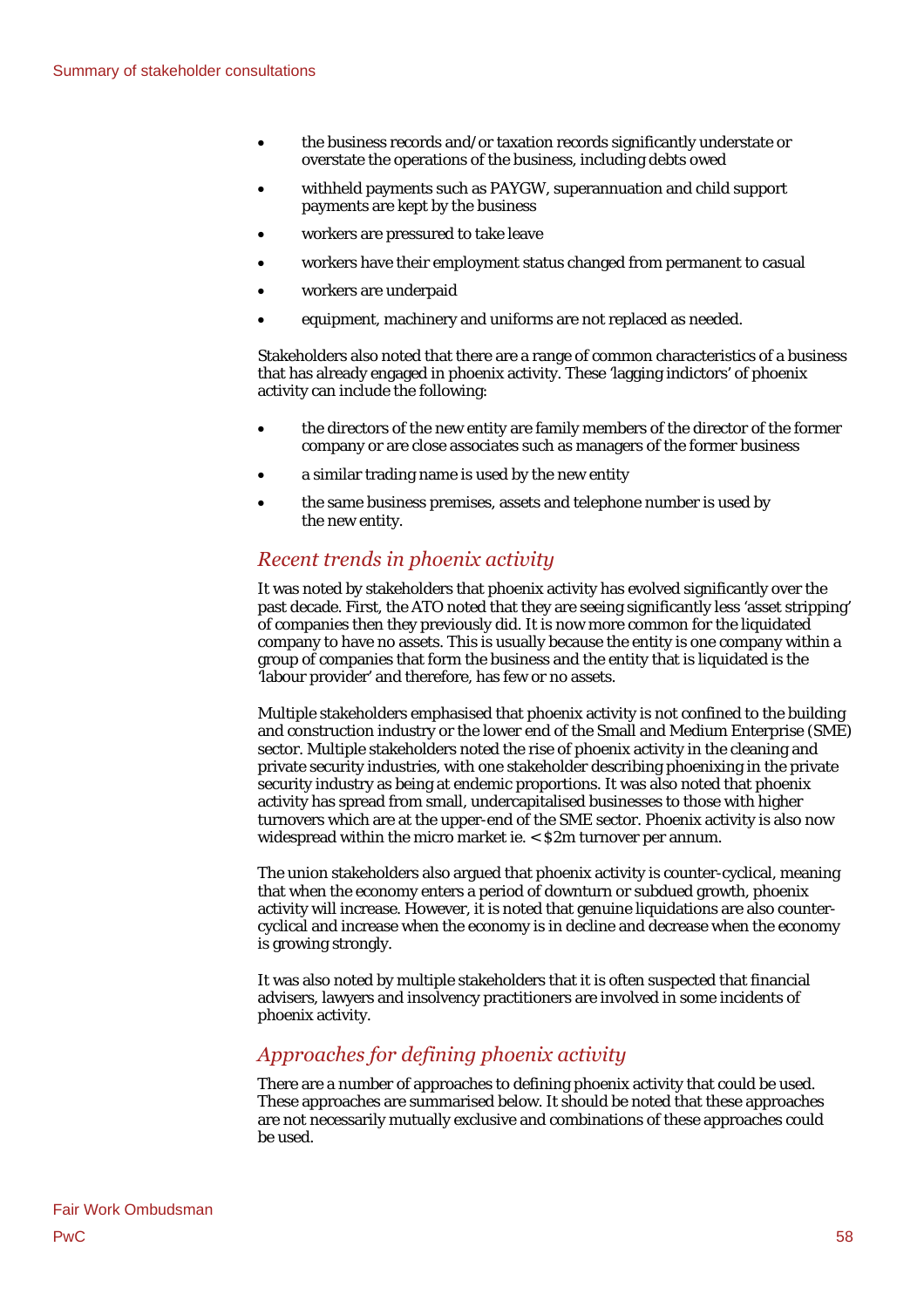### **1 Corporate form based definition**

As phoenix activity entails the manipulation of the corporate form, it can be defined in these terms and a definition could specify the common manipulations of the corporate form that companies use to engage in phoenix activity. For example, ASIC identifies three common characteristics of phoenix activity including "within 12 months of closing, another business commences which may use some or all of the assets of the former business and is controlled by parties related to either the management or directors of the previous company". Such a definition could include reference to the asset stripping of former business and transfer of the assets to the new business as well as the other common forms of phoenix activity (ie where one entity within a group of entities is liquidated).

There are some limitations to such a definition. A number of years ago, asset striping was very common in phoenix activity, however now it is less so. It is now more common for the liquidated company to be the 'services' entity within a group of entities that form the company and for it to have few, if any, assets. The dynamic nature of phoenix activity would mean that a corporate form based definition would have to be updated to evolve with phoenix activity.

### **2 Debt based definition (like the working definition)**

The definition used by Treasury, and used as a working definition for this project, focuses on the intent with which phoenix activity is undertaken. It implicitly specifies that what differentiates phoenix activity from honest behaviour is that phoenix activity is undertaken in order to avoid debts and other obligations.

Using a definition, such as the working definition, would ensure that honest behaviour and fraudulent behaviour are distinguished between. Additionally, in not specifying how the corporate form is manipulated in phoenix activity it would not need to be updated to keep pace with the evolution of phoenix activity. However, it arguably does not provide clarity for the community on the signs or characteristics of phoenix activity.

### **3 'Indicator' based definition**

Many stakeholders emphasised the importance of educating the community about the signs or indicators of phoenix activity. A definition could be framed around the common indicators listed on page 2. This is similar to the ASIC definition which identified three key characteristics of phoenix activity.

### **4 Name based definition (similar to NZ definition)**

Many stakeholders noted that a name based definition (such as that enshrined in legislation in New Zealand) is quite 'superficial' in that it defines phoenix activity in terms of one of the common indictors, and does not address many of the other indictors. It was also highlighted that such an approach could create a moral hazard problem whereby companies still engage in phoenix activity, however change their name significantly in order to avoid fitting the legislative definition of phoenix activity. It was also noted that in some industries, for example, the building and construction industry, the trading name is not of significant importance.

### **5 Criminal conduct definition**

Master Builders argued that the definition of phoenix activity should focus on the existing sections of corporations law and criminal law that phoenix activity breaches. It was proposed that any definition of phoenix activity should focus on the criminality of the activity.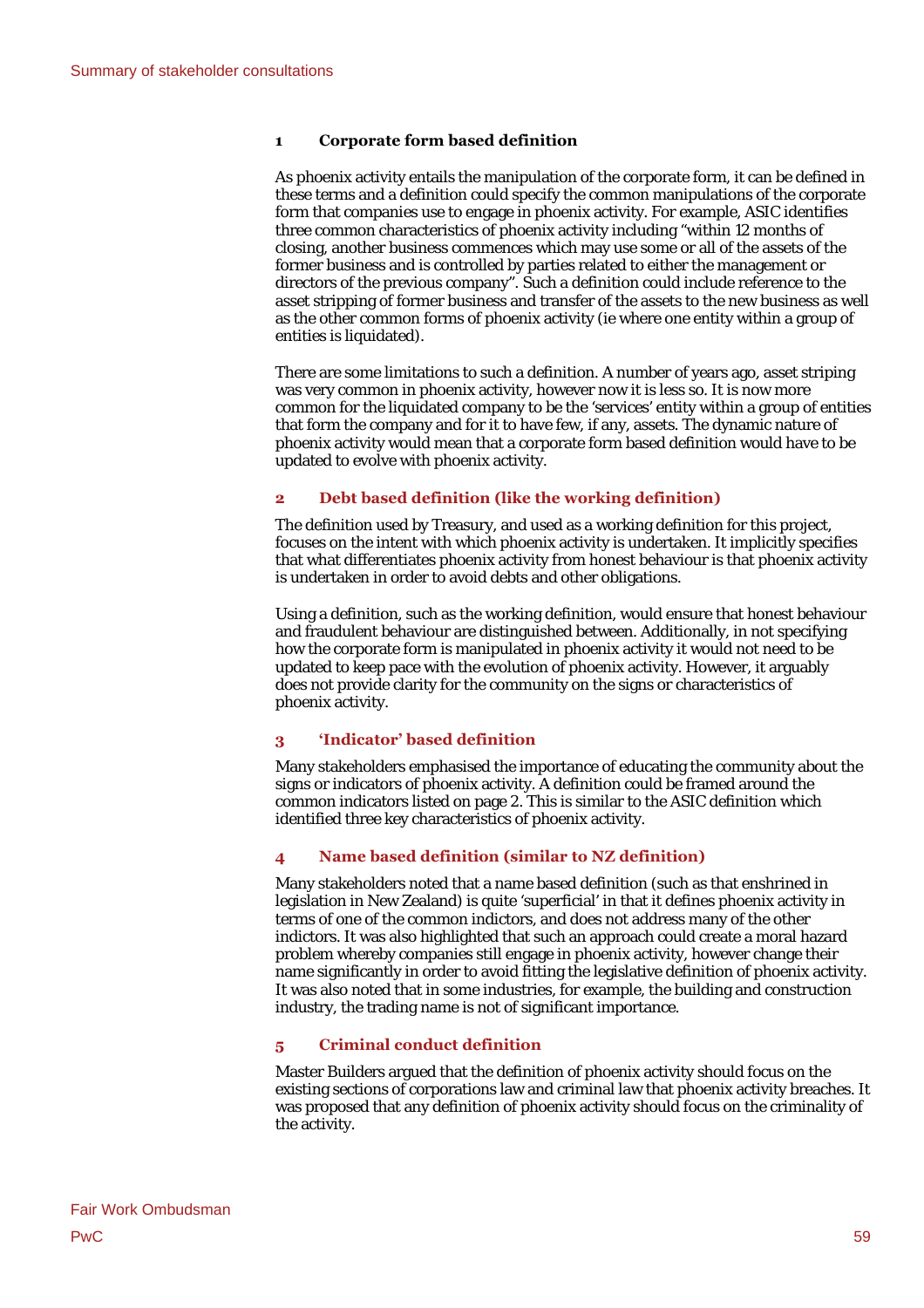## *Defining phoenix activity in legislation*

Some stakeholders noted that defining phoenix activity in legislation could be beneficial if the definition was appropriate and it was accompanied by specific penalties for engaging in the activity. However, it was also noted that enshrining a narrow definition in legislation, such as that used in New Zealand, could have unintended consequences and potentially make it more difficult to address phoenix activity.

Some stakeholders also noted that the most important thing in addressing phoenix activity is not having a single definition, but ensuring that all relevant agencies and stakeholders have a sophisticated understanding of the activity and how to identify it. Union stakeholders emphasised that ensuring there is the 'necessary infrastructure and resources' to address phoenix activity is of upmost importance.

It was also raised by the ATO that if a single definition of phoenix activity was established and legislated, key issues would have to be resolved such as under what legislation would the definition be enshrined in and who would have responsibility for it?

# *Quantifying phoenix activity*

Many stakeholders emphasised that it would be difficult to quantify phoenix activity as phoenix operators are very skilled at 'flying under the radar'. Impacts, beyond those listed in the discussion paper, that were raised by stakeholders include:

- the impact on older workers who have been long-term employees of a company that has phoenixed and may not be able to gain new employment
- the impact on government revenue of workers loosing significant amounts of superannuation and therefore relying on, or relying more heavily on, pension payments
- the impact on contractors, particularly in the construction industry.

GEERS emphasised that they do not keep records of or know what proportion of payments they administer are going to former employees of phoenix companies. This is because without a clear and universally accepted definition of phoenix activity it is very difficult for GEERS to establishe what proportion of payments may be going to phoenix companies. However, GEERS also noted that in the previous financial year they made \$154 million in payouts and therefore, even if only 1% were cases of phoenix activity this would be a significant amount of money in government revenue.

ASIC indicated that 533 reports, the reports compiled by liquidators and provided to ASIC, may provide some information on the approximate impact of individual cases of phoenix activity. However, they also highlighted that the reports are compiled based on the information contained in the businesses' records. In many cases this information will be limited and potentially misleading.

FWO stakeholders highlighted that there are no matters that they have been able to prove definitively as phoenix activity and this uncertainty around the number of incidents of phoenix activity will pose significant challenges for quantifying the impact. However, one approach that received a positive reception was to look at case studies of 10-15 investigations into suspected phoenix activity and estimate the FWO resources devoted to the investigation and the impacts from the case. On this basis an average cost per case of phoenix activity could be calculated which can be applied to an estimate of the number of cases of phoenix activity.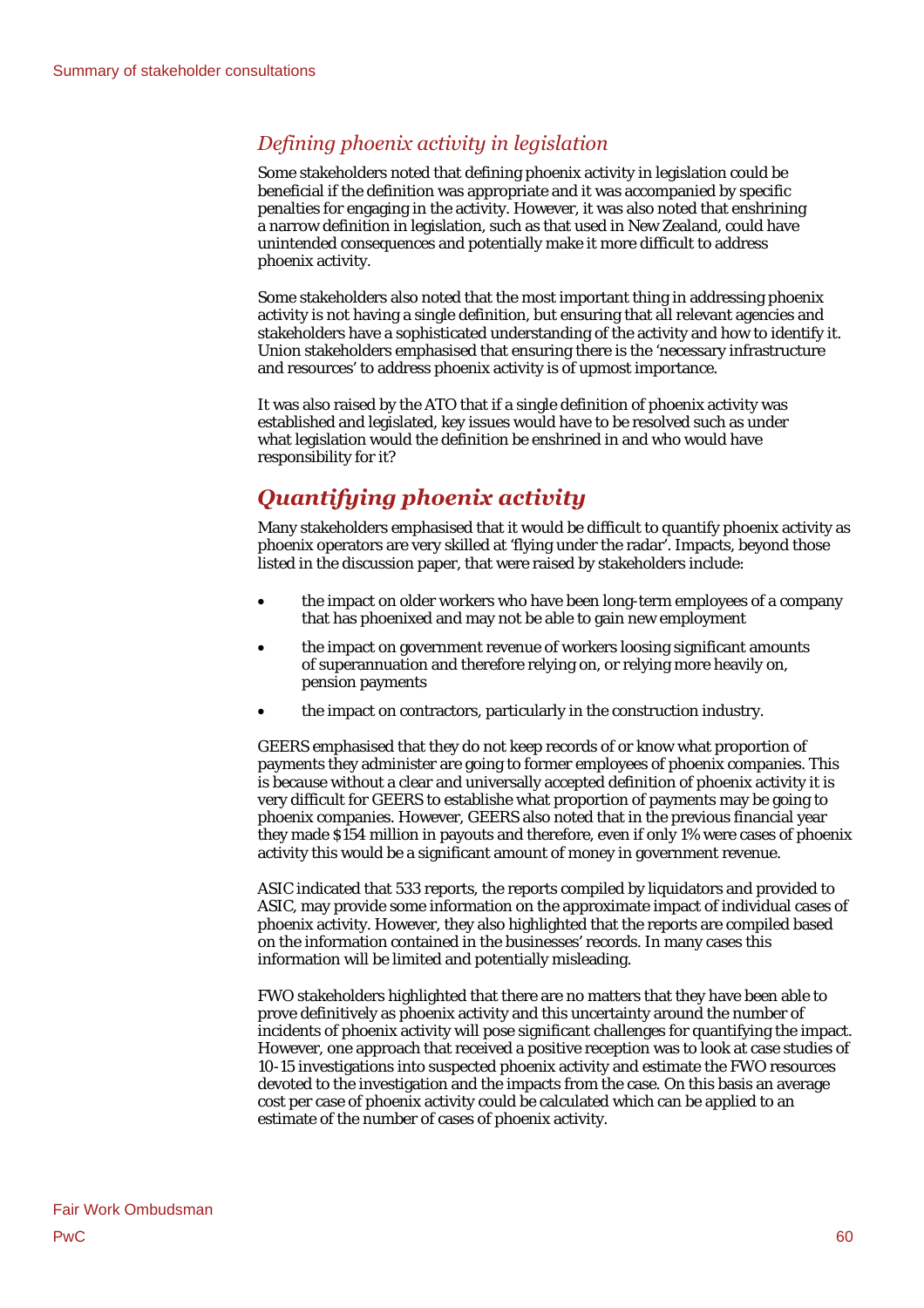Many stakeholders raised that one of the most significant impacts of phoenix activity is on superannuation and that superannuation funds (as well as redundancy funds and long service leave funds) may be able to provide information that could be useful in quantifying phoenix activity.

Master Builders indicated that there is still a disproportionate amount of phoenix activity in the building and construction industry and that they would hear of incidents on a monthly basis. They indicated that subcontractors and smaller businesses were particularly vulnerable to phoenix activity due to the high level of 'churn' at the lower end of the building and construction industry.

# *Options for addressing phoenix activity*

Stakeholders emphasised that a coordinated, whole of government approach is necessary to mitigate phoenix activity. Stakeholders also emphasised that options should recognise the different roles, responsibilities and resources of the ATO, ASIC and FWO. Multiple stakeholders commented that in developing options there must be an awareness of the implications of any option for risk taking and entrepreneurship.

Stakeholders were particularly enthusiastic about options that had a proactive focus, rather than a reactive focus. It was commented by one stakeholder that rather than acting in response to incidents, agencies should move towards a proactive and preventative approach.

## *Cross agency options*

Most stakeholders noted that there has been significant progress in cross agency work on phoenix activity, with a Memorandum of Understanding (MOU) already signed between the ATO and ASIC.

### Joint government education campaign and website

Out of all the options, stakeholders were perhaps most positive about a joint government education campaign. Many stakeholders highlighted that involving the community, including businesses and employees, would be essential for mitigating phoenix activity and that there is currently limited knowledge of phoenix activity in the community.

Multiple stakeholders commented that this option could be effective as a part of a broader, publicised crack down on phoenix activity which was described as a 'shock and awe' strategy to 'maximise the heat on phoenix operators'.

Stakeholders also noted that there is currently some progress towards this with agencies agreeing to have links to ATO information of phoenix activity on their websites.

### Formal information sharing

Stakeholders were all very positive about increasing the level of formal information sharing between the FWO, ASIC and ATO, noting that ASIC and the ATO already have a MOU that facilitated general information sharing (though this does not specifically relate to phoenix activity). It is noted that it is not possible for there to be a MOU between more than two agencies. Therefore, there would have to be separate MOUs between FWO and ATO, and FWO and ASIC.

### Statutory task force on phoenix activity

Multiple stakeholders noted that statutory task forces have significant reporting requirements. Some stakeholders expressed a preference for MOUs and a continuation of the current forum arrangement.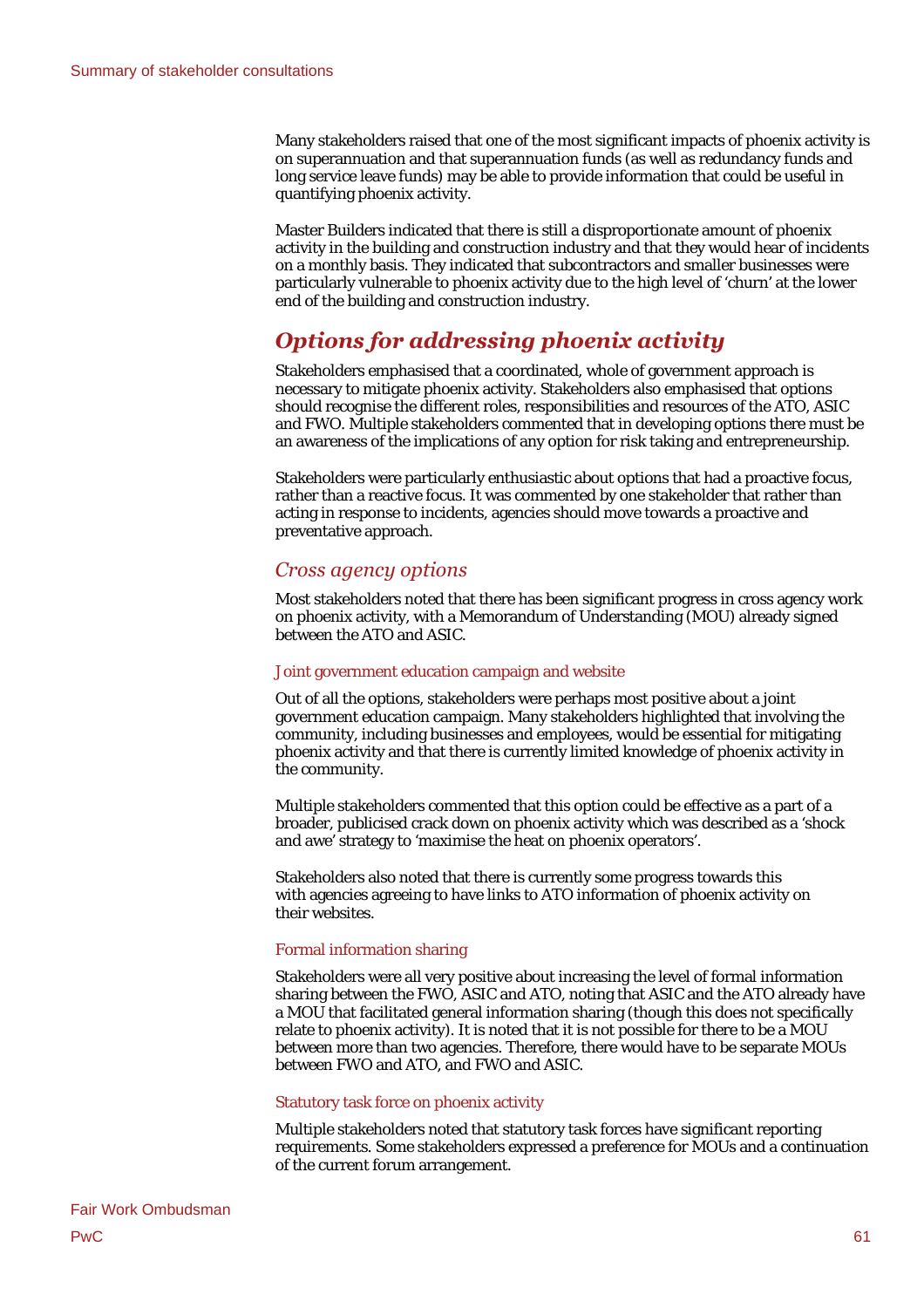#### Insurance schemes

Stakeholders raised that the government hass implemented changes to the GEERS system and is broadly happy with the GEERS approach. Therefore, it is likely that there would be little appetite for an insurance scheme.

The ATO queried whether an insurance scheme would be necessary once the reforms to director's liability were passed, as then directors would be personally pursued for outstanding employee entitlements.

### *Legislative options*

All stakeholders were enthusiastic about the changes to director's liability that are to be introduced to parliament in the Spring session.

### Joint employment provisions

Stakeholders raised that joint employment provisions are, to a certain extent, already being driven by case law and that it could be beneficial to have them defined in legislation. Stakeholders indicated that, to some extent, the courts have already shown a willingness to attribute liability for employee entitlements to the main company in a group, they have needed some evidence showing the existence of an employment relationship between the employee and the main company (albeit that other evidence may show employment with an assetless subsidiary). In such cases, however, the courts do not find the employee to have been jointly employed by both companies simultaneously, rather the findings are made on the basis that the effective legal (single) employer was the main company.

### *Other options and issues*

#### The role of liquidators

Multiple stakeholders noted the reliance on the insolvency industry in investigating phoenix activity. Some stakeholders also expressed concerns about the level of independence of some liquidators and that in some circumstance, it may be in the interest of the liquidator for phoenix activity to occur. For example, some stakeholders suggested that it may be in the interest of the liquidator for the assets of the business to be sold to a family member who may then become director of the phoenixed company.

#### Superannuation

Union stakeholders raised that the Superannuation Guarantee Legislation is overseen only by the ATO. It was suggested that there could be greater compliance if all three agencies had a role in monitoring superannuation payments.

### Cole Inquiry recommendations

The AIG and Master Builders pointed out that the Cole Inquiry made a number of recommendations regarding mitigating phoenix activity and that many of these were never implemented. It was suggested that it could be beneficial to look back at the recommendations of previous inquiries and studies to complete a 'stocktake' of recommendations that had been implemented and those that had not been implemented.

### Automatic transfer of liabilities and litigation to new entity

Union stakeholders suggested that the liabilities of the previous company could be automatically transferred to the new company if they are operating under the same name or if it can be proven that phoenix activity has occurred.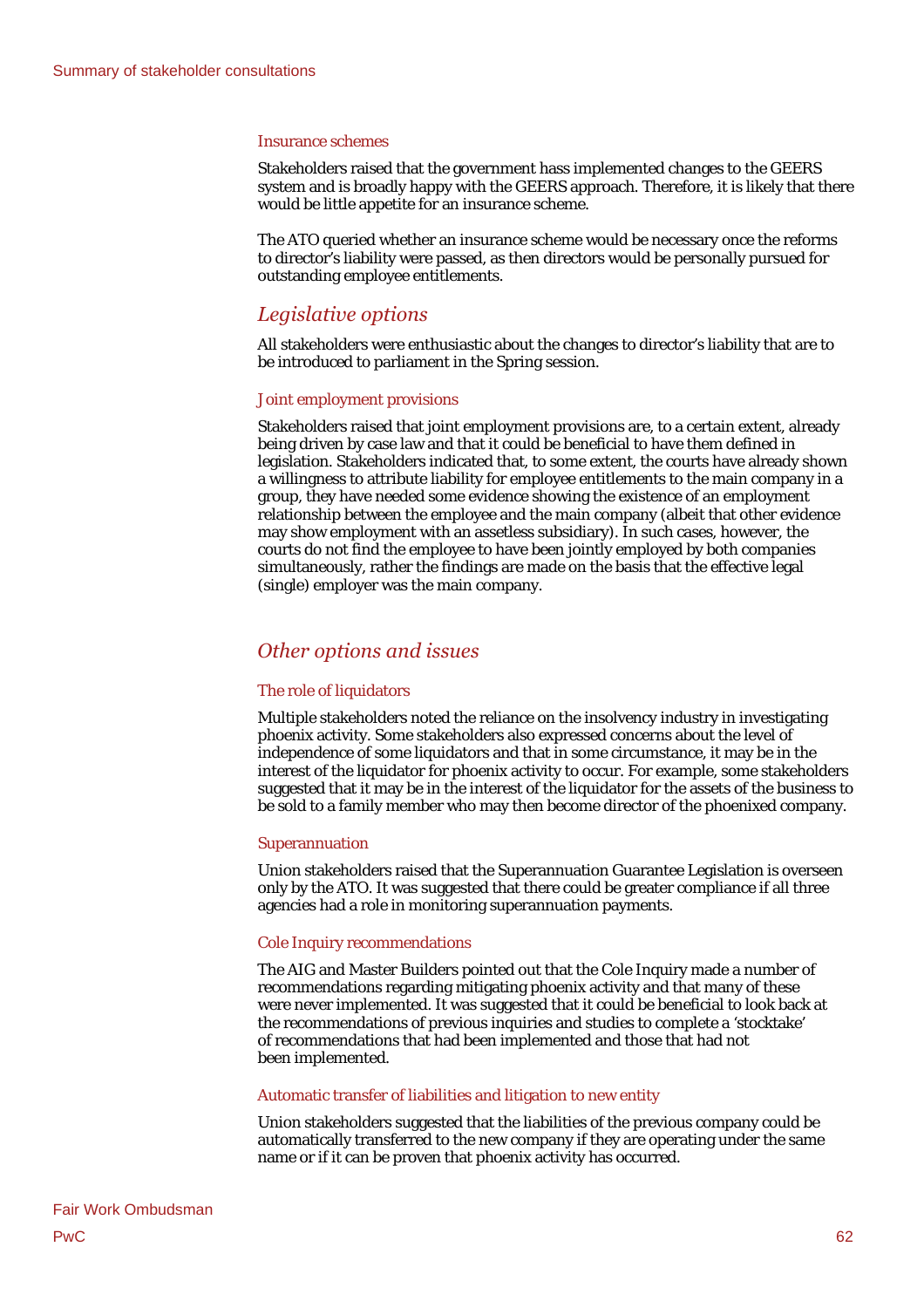### Changes to director's liability

Broadly stakeholders were supported of the planned changes to director's liability. However, one stakeholder indicated that they believe the changes were ill-conceived and indicated that a re-examination of the changes proposed in the Cole Inquiry could be more effective in addressing phoenix activity.